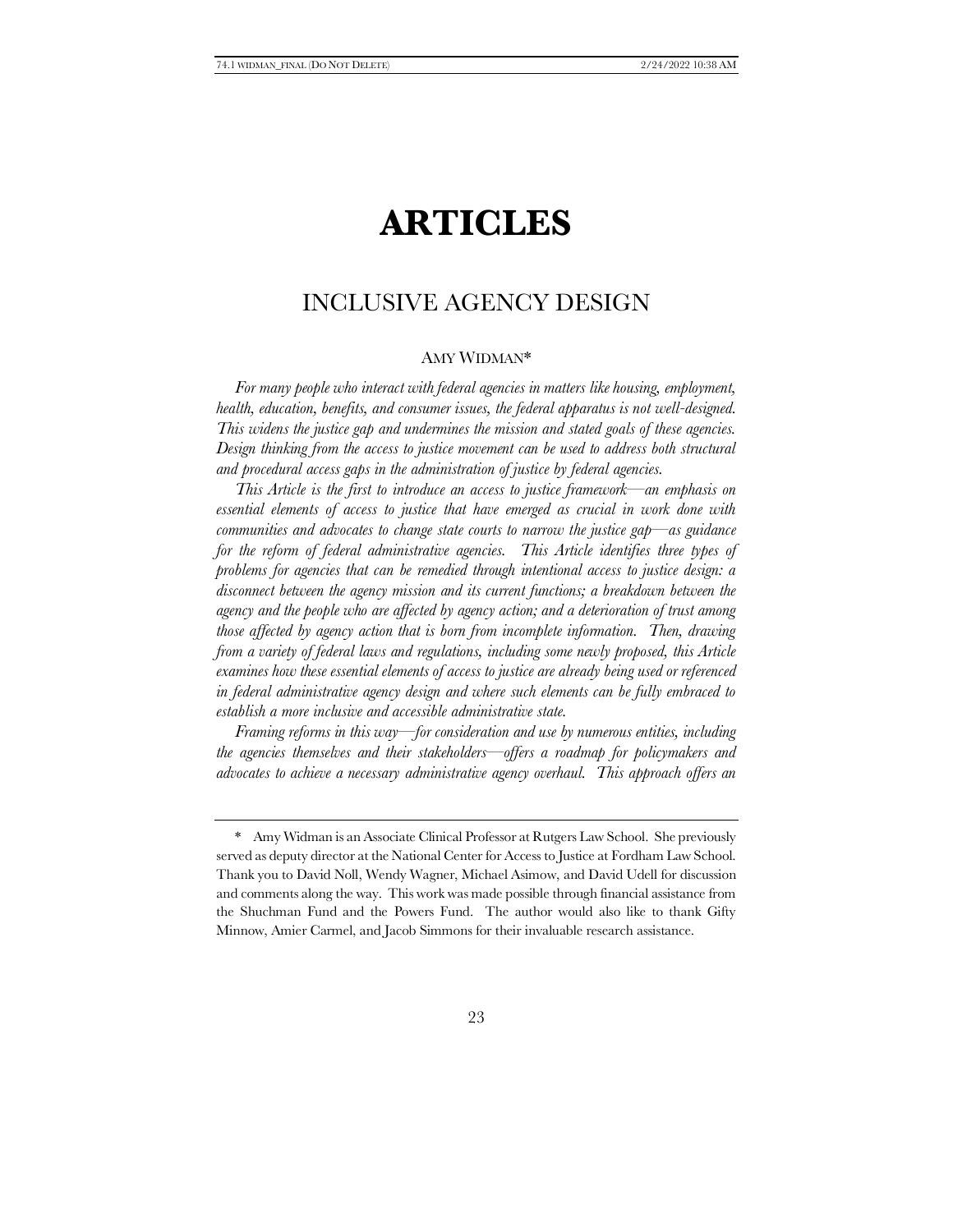essential opportunity to design and build agencies that are more inclusive, and thus more *likely to realize agencies' goals, improve people's justice system outcomes, and increase the overall legitimacy of law and government in the lives of the people.* 

| A.               |                                                                                 |  |
|------------------|---------------------------------------------------------------------------------|--|
| $R_{\cdot}$      |                                                                                 |  |
| C.               |                                                                                 |  |
| D.               |                                                                                 |  |
|                  |                                                                                 |  |
| A.               | Mission Disconnect – A separation of mission from function  40                  |  |
| $\boldsymbol{R}$ | Culture Disconnect $-A$ separation of the agency and the people it serves $.42$ |  |
| $\mathcal{C}$ .  |                                                                                 |  |
|                  | <b>III.DESIGNING THE INFRASTRUCTURE TO MEET PEOPLE'S NEEDS:</b>                 |  |
|                  | LESSONS FROM THE ACCESS TO JUSTICE MOVEMENT  44                                 |  |
| A.               |                                                                                 |  |
| В.               | Voice: Increasing Participation in Agency Policy Formation and in Agency        |  |
|                  |                                                                                 |  |
| C.               | Data: Understanding and Communicating Outcomes 49                               |  |
|                  |                                                                                 |  |
| A.               |                                                                                 |  |
| $\overline{B}$ . |                                                                                 |  |
| C.               |                                                                                 |  |
| D                |                                                                                 |  |
|                  |                                                                                 |  |

## <span id="page-1-0"></span>**INTRODUCTION**

Design can create culture. In *Representing Justice: Invention, Controversy, and Rights in the City-States, and Democratic Courtrooms*, Judith Resnik and Dennis Curtis explore the iconography of justice and how architectural choice often mirrors understandings of the role of justice in people's lives.1 Through their visual tour of justice spaces across the world, the authors examine how, and if, we legitimize justice in communities through design choices. Here, the nondescript and hard-to-find offices where administrative adjudications occur offer a stark contrast to the lofty marble courthouses often a few blocks

<sup>1.</sup> JUDITH RESNIK & DENNIS CURTIS, REPRESENTING JUSTICE: INVENTION, CONTROVERSY, AND RIGHTS IN THE CITY-STATES AND DEMOCRATIC COURTROOMS (2011).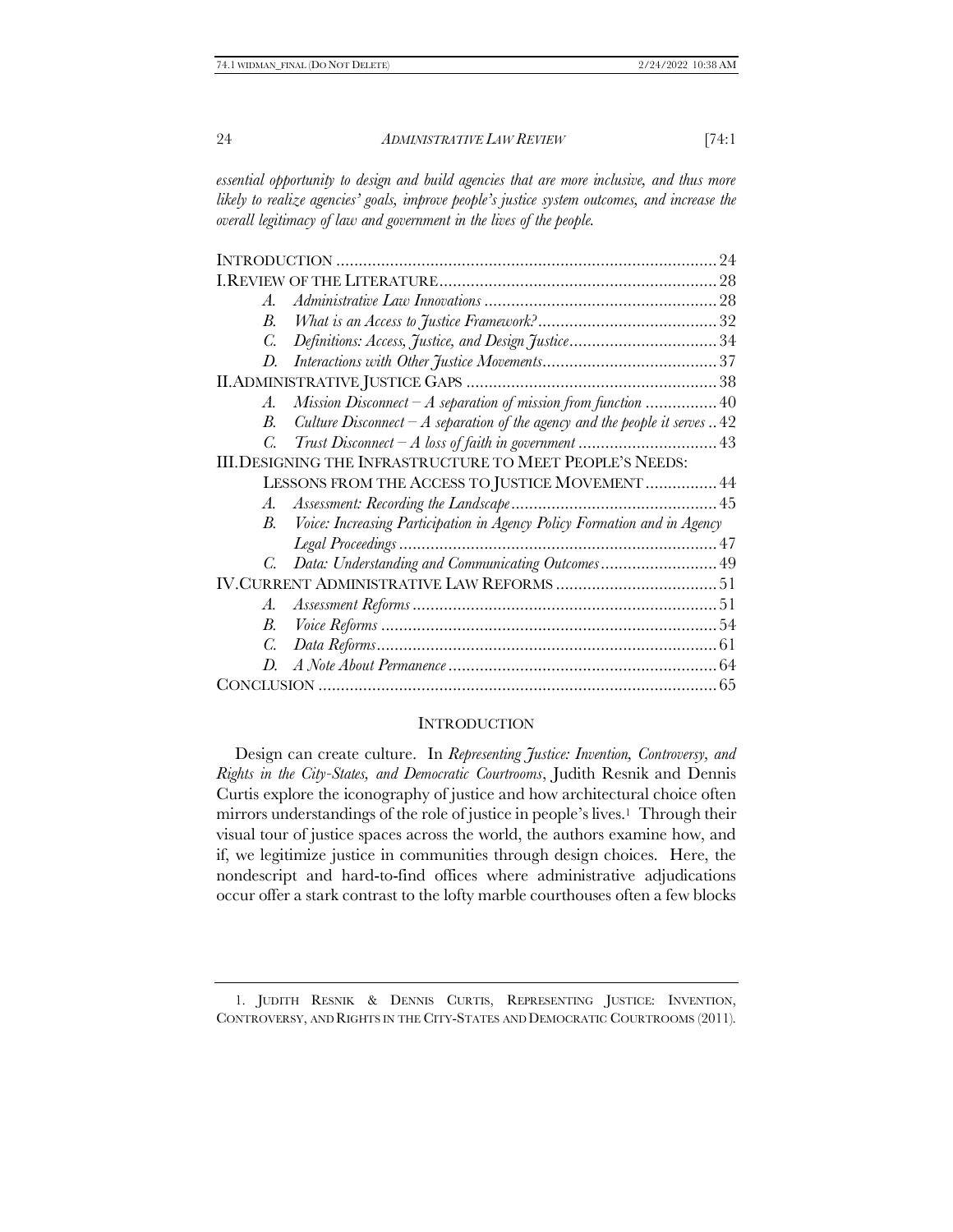2022] *INCLUSIVE AGENCY DESIGN* 25

away.2 The authors wonder if this cloaking of the administrative process weakens development of democratic norms in administrative justice.3 This Article picks up the thread and continues to imagine which design elements, both structural and procedural, might strengthen these democratic norms.

The federal administrative system is both central to people's everyday lives and yet highly removed from the people it affects. The result is a vast bureaucracy that is seen as, and in many cases is, removed, elite, and mostly punitive. While administration and its accompanying agencies are found at all levels of government, this Article focuses on the federal administrative system.<sup>4</sup> This disconnect between the government and those it serves adds to our current democracy crisis where people do not trust the government and do not feel secure in the rule of law.5 While there have been calls for a new New Deal or other major restructuring of the administrative state, so far the larger discussion has not centered around the experience people have with the government.<sup>6</sup>

4. Federal agencies interact with state and local agencies on many matters, especially in the types of matters focused on here: housing, employment, health, education, benefits, and consumer protection. State agencies are also central to these matters, and many of these principles can and should be applied to state administrative agencies as well. However, given the current national discussion about if and how federal agencies should function, this Article focuses solely on federal agencies.

5*. See*, *e.g.*, Brian D. Feinstein, *Identity-Conscious Administrative Law*, GEO. WASH. L. REV. (forthcoming 2022) (manuscript at 3), https://papers.ssrn.com/sol3/papers.cfm?abstract\_id=3 787704 ("Existing administrative structures to connect agencies to the public are ill-suited for this task. These measures—which range from notice-and-comment rulemaking to greater presidential control—are intended to enhance agencies' popular responsiveness. In practice, however, they often privilege powerful and unrepresentative voices, thus moving policy away from popular preferences. Poorly designed participatory mechanisms may even reduce the administrative state's perceived democratic legitimacy." (footnotes omitted)); *cf. Rule of Law Index: Country Insights, United States*, WORLD JUSTICE PROJECT, https://www.worldjusticeproject.org/r ule-of-law-index/country/2020/United%20States/Regulatory%20Enforcement/ (last visited Feb. 12, 2022) (indexing factors about United States regulatory enforcement levels).

6*. See* MICHAEL GRUNWALD, THE NEW NEW DEAL: THE HIDDEN STORY OF CHANGE IN THE OBAMA ERA 9–12 (2012) (comparing President Obama's Recovery Act to the New Deal); *see also* Nathan Rott & Scott Detrow, *Reaching Back to the New Deal, Biden Proposes a Civilian* 

<span id="page-2-0"></span><sup>2</sup>*. Id.* at 317 (describing buildings where administrative adjudication takes place as "anonymous institutional facilities . . . impoverished not only visually . . . and spatially . . . but also in terms of the salaries paid to the judges, the structural protections to insulate judges from oversight, the even greater lack of lawyers for litigants, and the high volume of the proceedings.").

<sup>3</sup>*. See id.* at 317–318; *see*, *e.g.*, Christopher B. McNeil, *The Public's Right of Access to "Some Kind of Hearing": Creating Policies that Protect the Right to Observe Agency Hearings*, 68 LA. L. REV. 1121, 1122–23 (2008) (discussing generally the procedural differences between court trials and administrative adjudications, especially procedures for creating access and participation).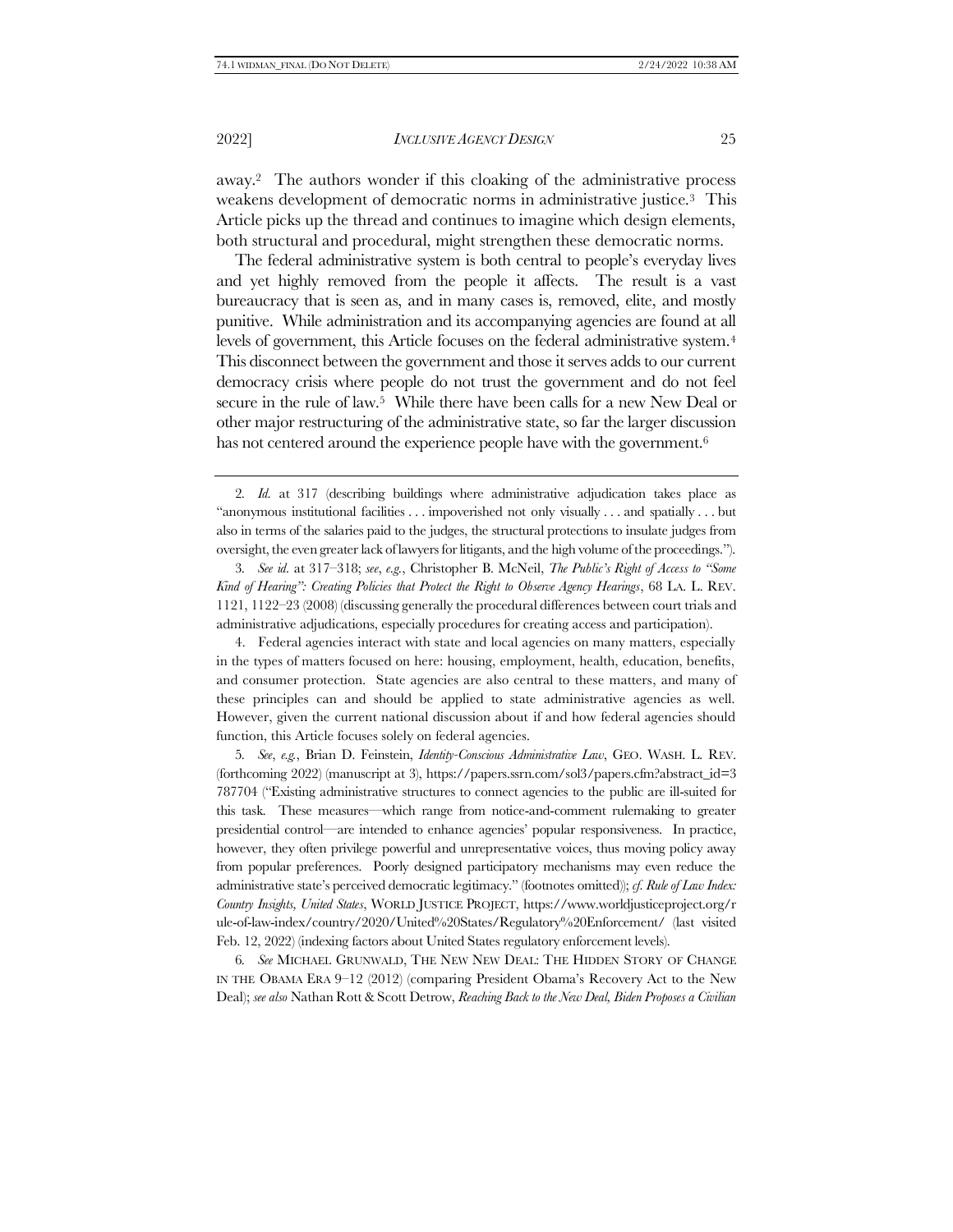An access to justice framework—a framework explored in this Article and born from work by communities and advocates to reform the state courts can provide guidance for administrative reform. Access to justice reformers originally set about trying to understand, document, and reform systemic policies and practices that led to very different justice experiences depending on whether a person had legal representation. Over time, access to justice advocacy has broadened to address a range of problems stemming from unequal access to just resolution of legal problems.7 Drawing from the rich history of access to justice reforms in state courts, this Article develops a typology of principles that can be used to frame administrative reforms and notes where such thinking is already being used in federal administration and where it can be expanded. <sup>8</sup> Hallmarks of these principles include a community-focused design that recognizes and values the variety of nonlawyers needed for institutions to best address justice problems and equitable data collection that provides analysis of program outcomes.<sup>9</sup>

This Article proceeds through four main parts. First, it reviews the literature in the access to justice and administrative law fields to draw out theoretical connections. Then, it identifies three common problems in administrative justice and provides examples of each. Third, the Article

7. Robert W. Gordon, *Lawyers, the Legal Profession & Access to Justice in the United States: A Brief History*, 148 DÆDALUS, Winter 2019, at 177 (giving a history of access to civil justice throughout the twentieth century and beyond).

8. "Although traditional methods of delivering justice—through formal or customary courts, police, and lawyers—are critical to ensuring peaceful and stable societies, they are not enough. These methods alone cannot help people resolve all of their day-to-day justice issues . . . Legal empowerment places the power of law in the hands of the people. It helps people exercise their rights and pursue remedies in any and all areas affected by laws and policies, such as within administrative agencies where food aid is distributed, legal identity documents are obtained or environmental regulations are enforced." STACY CRAM, SUMAIYA ISLAM, TEMITAYO O. PETERS, JENNIFER TSAI & BETSEY WALTERS, TRANSPARENCY, ACCOUNTABILITY & PARTICIPATION NETWORK, ADVOCACY: JUSTICE AND THE SDGS 6 (Stacey Cram & Temitayo O. Peters eds., 2016).

*Climate Corps*, NAT'L PUB. RADIO (May 11, 2021, 5:00 AM), https://www.npr.org/2021/05/ 11/993976948/reaching-back-to-the-new-deal-biden-proposes-a-civilian-climate-corps

<sup>(</sup>analogizing the roles of President Biden's Civilian Climate Corp to the New Deal's Civilian Conservation Corp in using government to improve people's lives); Binyamin Appelbaum, *A New Deal, This Time for Everyone*, N.Y. TIMES (May 3, 2021), https://www.nytimes.com/20 21/05/03/opinion/biden-new-deal.html (focusing on how the new New Deal policies would benefit genders). For more on the specific racial failures of the New Deal, see IRA KATZNELSON, WHEN AFFIRMATIVE ACTION WAS WHITE: AN UNTOLD HISTORY OF RACIAL INEQUALITY IN TWENTIETH-CENTURY AMERICA (2005).

<sup>9.</sup> *See infra* Par[t III.](#page-21-0)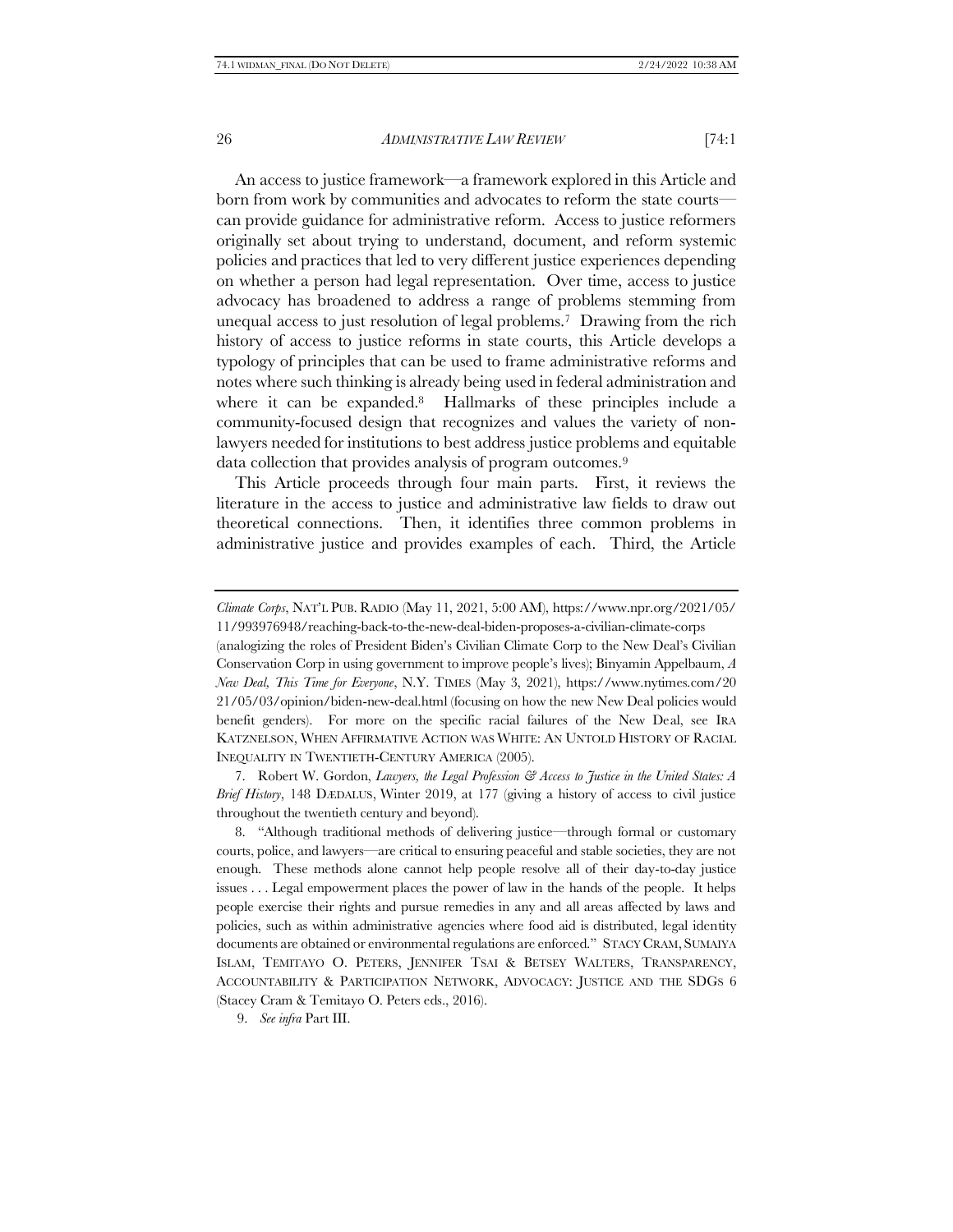synthesizes best practices developed through the access to justice movement in state courts and maps out the main guiding principles behind those practices. Once this access to justice framework is established, the Article turns to current and proposed administrative reforms and connects the principles from the access to justice literature to these legislative and regulatory reforms. The Article focuses on areas where agencies interact with unrepresented or underserved people through informal adjudications, regulatory guidance, and other determinations that can help people solve their justice problems and address unmet needs.<sup>10</sup> Notably, this Article takes as its focus the less-studied perspective of the beneficiaries of administrative action, both direct beneficiaries and the larger group of regulatory beneficiaries that benefit from agency policies and procedures.11 It concludes by acknowledging some practical and political hurdles to such design reform while still encouraging innovation.

Applying design principles to administrative law introduces a host of tensions—but the main one to address here derives from this project's questioning of the common assumption in the literature that administrative law's legitimacy lies solely in its legal framework, including procedural reform from the top-down. Instead, this Article posits that the administrative system can be legitimized through inclusive design that allows for effective implementation. Though the politics of policy are always present, the agency itself should be designed to include and work with the public to have the widest base of information and feedback necessary to solve problems. Legal frameworks and constraints are a floor, not a ceiling. Legitimacy with the public requires inclusive design. Designing an agency from the lived experience of the general public, a bottom-up approach, is in many ways antithetical to the top-down, hyperpoliticized approach of Washington, D.C.<sup>12</sup>

<sup>10.</sup> Legal Services Corporation "defines the justice gap as the difference between the civil legal needs of low-income Americans and the resources available to meet those needs." *See* LEGAL SERVS. CORP., THE JUSTICE GAP: MEASURING THE UNMET CIVIL LEGAL NEEDS OF LOW-INCOME AMERICANS 6 (2017). Its 2017 report on the justice gap draws from a survey of the unmet needs of "approximately 2,000 adults living in households at or below 125% of the Federal Poverty Level." *Id.*

<sup>11.</sup> *See* Nina A. Mendelson, *Regulatory Beneficiaries and Informal Agency Policymaking*, 92 CORNELL L. REV. 397, 402–03 (2007).

<sup>12.</sup> William Eskridge noted this tension in the development in the law. *See* William Eskridge, *Public Law from the Bottom Up*, 97 W. VA. L. REV. 141, 142–43 (1994). Administrative law continues to wrestle with this tension. *See also* Neil Komesar & Wendy Wagner, *Essay: The Administrative Process from the Bottom Up: Reflections on the Role, If Any, for Judicial Review,* 69 ADMIN. L. REV. 891, 894 (2018).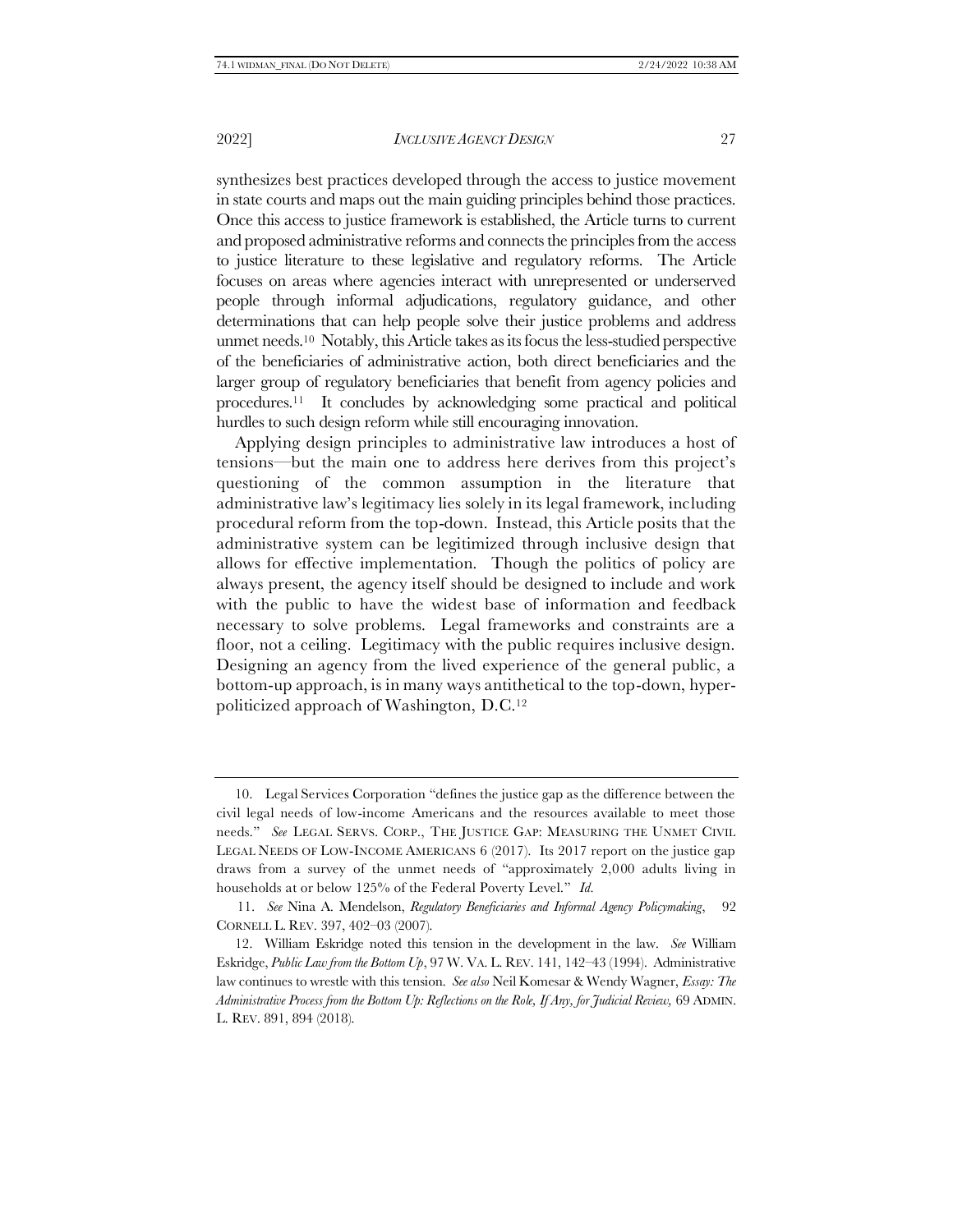#### <span id="page-5-0"></span>I. REVIEW OF THE LITERATURE

Some of the problems facing policymakers today stem from a vast administrative apparatus that has developed through scholarly and political theorizing that did not focus on the underserved communities and people who directly and indirectly encounter the system as beneficiaries.<sup>13</sup> While administrative law scholarship has focused largely on constitutional power, the Administrative Procedure Act (APA), and common law developments that aim to enshrine certain doctrinal accountability mechanisms throughout the agencies, this is not how administrative law is often experienced by underserved communities. <sup>14</sup> Administrative law needs to embrace the experience of its users, particularly its historically underserved users, and structure itself in a way that is reasonable from their perspective.15 That perspective requires developing design tools that make it easy for people to use their government agencies to get the help they need. The type of assistance needed ranges from the seemingly mundane (literal assistance accessing agency offices and their various proceedings); to the more substantive (providing outreach, education, representation, and other tools that can help people navigate these often complex yet absolutely essential proceedings); to the broader (collecting and making accessible data on the work of administrative agencies and the outcomes of that work on people's lives).<sup>16</sup>

14. And, as discussed by Jeremy Kessler and Charles Sabel, this sort of authoritydeference view of administrative law seems increasingly indefensible in our uncertain era. *See* Jeremy Kessler & Charles Sabel, *The Uncertain Future of Administrative Law*, 150 DÆDALUS, Summer 2021, at 188, 188–90.

15*. See* JOSH CHAFETZ, CONGRESS'S CONSTITUTION: LEGISLATIVE AUTHORITY AND THE SEPARATION OF POWERS 314 (2017) ("[I]nstitutional authority is something built by successful public engagement through time."). For more on why access to justice principles applied to administrative design reform is particularly relevant to underserved communities, see Bertrall L. Ross II, *Administering Suspect Classes*, 66 DUKE L. J. 1807, 1807, 1811–13 (2017) (describing and criticizing the narrow application of suspect class analysis in the courts and arguing that administrative agencies provide an important, and constitutional, avenue of protection for vulnerable populations).

16*. See* Resnik & Curtis, *supra* note [1,](#page-1-0) at 318, n.157 (reviewing the lack of available data and the lack of adequate funding for the Administrative Conference of the United States (ACUS) to "permit $\left[\right]$  it to survey and report regularly on all of the adjudicatory practices of agencies.").

<span id="page-5-1"></span><sup>13</sup>*. See* Bijal Shah, *Toward a Critical Theory of Administrative Law,* YALE J. ON REGUL.NOTICE & COMMENT BLOG (2020), *as reprinted in* 45 ADMIN.& REGUL. L. NEWS, Summer 2020, at 10, 10 (arguing that "projects that focus on how administrative law touches on the human experience are often deemed 'exceptional' (that is, marginal to administrative law), and their relevance devalued on these grounds.").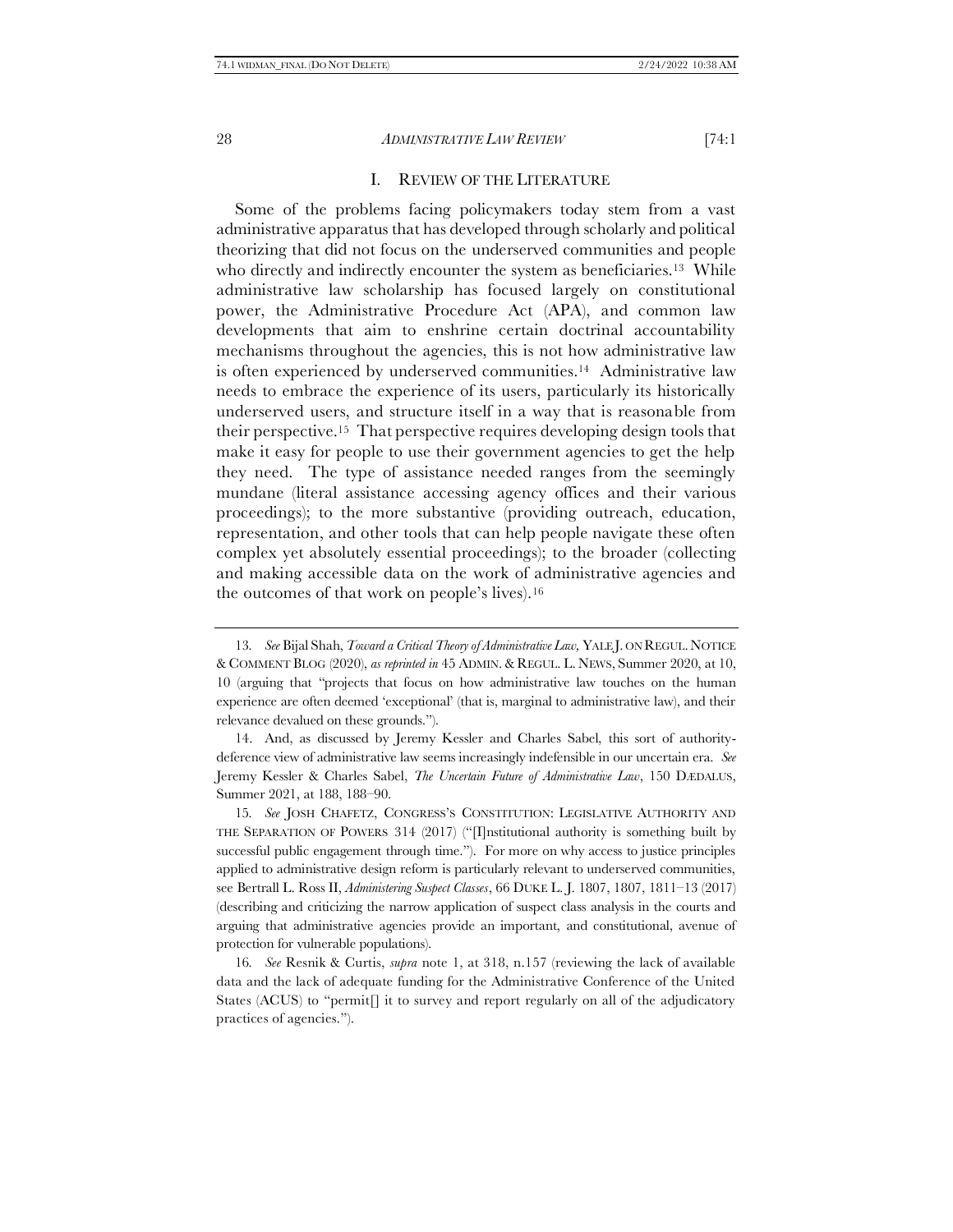Recent administrative law scholarship has begun to pierce the top-down hierarchy of administrative law and theory and consider how underserved communities experience administrative law. Bijal Shah lays out the need for administrative law to engage with critical theory, stating that "administrative law lacks a fundamental examination of its own contribution to subordination and marginalization" and pointing out that many areas of administrative design are "ripe for a richer critical perspective."<sup>17</sup>

<span id="page-6-0"></span>Administrative law scholarship has also begun to consider administrative structure as an aspect of civil rights in administrative practice.<sup>18</sup> Scholars advancing a theory of administrative constitutionalism look at how agencies use their regulatory power to breathe life into constitutional rights.<sup>19</sup> Elaborating on this theory, Gillian Metzger points to how the "construction" of the administrative state itself is an act of applying constitutional principles.20 Metzger addresses the burgeoning scholarly attention to administrative structure while also discussing the reluctance of courts to engage with agency structure when reviewing agency action.21 Additionally, Lisa Bressman has argued for a more focused attention on arbitrariness in administrative law as a source of legitimizing administrative structure.<sup>22</sup>

These theoretical turns include recent assessment of how agency structure, agency action, and judicial review of agency action affect underserved communities. Brian Feinstein describes identity-conscious measures throughout several financial regulatory bodies and encourages these measures to overcome the shortcomings of administrative law's long-standing focus on "neutral" participatory measures.<sup>23</sup> Bertrall Ross argues for courts to apply a heightened deference to agency action that furthers protection of suspect

20. Gillian E. Metzger, *Ordinary Administrative Law as Constitutional Common Law*, 110 COLUM. L. REV. 479 (2010) (further describing features of administrative constitutionalism).

21. Gillian E. Metzger, *Embracing Administrative Common Law*, 80 GEO. WASH. L. REV. 1293, 1363–70 (2012).

22*. See, e.g.*, Lisa Schultz Bressman, *Beyond Accountability: Arbitrariness and Legitimacy in the Administrative State*, 78 N.Y.U. L. Rev. 461, 462 (2003) ("[W]e have become so fixated on the concern for political accountability lately that we have overlooked an important obstacle to agency legitimacy: the concern for administrative arbitrariness.").

23. Feinstein, *supra* not[e 5.](#page-2-0)

<sup>17</sup>*. See* Shah, *supra* note [13,](#page-5-0) at 10–11.

<sup>18.</sup> *See, e.g.*, Gillian E. Metzger & Kevin M. Stack, *Internal Administrative Law*, 115 MICH. L. REV. 1239 (2017).

<sup>19</sup>*. See* Gillian E. Metzger, *Administrative Constitutionalism*, 91 TEX. L. REV. 1897, 1897–98 (2013) [hereinafter Metzger, *Administrative Constitutionalism*] (reviewing the many sources of law that form a body of "administrative constitutionalism" that expands on constitutional mandates and norms while arguing for a broad conception of this account, which includes an agency's structure itself).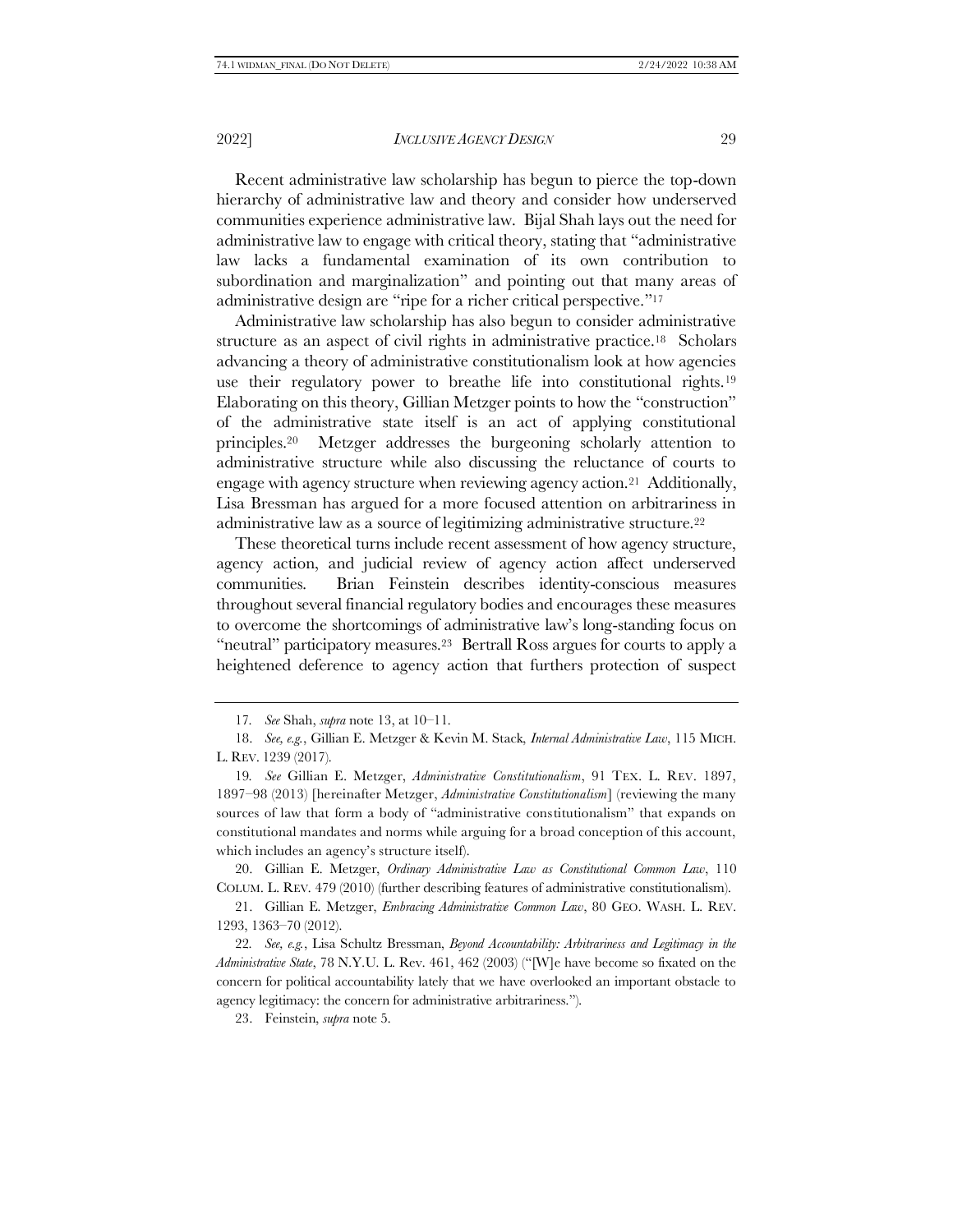<span id="page-7-3"></span>classes because of the institutional strengths of the administrative state to address civil rights.24 Otalunde C.A. Johnson describes the development of "inclusive regulation[s]" that agencies use to implement civil rights goals like inclusion and equality.25 Cristina Ceballos, David Engstrom, and Daniel Ho directly challenge administrative law's racial blind spot, detailing when and how "civil rights and administrative law diverged" and stressing the urgent need to fix this divergence.26 This is a vital focus for administrative law.

<span id="page-7-2"></span><span id="page-7-0"></span>Modern agency design can use principles and tools developed from access to justice work to further legitimize agencies. An access to justice approach is reflected in Prentiss Cox and Kathleen Engle's recent proposal for a "Student Borrower Protection Agency" to resolve particular and systemic problems in agency design;<sup>27</sup> Diane Thompson's review of participatory measures built into the structure of the Consumer Financial Protection Bureau (CFPB);<sup>28</sup> scholarly proposals for requiring disparate impact assessment across agencies;<sup>29</sup> and recently proposed legislation to address

<span id="page-7-1"></span><sup>24</sup>*. See* Ross, *supra* note [15](#page-5-1) (using the Obama-era Department of Education proposed regulation that would have required states to equalize funding to poor schools to continue receiving federal money to exemplify the constitutional and institutional argument to defer to agency interpretations of statutes that protect suspect classes); *see also* Title I—Improving the Academic Achievement of the Disadvantaged—Supplement Not Supplant, 81 Fed. Reg. 61,148 (Sept. 6, 2016) (to be codified at 34 C.F.R. pt. 200).

<sup>25.</sup> Olatunde C.A. Johnson, *Overreach and Innovation in Equality Regulation*, 66 DUKE L.J. 1771, 1779–86 (2017) (discussing as examples of the "inclusive regulatory" techniques that were challenged as agency overreach: a Department of Education "Dear Colleague" letter clarifying that gender identity will be considered "as a student's sex for purposes of Title IX"; Equal Employment Opportunity Commission guidance that "an employer's reliance on arrest and conviction status as the basis of an employment decision may in some instances violate Title VII"; and a 2015 Department of Housing and Urban Development "rulemaking delineating the Fair Housing Act's requirement that federal agencies and grantees affirmatively further fair housing.").

<sup>26.</sup> Olatunde C.A. Johnson, *Overreach and Innovation in Equality Regulation*, 66 DUKE L.J. 1771, 1779–86 (2017) (discussing as examples of the "inclusive regulatory" techniques that were challenged as agency overreach: a Department of Education "Dear Colleague" letter clarifying that gender identity will be considered "as a student's sex for purposes of Title IX"; Equal Employment Opportunity Commission guidance that "an employer's reliance on arret and conviction status as the basis of an employment decision may in some instances violate Title VII"; and a 2015 Department of Housing and Urban Development (HUD) "rulemaking delineating the Fair Housing Act's requirement that federal agencies and grantees affirmatively further fair housing.").

<sup>27.</sup> Prentiss Cox & Kathleen Engle, *Student Loan Reform: Rights Under the Law, Incentives Under Contract, and Mission Failure Under ED*, 58 HARV. J. ON LEG. 357, 360, 414 (2021).

<sup>28.</sup> Diane Thompson, *Pay Attention! Regulatory Advocacy, the CFPB and Marginalized Communities*, 82 MONT. L. REV. 343 (2021).

<sup>29.</sup> Ceballos, Engstrom & Ho, *supra* not[e 26,](#page-7-0) at 370, 457–60.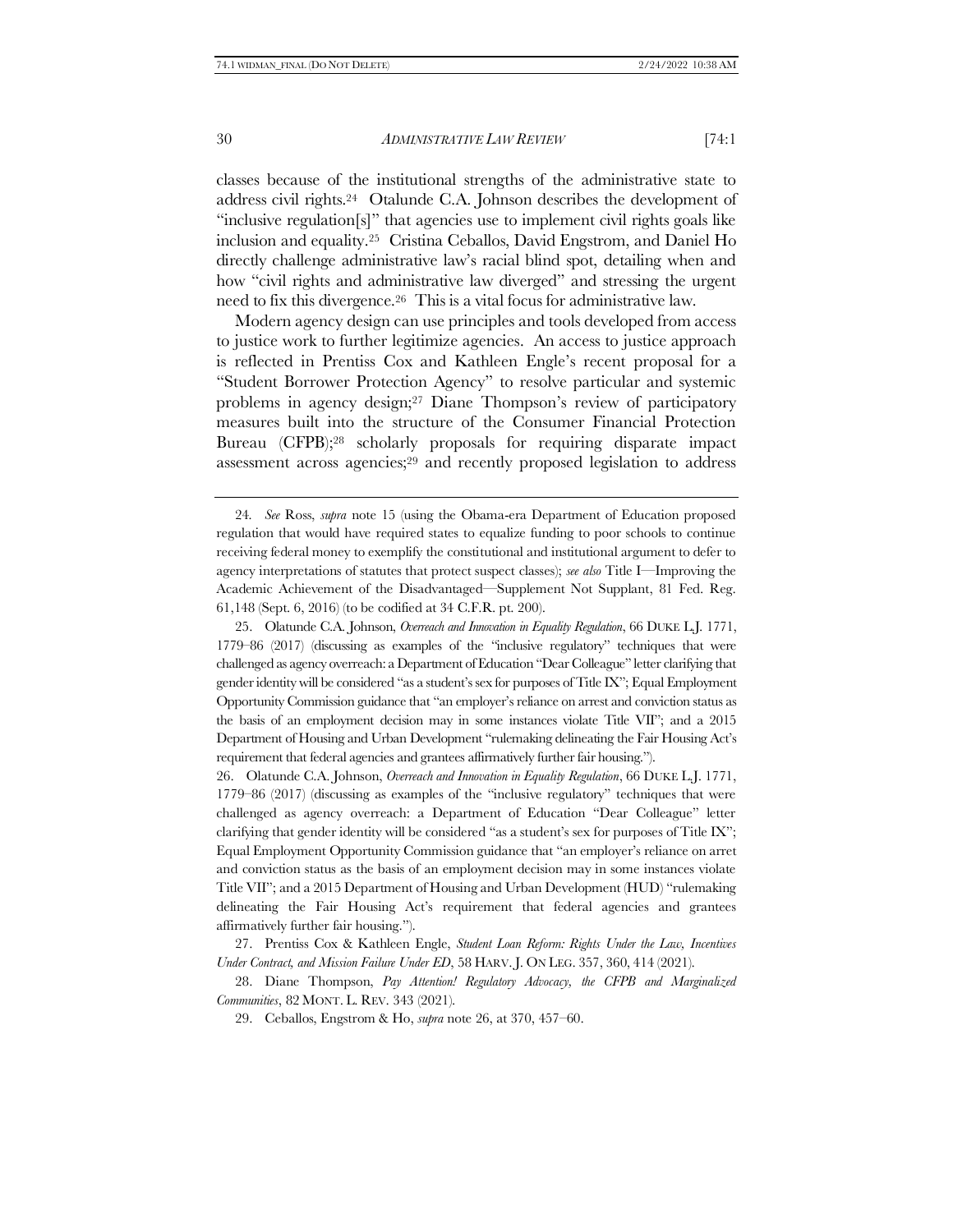racism in public health through the creation of a new sub-agency within the Centers for Disease Control and Prevention (CDC).<sup>30</sup>

This recent turn in scholarship has produced a recognition of innovations in administrative practice that call for greater inclusion in administrative processes. While public participation in agency proceedings has been a longstanding focus for many, including the Administrative Conference of the United States (ACUS), technological advances have ushered in the possibility of more direct participation, which has opened exploration into who has been missing from the conversation.<sup>31</sup> Beyond technology, the overdue conversation about who is left out of justice reform efforts and why is becoming more centered in scholarship.<sup>32</sup> Legislators recognize this in practice and have introduced bills that incorporate structure for inclusivity in mission, voice, data, and design.33 While this work and its legislative results captures a sense of a shifting design theory underway, the literature lacks an overarching typology of which particular elements in administrative design are most likely to lead toward more multi-racial democratic norm formulation and ultimately increase access to justice for historically underserved communities.34 Administrative law scholars and federal policymakers do not tend to look closely to state court reforms for inspiration, yet state advocates and state court administrators lead the way on access to justice. Administrative agencies can more intentionally heed the lessons from

34. This Article uses the term "underserved communities" to remain in line with statutes like Dodd-Frank, which builds on the use of the term in the Community Reinvestment Act and the Community Development Financial Institutions Fund to reference low-income communities and specifically communities of color. Recent Biden Administration executive orders use the term "underserved communities" as well. *See* Exec. Order No. 13,985, 86 Fed. Reg. 7009 (Jan. 20, 2021) (defining "underserved communities" as "populations sharing a particular characteristic, as well as geographic communities, that have been systematically denied a full opportunity to participate in aspects of economic, social, and civic life . . . ."). For more on the specific terminology history in financial regulation, see Thompson, *supra* not[e 28,](#page-7-1) at 351–355.

<sup>30</sup>*. See, e.g.*, Anti-Racism in Public Health Act of 2020, S. 4533, 116th Cong. (2020).

<sup>31.</sup> For more on the history of the Administrative Conference of the United States' (ACUS') focus on these issues, see Michael Herz, *ACUS—and Administrative Law—Then and Now*, 83 GEO. WASH. L. REV. 1217, 1248–49 (2015); Administrative Conference of the United States, *Panel 1: Identifying Underserved Communities, Forum on Underserved Communities and the Regulatory Process*, YOUTUBE (Nov. 3, 2021), https://youtu.be/KGsl93XmarA.

<sup>32</sup>*. See* Stephanie House-Niamke & Adam Eckerd, *Institutional Injustice: How Public Administration Has Fostered and Can Ameliorate Racial Disparities*, 53 ADMIN.&SOC'Y 305, 305, 314–16 (2021).

<sup>33</sup>*. See, e.g.*, Anti-Racism in Public Health Act of 2020, S. 4533, 116th Cong. (2020) (requiring comprehensive action from the Centers for Disease Control and Prevention that would incorporate a diverse array of perspectives in its policy decisions and would encourage public participation through representation in staffing and intentional regionality).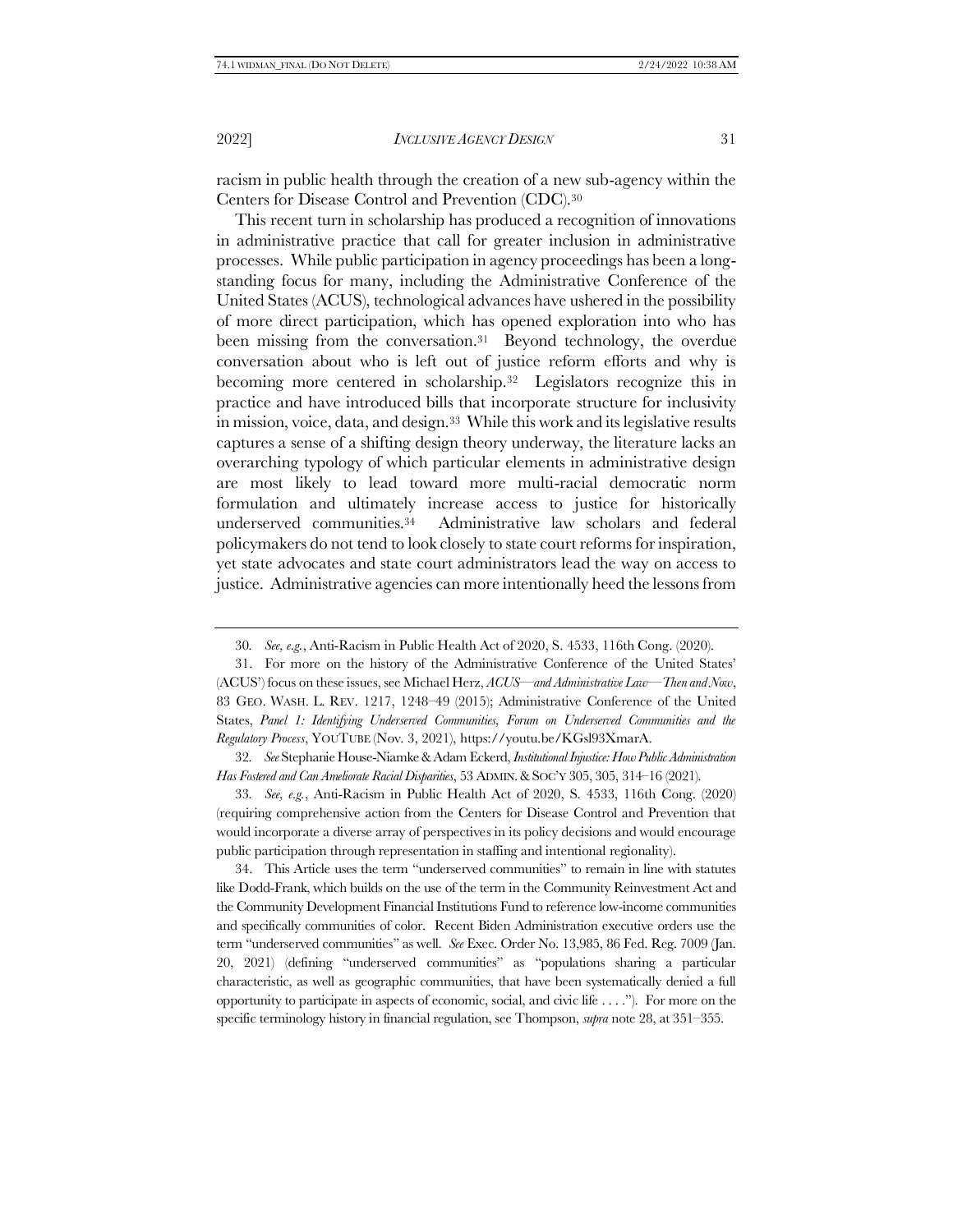these advocates to re-think administrative structure and procedures to better reflect these foundational principles.

## <span id="page-9-0"></span>*A. What is an Access to Justice Framework?*

The access to justice movement is large and siloed.35 Like administrative law scholarship, it tends to be oriented around specific substantive areas and particular institutions and processes.36 This Article takes as its starting point the access to justice movement that has sprung from study and reform of state court processes. This movement has coalesced around reforming state court policies and procedures to bolster the courts as a place to solve problems.<sup>37</sup> Rebecca Sandefur, a leading sociologist in this area, defined access to justice as "a perspective on the experiences that people have with civil justice events, organizations, or institutions. It focuses on who is able or willing to use civil law and law-like processes and institutions (who has access) and with what results (who receives what kinds of justice)."38 In other words, the goals of the access to justice movement are to empower people to use legal resources to solve problems, reform legal resources to fairly respond to and manage conflict, and repair harm.<sup>39</sup> To translate into administrative law terms, one could ask: does a person with an administrative justice need have a real shot at getting the assistance or benefit the agency is meant to provide?<sup>40</sup>

<span id="page-9-1"></span>The access to justice movement has focused on documenting the need for reform; opening pathways for representation through increased services for self-represented people and expanding the right to counsel for people to have legal representation when necessary; and collecting data to show how the proposed reforms and interventions affect the outcomes for people using the

39*. See id.*

<sup>35</sup>*. See* Lauren Sudeall, *Integrating the Access to Justice* Movement, 87 FORDHAM L. REV. ONLINE 172 (2019) (suggesting that viewing the legal system as one large entity will help identify obstacles to justice and how to address those obstacles); *see also* David Udell, *Building the Access to Justice Movement*, 87 FORDHAM L. REV. ONLINE 142 (2019) (attempting to identify common themes that run through the access to justice problem and reform agendas).

<sup>36</sup>*. See, e.g.*, Udell, *supra* note [35](#page-9-0) (examining the unifying themes and goals of the access to justice movement).

<sup>37</sup>*. See* Sudeall, *supra* not[e 35.](#page-9-0)

<sup>38.</sup> Rebecca L. Sandefur, *Access to Civil Justice and Race, Class, and Gender Inequality*, 34 ANN. REV. SOCIO. 339, 339 (2008).

<sup>40</sup>*. See* REBECCA L. SANDEFUR, ACCESSING JUSTICE IN THE CONTEMPORARY USA: FINDINGS FROM THE COMMUNITY NEEDS AND SERVICES STUDY 7 (2014) [hereinafter SANDEFUR, ACCESSING JUSTICE] (describing the types of problems people experience).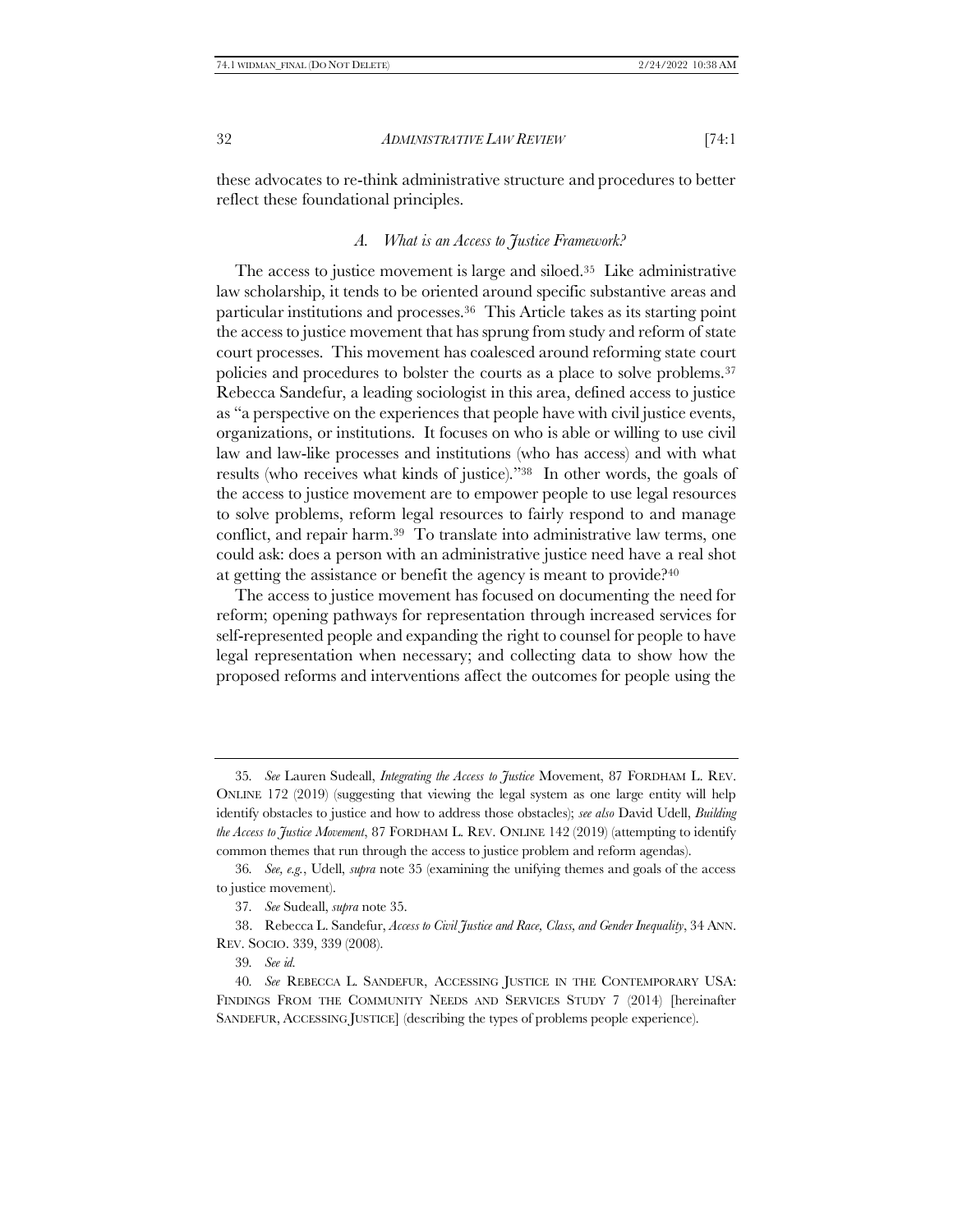<span id="page-10-0"></span>courts to address justice needs.41 Understanding people's experience with the law, making knowledge of law and how to use it widely available through clear and predictable processes, and prioritizing reforms that emphasize access are key to this movement.42 The results are clearly positive: goals are being met and the outcomes are improving.<sup>43</sup>

<span id="page-10-1"></span>Using an access to justice framework can create real change that improves the lives of underserved people. A recent example of an access to justice approach to administration is seen with the temporary shift in focus of student financial aid verification processes.<sup>44</sup> Operating from the Biden Administration's stated commitment to addressing inequities in federal administration, and noting the difficulties that low-income and other underrepresented students have had in obtaining the necessary documents for verification, the Department of Education announced temporary changes to this verification process by focusing on identity theft rather than the more punitive-seeming focus of requiring the poorest students to prove their need.45 This shift in focus means that the most onerous document-gathering required by verification has been temporarily waived.<sup>46</sup> Such a policy would not have come about without an approach by the agency to gather and respond to the difficulties beneficiaries have with agency interaction.

42. For example, Namati is a legal empowerment organization dedicated to "building a movement of people who know, use, and shape the law." *What We Do*, NAMATI, https://namati.org/what-we-do/ (last visited Feb. 12, 2022).

43. Expanding access to justice improves outcomes for people. *E.g.*, N.Y.C. HUM. RES. ADMIN., OFF. CIV. JUST., UNIVERSAL ACCESS TO LEGAL SERVICES: A REPORT ON YEAR THREE OF IMPLEMENTATION IN NEW YORK CITY 27 (2020), https://www1.nyc.gov/assets/h ra/downloads/pdf/services/civiljustice/OCJ\_UA\_Annual\_Report\_2020.pdf (announcing the overwhelming success of New York City's pilot program to provide counsel to incomeeligible tenants facing eviction).

44*. See* U.S. DEP'T OF EDUC., DEAR COLLEAGUE LETTER CHANGES TO 2021–2022 VERIFICATION REQUIREMENTS (2021) [hereinafter DEAR COLLEAGUE LETTER] (showing the changes in the student financial aid verification process that were made in July 2021).

45*. See, e.g.*, *id.*

46*. See id.* Richard Cordray, Chief Operating Officer of the Federal Student Aid, effectuated this shift by implementing an inclusive design perspective. *See* Danielle Douglas-Gabriel, *Federal Student Aid Head Richard Cordray Talks Student Loans: 'We Intend and will Hold the Servicers Accountable.'*, WASH. POST (June 11, 2021, 6:00 AM), https://www.washingtonpost .com/education/2021/06/11/cordray-lays-out-loan-servicing-plans/.

<sup>41.</sup> Deborah Rhode, *Access to Justice: A Roadmap for Reform*, 41 FORDHAM URB. L. J. 1227, 1228 (2014) ("Millions of Americans lack any access to justice, let alone equal access. Over four-fifths of the poor's legal needs and two- to three-fifths of the legal needs of middle-income Americans remain unmet.").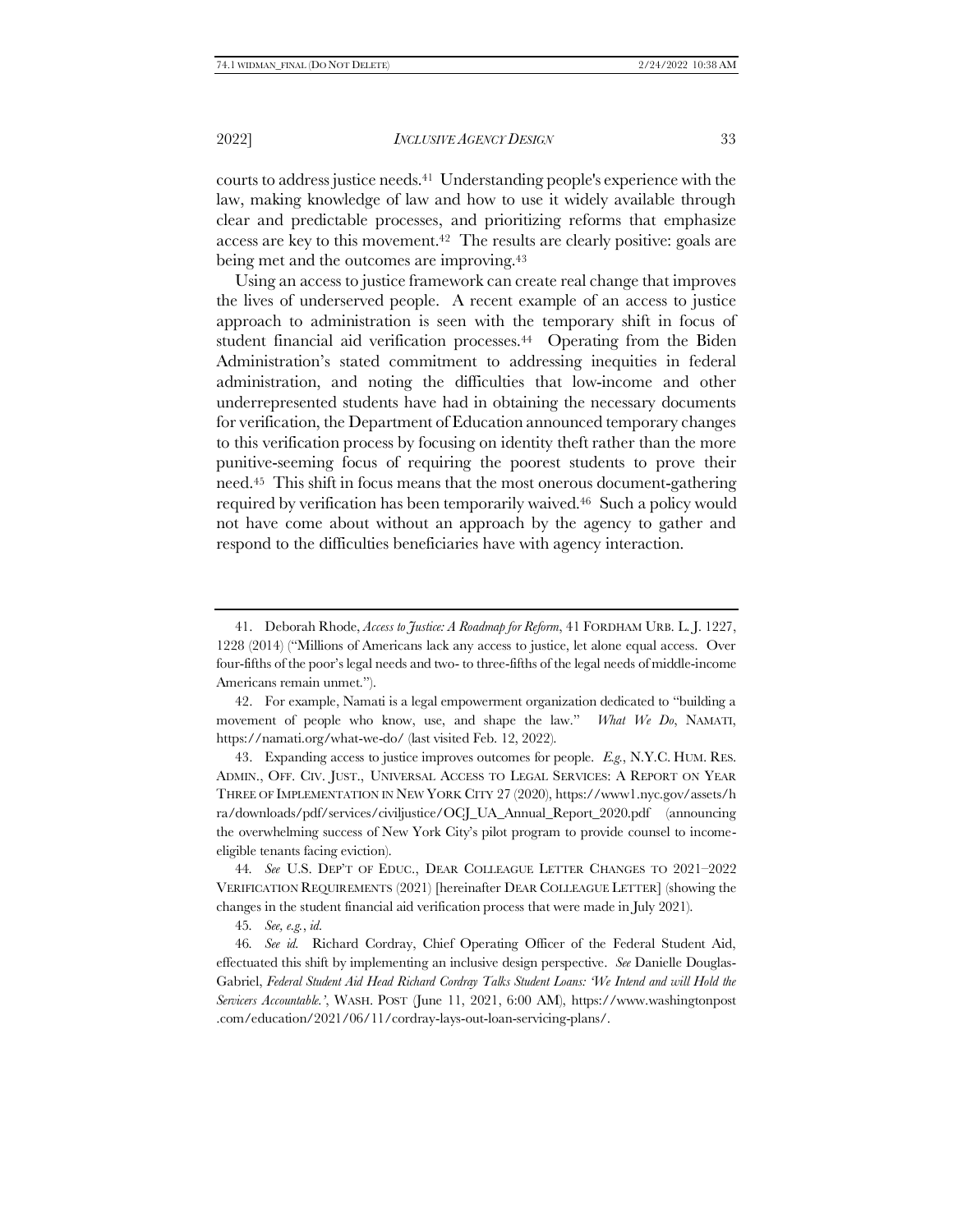## *B. Definitions: Access, Justice, and Design Justice*

When pivoting to administrative law theory and scholarship, it can be tempting to view these ideas of access purely as functions under the legal rights granted by the Constitution, the APA, and various common law doctrines that make up the sources of administrative law. Indeed, there is some overlap when it comes to policies and procedures that address notice, opportunities to be heard, and making rules understandable. However, access to justice is broader and affects more institutional action than a possible due process claim might challenge.<sup>47</sup> While due process includes similar principles as access, and access to justice is, at its core, a constitutional principle, the access to justice interventions examined here approach these issues from the perspective and experience of the citizen, not from the current judicial starting point assuming minimal constraints on agency action. Due process claims stem from a legal source by which to challenge agency action, with its attendant legal elements. Procedural due process claims require a legally cognizable interest,<sup>48</sup> and this legal framework has been used to limit its application to agency action.<sup>49</sup> In contrast, an access to justice framework for agency structure can bring administrative law back to its roots: founded in constitutional assurance of fair treatment under the law, procedural and substantive due process, and separation of powers. Organizing agency structure through an access to justice lens will allow policymakers to design a more representative—and therefore legitimate—administrative state from the beginning.<sup>50</sup>

Access to justice eludes a concise definition in the literature, but there are clear hallmarks of what animates the movement for access to justice.<sup>51</sup>

50. Access to justice design can codify due process rights from an ex ante approach rather than from an ex post challenge. Gillian Hadfield has noted the economic consequences of a lack of attention to people's legal needs ex ante: "That failure arose from reliance on complex legal rules . . . failure of our ex-ante legal advice markets . . . has now precipitated millions of crises . . . with huge demands for back-end legal assistance in renegotiation of mortgages and management of foreclosure and bankruptcy processes." Gillian K. Hadfield, *Higher Demand, Lower Supply? A Comparative Assessment of the Legal Resource Landscape for Ordinary Americans*, 37 FORDHAM URB. L. J. 129, 133 (2010).

51. While access to justice is a problem for and throughout all parts of American society, researchers have documented that the problems are experienced more acutely by certain communities. According to the Institute for the Advancement of the American

<sup>47</sup>*. See* Rhode, *supra* note [41,](#page-10-0) at 1235–38 (describing doctrinal limits of a due process clause analysis when addressing access to justice needs).

<span id="page-11-0"></span><sup>48</sup>*. See* Paul v. Davis, 424 U.S. 693, 696–97 (1976).

<sup>49.</sup> *See, e.g.*, Cass R. Sunstein, *Standing and the Privatization of Public Law*, 88 COLUM. L. REV. 1432, 1460–61 (1988).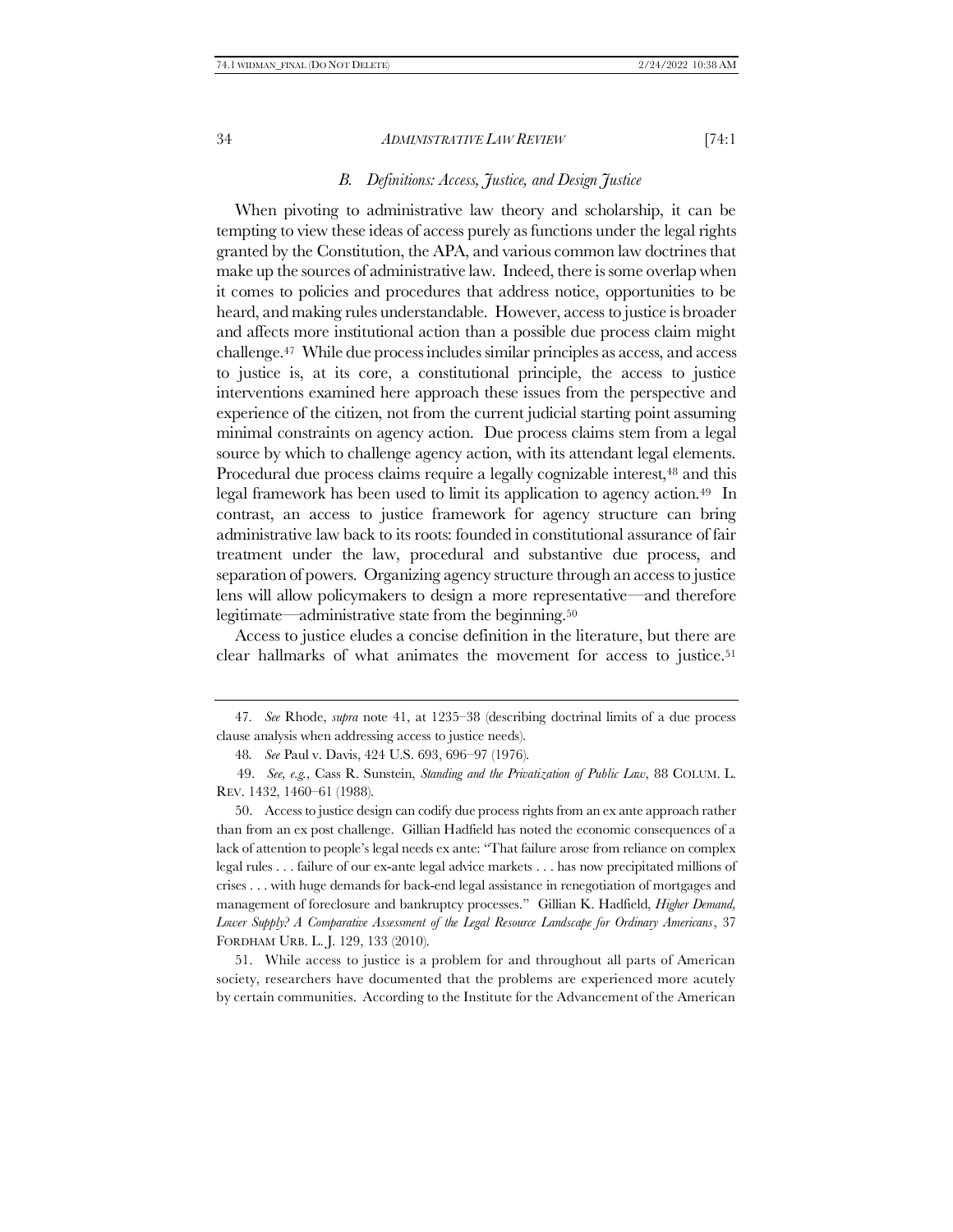Responding to the justice gap crisis that revealed the great majority of lowincome Americans (86%) struggled with civil justice problems and received little or no help with these problems from legal institutions—legal aid lawyers and state court advocates led the charge to reform state court processes.<sup>52</sup> Access to justice literature studies the resources available to low-income and under-resourced Americans: the institutions themselves; the physical location and design of physical spaces; the diversity of people who make up the institution; and the history and budgeting of the institution.53 The literature addresses courts (most prominently state courts) but also law schools, bar associations, and other institutions within the legal ecosphere.54 Moreover, the literature considers the availability of structures and processes used by the institution that allow citizens a voice in agenda-setting, a venue to tell their story, an equal opportunity to representation, an ability to understand the rules being applied, and a recognition in the data.55 Finally, access to justice researchers are building a collection of evidence-based reform interventions to address these identified resource problems.

<span id="page-12-0"></span>Considerations of justice itself, though not always separated from access, typically revolve around the results or outcomes from an interaction with such an institution.56 Here, the literature tends to be concerned with whether the interaction was fair and equitable from the perspective of the person seeking help, whether their justice needs were met, whether procedures were

Legal System in its most recent report, "the following groups stand out as most vulnerable: lower income, women, multiracial and Black Americans, younger and middle-aged, and those living in urban and rural environments." *See* INST. FOR THE ADVANCEMENT OF THE AM. LEGAL SYS., UNIV. OF DENVER, JUSTICE NEEDS AND SATISFACTION IN THE UNITED STATES OF AMERICA 8 (2021) [hereinafter IAALS].

52. LEGAL SERVICES CORP., THE JUSTICE GAP REPORT: MEASURING THE UNMET CIVIL LEGAL NEEDS OF LOW-INCOME AMERICANS 6 (2017).

53*. See* Rhode, *supra* not[e 41,](#page-10-0) at 1242–56 (laying out a roadmap of reforms across multiple institutions and approaches).

54. Erika J. Rickard, *The Role of Law Schools in the 100% Access to Justice Movement*, 6 IND. J. L. & SOC. EQ. 240, 240–41 (2018) (arguing that law schools can take a leading role in closing the gap in the justice system).

55. For one example of this work, see Jessica K. Steinberg, Anna E. Carpenter, Colleen F. Shanahan & Alyx Mark, *Judges and the De-regulation of the Lawyer's Monopoly*, 89 FORDHAM L. REV. 1315, 1316, 1318 (2021).

56. Gary Blasi, *How Much Access? How Much Justice?*, 73 FORDHAM L. REV. 865, 878 (2004) (discussing the incomplete notions we have of "justice" and stressing the need for an objective measure of justice that is outcome-driven and goes beyond procedural dispute resolution to include education, outreach, transactional assistance, and other preventative measures).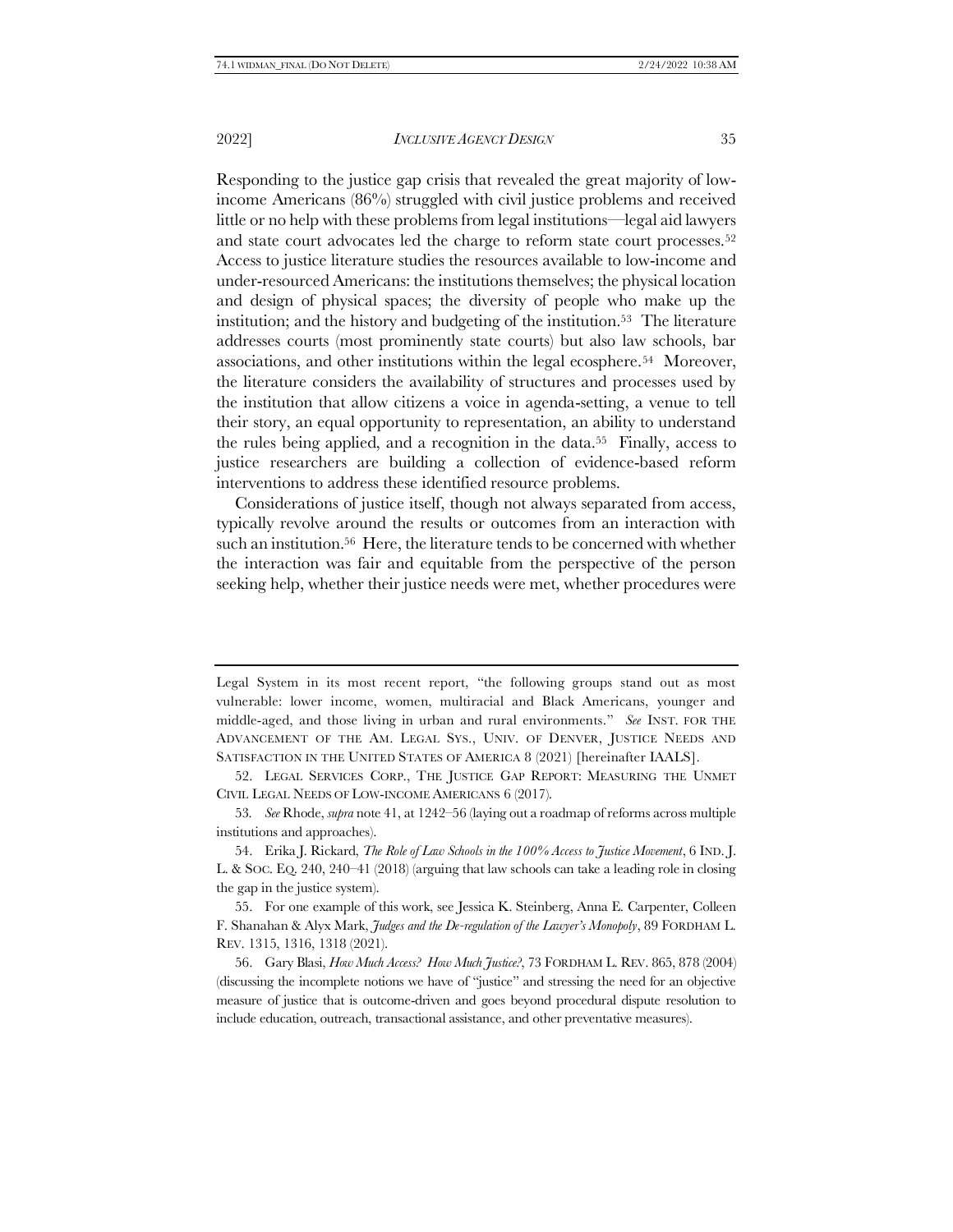followed, and whether the substantive law was adequate.57 Burgeoning scholarship is expanding the justice notion further to encompass the variety of justiciable problems and outcomes that people face and where they either do not recognize, or care to use, legal institutions as a means of resolution.<sup>58</sup> Under this conception, justice is linked to an inequality in outcomes to justiciable problems, regardless of the legal framework.<sup>59</sup>

<span id="page-13-1"></span><span id="page-13-0"></span>Design justice is an approach to disrupting malignant institutions through a focus on inclusivity and intersectionality.60 Design thinking requires curiosity and empathy for how individuals experience an institution and necessitates using the lived experiences of those who interact with the system to map the interactions between the institution and the individual.61 Finally, design thinking is collaborative at its core; this collaboration includes stakeholders working together to identify systemic problems and imagine interventions that disrupt the reproduction of oppressive outcomes.<sup>62</sup>

Access to justice scholarship also emphasizes that a critical part of the puzzle involves extra-judicial work in connecting people and communities to the justice frameworks that underlie many of life's critical problems: securing housing, providing employment and educational opportunities, increasing positive health outcomes, and building financial security.63 People with

59*. See* Tom Tyler, *Procedural Justice and the Courts*, 44 CT. REV. 26, 27–28 (2007).

60*. See* SASHA COSTANZA-CHOCK, DESIGN JUSTICE: COMMUNITY-LED PRACTICES TO BUILD THE WORLDS WE NEED 23 (2020) (defining design justice as a "framework for analysis of how design distributes benefits and burdens between various groups of people . . . focus[ing] explicitly on the ways that design reproduces and/or challenges the matrix of domination."); *see also* Margaret Hagan, *Participatory Design for Innovation in Access to Justice*, 148 DÆDALUS, Spring 2019, at 120 (2019) (exploring human-centered design as it applies to access to justice interventions and reflecting many of the design justice principles discussed above). *See, e.g.*, LEGAL DESIGN LAB, https://www.legaltechdesign.com/ (last visited Feb. 12, 2022).

61. Poppe, *supra* note [58](#page-13-0), at 799 ("Without better institutional design, it is unlikely that the problem of inequalities in access to justice will be understood or addressed systemically.").

62*. See* Hagan, *supra* not[e 60,](#page-13-1) at 122.

63. When analyzed through a public health lens, these administrative justice outcomes are commonly referred to as "social determinants of health." *See Social Determinants of Health*, HEALTHY PEOPLE 2030, U.S. DEP'T OF HEALTH AND HUM. SERVS., https://health.gov/he althypeople/objectives-and-data/social-determinants-health (last visited Feb. 12, 2022)

<sup>57</sup>*. See* Rebecca L. Sandefur, *What Do We Want?*, 87 FORDHAM L. REV. ONLINE 158, 158 (2019) ("Legal justice in these concrete relationships means all parties fulfilling their obligations under the law . . . [r]ight now . . . many . . . do not have access to the remedies that the law says it provides. It is those remedies that secure the goods people want . . . ").

<sup>58</sup>*. See* Emily S. Taylor Poppe, *Institutional Design for Access to Justice*, 11 U.C. IRVINE L. REV. 781, 791–92 (2021).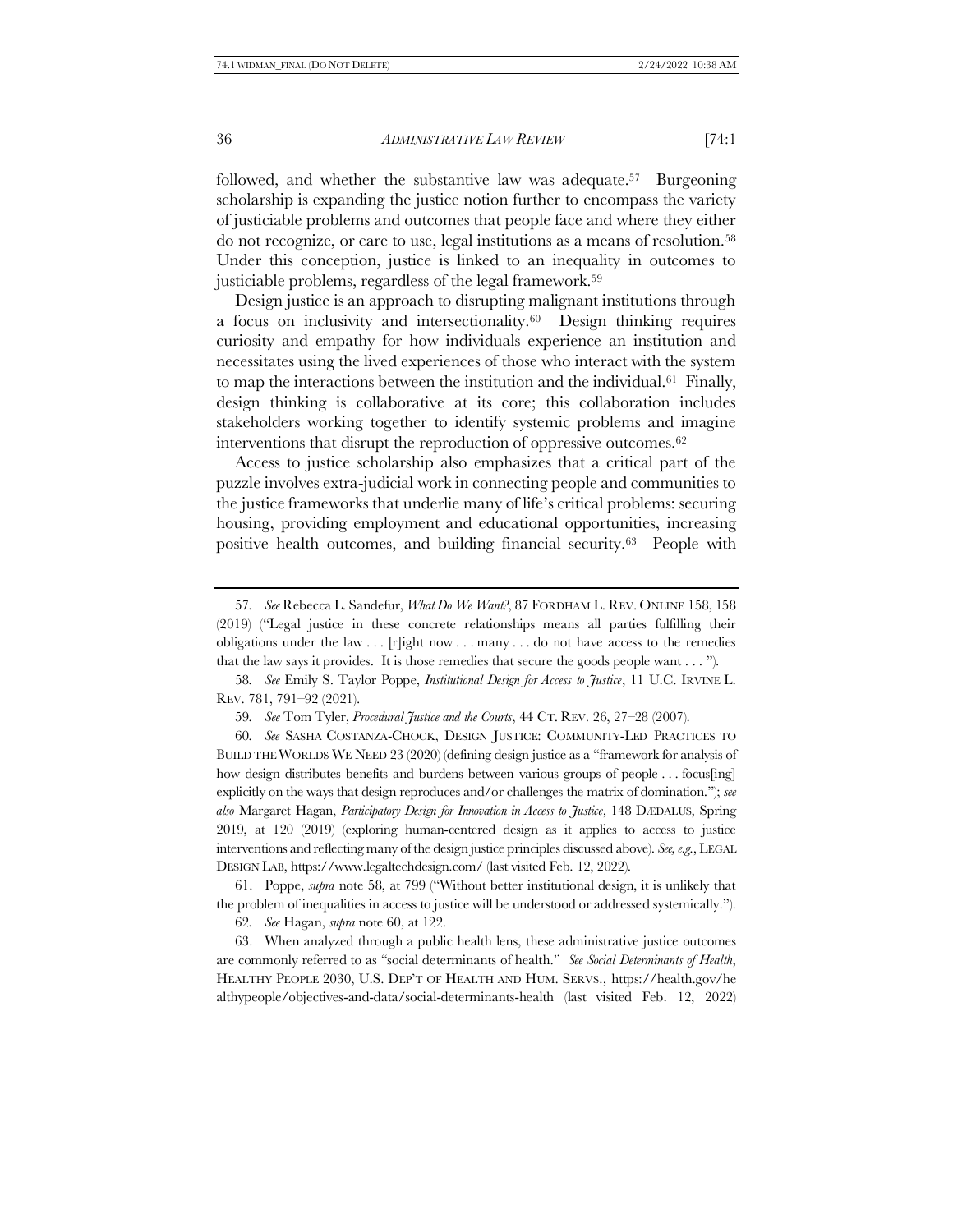justice problems in these areas do not differentiate between court hearings and administrative hearings; statutes, regulations, and guidance; court personnel and front-line bureaucrats.64 The access to justice movement is similarly applicable to administrative agencies, as it has been to courts, because people experience the justice system through courts and agency action in many of the same ways.

## *C. Interactions with Other Justice Movements*

Although this Article draws most heavily from the access to justice movement in the states that focus on state court reform, others might consider the access to justice movement more broadly as a coalition of related movements that advocate for either access or justice for certain vulnerable groups.65 Examples of movements within this general coalition might include the self-represented advocacy group,<sup>66</sup> the right to counsel movement,<sup>67</sup> the legal empowerment movement, $68$  the plain language movement, $69$  the holistic legal services movement,<sup>70</sup> medical-legal partnerships,<sup>71</sup> the bar exam reform movement,<sup>72</sup>

65. Udell, *supra* note [35,](#page-9-0) at 145–46.

66. *See generally* SELF-REPRESENTED LITIGATION NETWORK, https://www.srln.org/ (last visited Feb. 12, 2022).

67. *See generally* NATIONAL COALITION FOR A CIVIL RIGHT TO COUNSEL, http://civilrighttocounsel.org/ (last visited Feb. 12, 2022).

68. *See generally Legal Empowerment*, ROBERT & HELEN BERNSTEIN INST. FOR HUM. RTS., http s://www.law.nyu.edu/centers/bernstein-institute/legal\_empowerment (last visited Feb. 12, 2022).

69. *See generally* Cynthia Adams, *The Move Toward Using Plain Legal Language,* AM. BAR ASS'N (2016), https://www.americanbar.org/groups/young\_lawyers/publications/tyl/topics /writing/the\_move\_toward\_using\_plain\_legal\_language/.

70. *See generally Holistic Defense, Defined*, BRONX DEFENDERS, https://www.bronxdefende rs.org/holistic-defense/ (last visited Feb. 12, 2022).

71*. See* Daniel Atkins, Shannon Mace, Elena DeBartolo & Megan Sandel, *Medical-Legal Partnerships and Healthy Start: Integrating Civil Legal Aid Services into Public Health Advocacy*, 35 J. LEGAL MED. 195 (2014).

72*. See, e*.*g*., Michael Frisby, Sam Erman & Victor D. Quintanilla, *Safeguard or Barrier: An Empirical Examination of Bar Exam Cut Scores*, SSRN (2021), https://papers.ssrn.com/sol3/papers.c fm?abstract\_id=3793272.

<sup>(</sup>defining social determinants of health as "the conditions in the environments where people are born, live, learn, work, play, worship, and age that affect a wide range of health, functioning, and quality-of-life outcomes and risks"); *see also* SANDEFUR, ACCESSING JUSTICE, *supra* note [40.](#page-9-1)

<sup>64.</sup> Sara Sternberg Greene, *Race, Class, and Access to Civil Justice*, 101 IOWA L.REV. 1263, 1290 (2016) ("[F]rom a legal standpoint, for most poor respondents there is little difference between the . . . systems. Court is court. The law is the law. Lawyers are lawyers. Judges are judges.").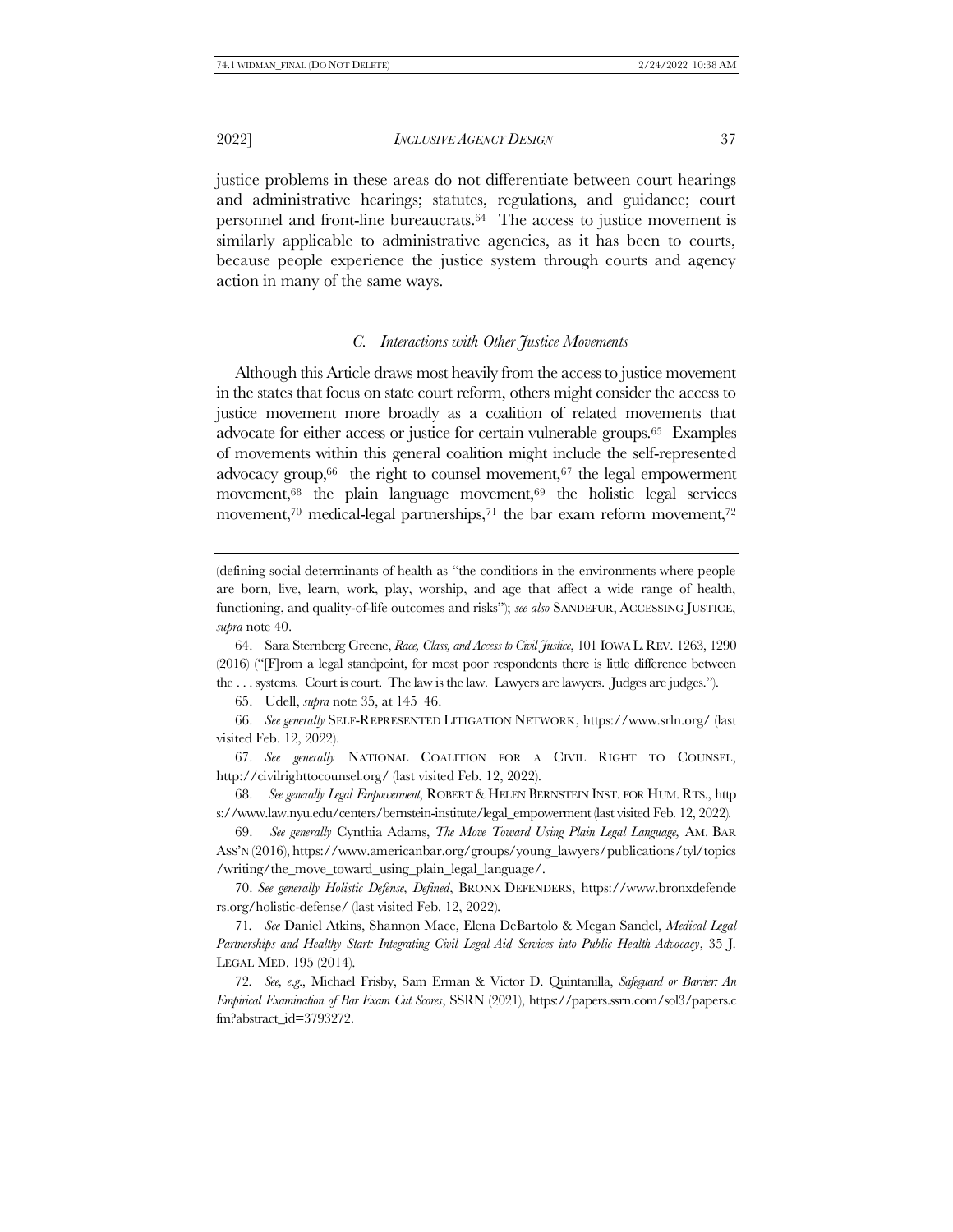the fines and fees movement,<sup>73</sup> criminal justice abolition and reform advocates,<sup>74</sup> legal education reform advocates,<sup>75</sup> and many others.76 These movements share goals of designing institutions that better disrupt systems of discrimination and oppression and creating systems that solve, rather than add to, people's justice problems. It is these shared goals and the lessons learned from these movements that can be brought to discussions about federal administrative structural reform.

#### II. ADMINISTRATIVE JUSTICE GAPS

<span id="page-15-0"></span>Why this call to focus federal administrative agencies and the larger administrative system directly on access to justice elements? Years of deregulation and, most recently, an outright assault on democratic norms have significantly undermined the general public's view of the administrative state; this general lack of public support can weaken the justice work of the agencies.77 There are structural and design problems throughout the administrative state, including the physical locations and accessibility of agency offices and meetings; how we choose who leads and staffs agencies; who influences agencies; what is being researched by agency staff; and how data is being collected and analyzed. These design problems are similar and related to the legitimacy problems that administrative law scholars have long debated. However, an oft-ignored foundational problem is how fundamentally disconnected these agencies are from their intended beneficiaries—the people's interests the agencies serve. Even in cases where the President or Congress established the agency to solve policy problems, years of reforms and political swings in the Executive Branch have divorced the underlying mission from daily agency operations. Internal structures within the agency can create cultural disconnects from underserved beneficiaries of agency mission. Applying an access to justice framework can help agencies diagnose mission and cultural disconnects and build structures that can reform how agencies can reflect a more inclusive approach to policy and enforcement.

<sup>73.</sup> *See generally* THE FINES AND FEES JUSTICE CENTER, https://finesandfeesjusticecenter. org/ (last visited Feb. 12, 2022).

<sup>74</sup>*. See generally* RAM SUBRAMANIAN, LAUREN-BROOKE EISEN, TARYN MERKL, LEILY ARZ, HERNANDEZ STROUD, TAYLOR KING ET AL., BRENNAN CTR. FOR JUST., A FEDERAL AGENDA FOR CRIMINAL JUSTICE REFORM (2021).

<sup>75</sup>*. See generally* Rickard, *supra* not[e 54.](#page-12-0)

<sup>76.</sup> There are, of course, movements related to justice and courts that generate access to justice-related reforms as part of their larger advocacy goals—groups like Black Lives Matter, #MeToo, and many more.

<sup>77.</sup> For more on attacks on reputation as a symptom of structural deregulation, see Jody Freeman & Sharon Jacobs, *Structural Deregulation*, 135 HARV. L. REV. 585, 612, 620–22 (2021).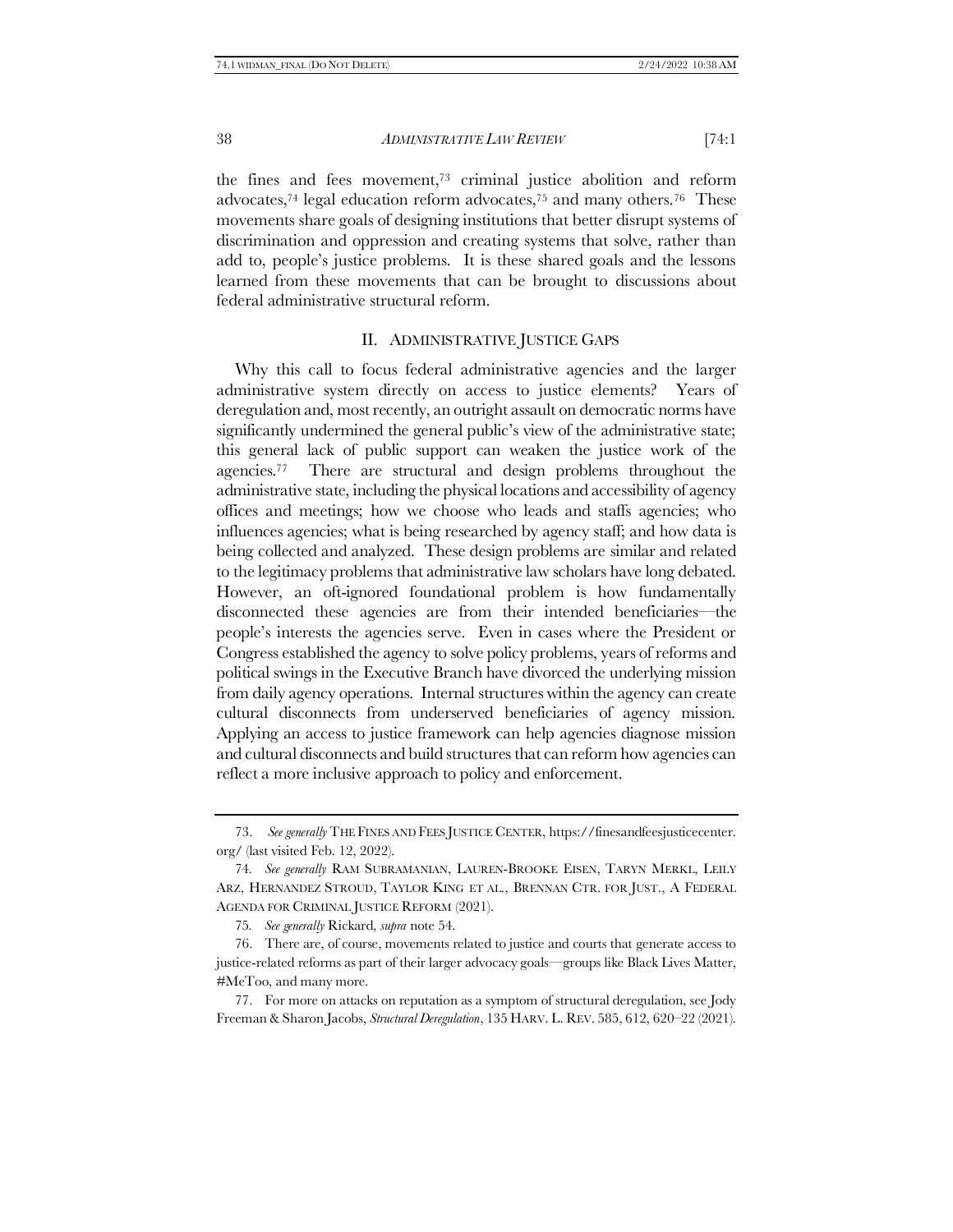Before analyzing where access to justice principles could be useful to administrative agency design, some line-drawing about the types of agencies relevant to this first foray are in order. As mentioned above, access to justice advocates are concerned with the ability of underserved communities to use the justice institutions that, in theory, should help solve their problems and address unmet needs but cause significant harm in practice. Some substantive areas where underserved communities and civil justice issues interact with administrative agencies include housing, employment, education, family, consumer finance, and health.78 Many of these substantive areas are governed by both state and federal laws and institutions. Access to justice principles play a role in both federal and state administrative systems. However, this Article focuses on the federal administrative state in part because the current Administration has exhibited the political will to explore such interactions.<sup>79</sup>

<span id="page-16-0"></span>This Article explores current and proposed agency design elements in the following agencies: the CFPB, the Federal Trade Commission (FTC), the Department of Education, the CDC, the Department of Housing and Urban Development (HUD), and the Department of Justice (DOJ). While not a definitive list of agencies that interact with underserved communities, this focus is used to frame existing and proposed design tools that improve the general public's, and especially underserved communities', interactions with federal agencies to address their unmet justice needs. At different points in recent history, these agencies have led or otherwise wrestled with innovations in structure to do exactly this.

But first, an examination of some of the distinct gaps in access to justice seen with the current administrative system.<sup>80</sup> This Article develops three types of problems for agencies that can be remedied through intentional access to justice design: a disconnect between the agency mission and its

80*. See* OMB REPORT at 7009 (presenting the findings of the Office of Management and Budget's investigation into the federal government's racial equity policies, as ordered by Executive Order 13,985). DEAR COLLEAGUE LETTER, *supra* not[e 44.](#page-10-1) This same agency had done quite strong civil rights work with campus sexual assault. However, even with that Dear Colleague letter, there is debate as to whether the Department of Education acted too top-down and exclusionary in developing its guidance. This project highlights design structures that encourage inclusive and democratic agency culture, even if specific policies might at times be criticized.

<sup>78.</sup> This list is not exhaustive and represents a starting point for a framework that can be expanded across administrative agencies.

<sup>79</sup>*. See* Exec. Order No. 13,985, 86 Fed. Reg. 7009 (Jan. 25, 2021); OFF. OF MGMT. AND BUDGET, STUDY TO IDENTIFY METHODS TO ASSESS EQUITY: REPORT TO THE PRESIDENT (2021) [hereinafter OMB REPORT], https://www.whitehouse.gov/wp-content/uploads/2021 /08/OMB-Report-on-E013985-Implementation\_508-Compliant-Secure-v1.1.pdf (presenting the findings of the Office of Management and Budget's investigation into the federal government's racial equity policies, as ordered by Executive Order 13,985).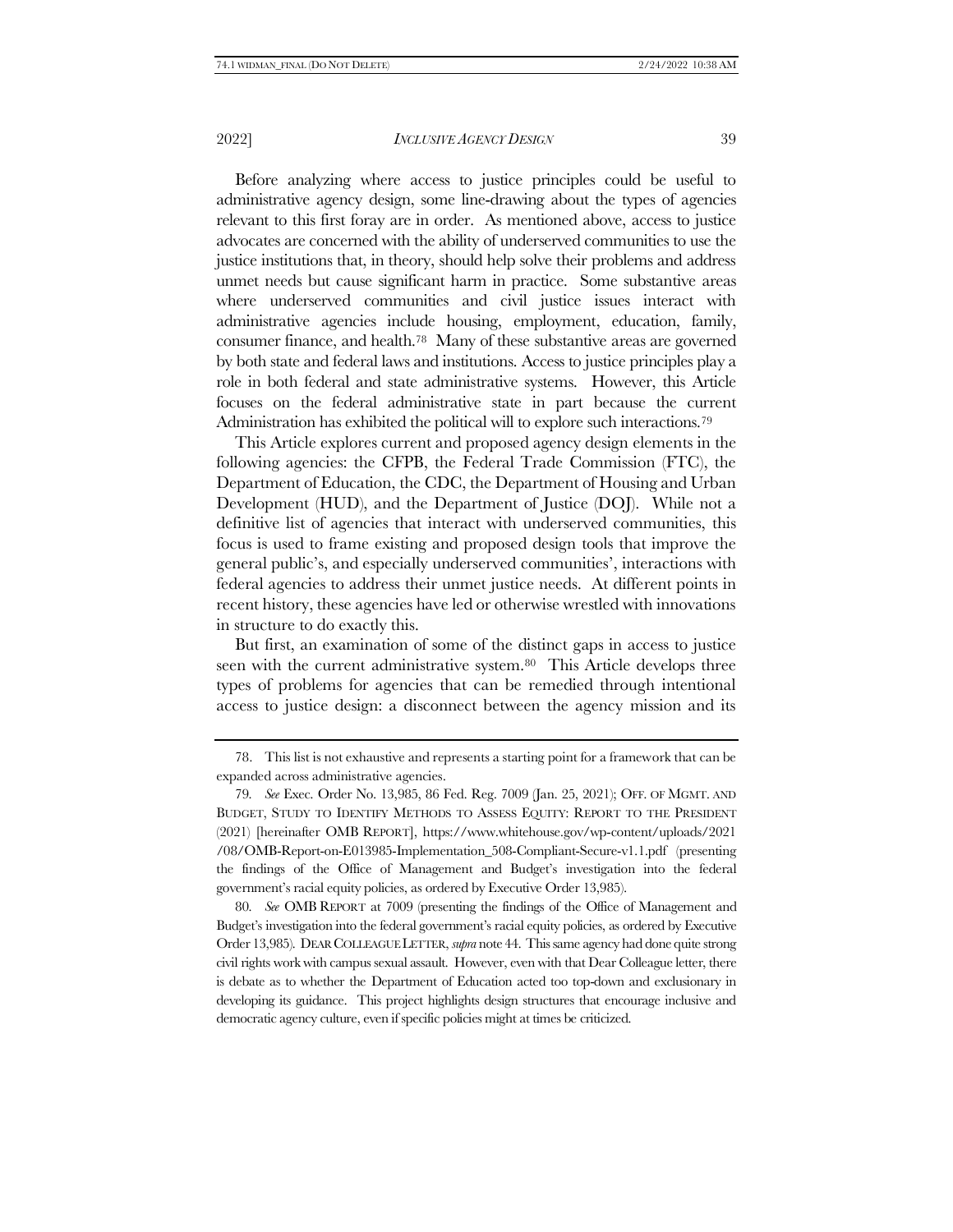current functions; a breakdown in understanding between the agency and those affected by agency action; and a deterioration of trust due to incomplete information among those affected by agency action.

### *A. Mission Disconnect – A Separation of Mission from Function*

A disconnect between an agency's mission and its function on the ground can happen over time from shifting executive priorities, such as a deregulatory executive using discretion to refrain from enforcing statutory and regulatory directives that would support the agency mission. In essence, the problem is that the agency no longer does what it was established to do. Recently termed "structural deregulation" by Jody Freeman and Sharon Jacobs, this disconnect is dangerous and stealthy—"it is death by a thousand cuts."81 While some would argue that this is precisely how the constitutional system is set up for accountability in administrative law—that the executive is accountable to the public for how it uses (or fails to use) its discretion to enforce regulation<sup>82</sup>—this executive control model refers to substantive regulation and must remain cabined by outer bounds of an agency's mission.83 Also, an executive control model assumes perfect information symmetry, in that the voters are given the information needed to judge whether an executive is merely exercising discretion within customary bounds or sabotaging regulation entirely.<sup>84</sup>

Economic instability is a driver of justice problems, including housing insecurity and debt collection. During COVID-19, economic crimes including fraud and corruption have increased. Fraud prevention requires public education, complaint processes with transparent resolution, outreach and training at the local level, and trust in government to act on fraud, whether through regulation or litigation or both. The CFPB was designed to champion these values. Much of the agency's statutory design reflects best principles championed by access to justice advocates. The deregulatory response to fraud through nonenforcement at the CFPB under Trump-appointee Kathy Kraninger

<sup>81.</sup> Freeman & Jacobs, *supra* note [77,](#page-15-0) at 586 (proposing legislative and judicial solutions to strengthen agencies against future structural deregulation).

<sup>82</sup>*. Cf.* Elena Kagan, *Presidential Administration*, 114 HARV. L. REV. 2245, 2248, 2251, 2252, 2323 n.306, 2331–35, 2337–39 (2001).

<sup>83</sup>*. See id.* at 2270, 2290, 2323, 2340, 2351. The scholarly support for executive control of agencies is often traced back to Kagan and assumes good faith actions to trumpet agency achievements for political purposes.

<sup>84.</sup> Freeman & Jacobs, *supra* note [77,](#page-15-0) at 616, 619–20, 651 (explaining that limiting public access to certain information is a form of structural deregulation).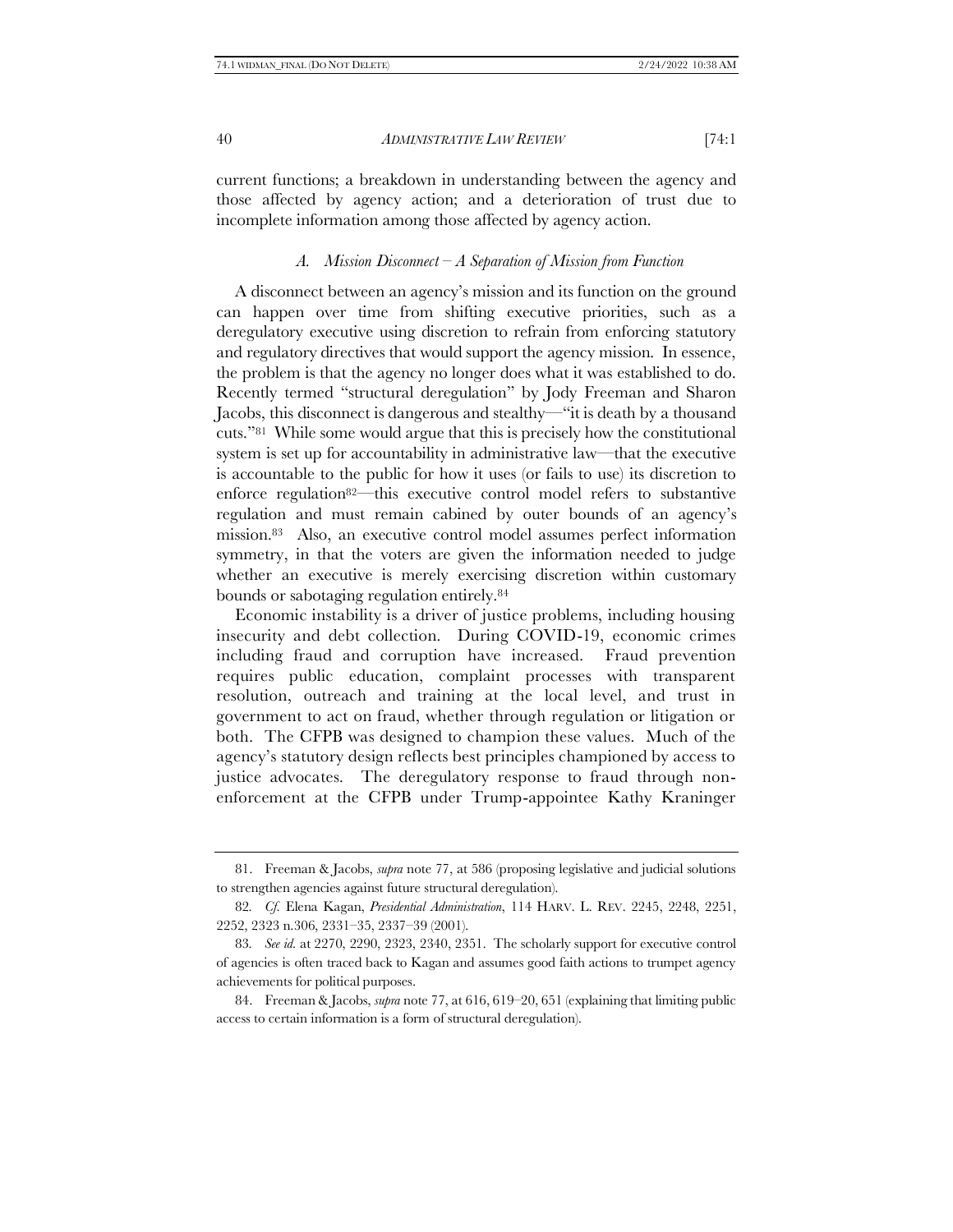exemplified the type of mission disconnect described above.85 The Trump Administration weakened mechanisms internally through its appointment of deregulatory directors who slowed enforcement actions, increasing opportunities for corruption and fraud.<sup>86</sup> Ultimately, consumers suffered from this lack of enforcement.

There are other, perhaps even unintentional ways that mission disconnect can occur. Mission disconnect can also happen through the layering of court decisions on top of shifting executive priorities to move daily agency action far from the original mission and design of the agency. Common law interpretation of statutory authority can then create constraints that undercut the agency's mission itself. The recent decision in *AMG Capital Management, LLC v. FTC*<sup>87</sup> weakened regulatory oversight of fraudulent actors in the consumer marketplace.88 There, the Supreme Court held that the long-standing understanding of the FTC's authority to secure monetary relief for defrauded consumers exceeded the authority granted to the agency by Congress.89 The combined effect of a weakened regulatory landscape and a formalist Supreme Court ruling makes it harder for the FTC to get money back in people's pockets after they suffer fraud—in this case, deceptive payday loans.<sup>90</sup> This mission disconnect leaves defrauded consumers with fewer avenues of recourse.<sup>91</sup>

86. Christopher L. Peterson, DORMANT: THE CONSUMER FINANCIAL PROTECTION BUREAU'S LAW ENFORCEMENT PROGRAM IN DECLINE, 3, 4, 7 (2019), https://consumerfed.org/ wp-content/uploads/2019/03/CFPB-Enforcement-in-Decline.pdf; *see also* STAFF OF H. COMM. ON FIN. SERVS., 116TH CONG., SETTLING FOR NOTHING: HOW KRANGINER'S CFPB LEAVES CONSUMERS HIGH AND DRY 7, 21 (2019).

89*. Id.* at 1352.

90*. See also* Luke Herrine, *Consumer Protection after Consumer Sovereignty*, L. AND POL. ECON. PROJECT 41 (2021) (reframing consumer protection as "a series of tools that allow a community to [appoint representatives to] determine the values any given market ought to further and to experiment with ways to ensure that the market lives up to those values").

91. Mission disconnect could also encroach on Congress's Article I powers when taken to the extreme. Freeman & Jacobs, *supra* not[e 77,](#page-15-0) at 631–32.

<sup>85.</sup> Interim Director Mick Mulvaney immediately replaced founding Director Richard Cordray in 2017. Director Kraninger was appointed in December 2018. Emily Sullivan, *Senate Confirms Kathy Kraninger as CFPB Director*, NAT'L PUB. RADIO (Dec. 6, 2018, 2:17 PM), https://www.npr.org/2018/12/06/673222706/senate-confirms-kathy-kran inger-as-cfpb-director.

<sup>87.</sup> 141 S. Ct. 1341 (2021).

<sup>88</sup>*. Id.* at 1347 (noting the effect of these enforcement actions on people's wallets: "[i]n fiscal year 2019, for example, the Commission filed 49 complaints in federal court and obtained 81 permanent injunctions and orders, resulting in \$723.2 million in consumer redress or disgorgement").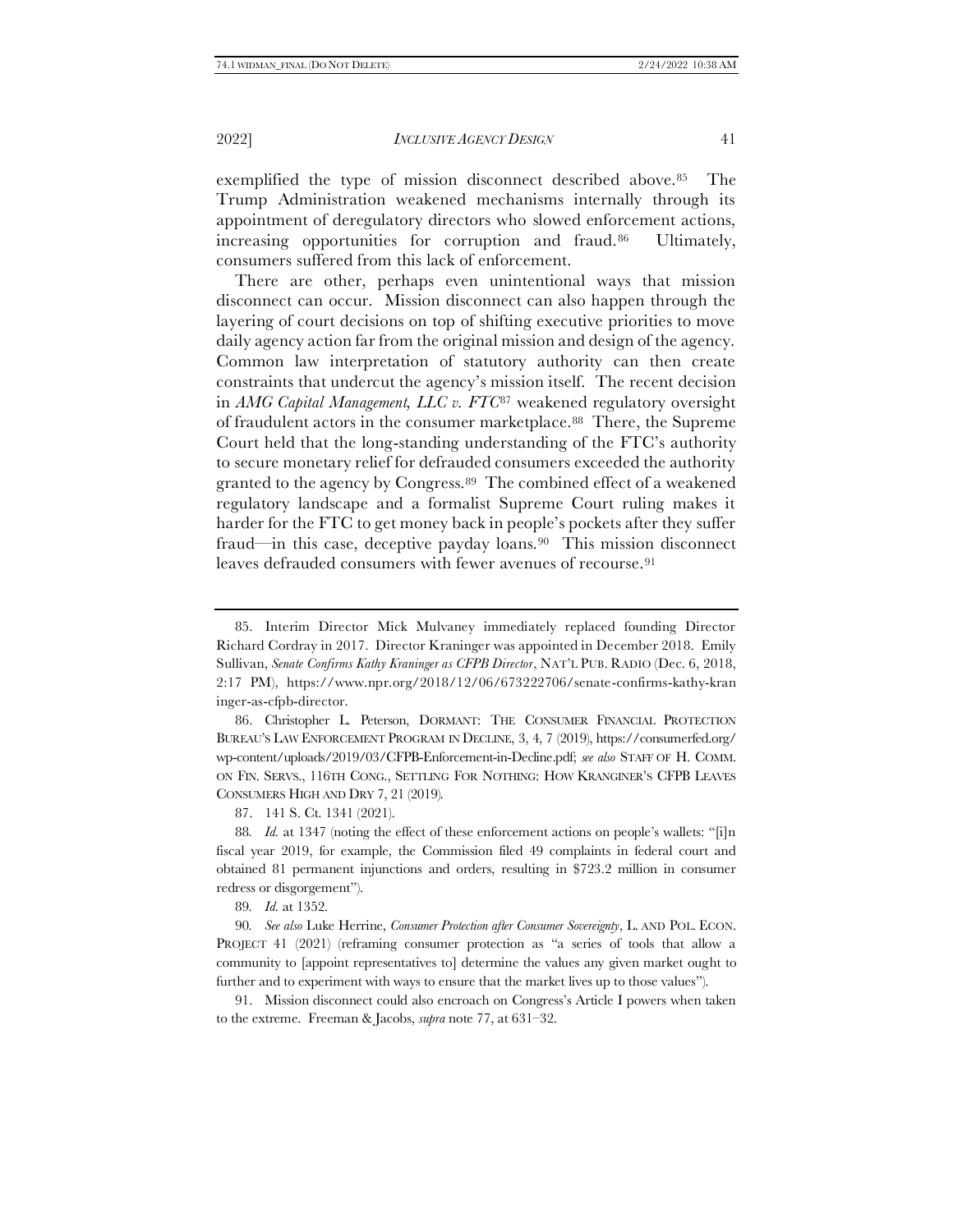<span id="page-19-0"></span>A final example of how mission disconnect can develop is drawn from studies of public enforcement at both state and federal levels.<sup>92</sup> Here, with consumer protection enforcement against fraud, underserved communities are the beneficiaries of robust enforcement strategies.93 When the CFPB greatly stepped back its enforcement activities under the direction of the Trump Administration leadership, state attorneys general (AGs) publicly vowed to step in and try to fill this enforcement gap.<sup>94</sup> The state AGs were successful with their plan to increase enforcement, with some states increasing enforcement in this area by double or even triple digit percentages.<sup>95</sup> However, public compensation, that is, returning money to harmed consumers' pockets, was down over the same time period.<sup>96</sup> This type of mission disconnect can go unnoticed when enforcers do not ask about and track effective outcomes data.

### *B. Culture Disconnect – A separation of the agency and the people it serves*

Agencies are collections of people who implement policy, and, as such, the policies are a natural outgrowth from the people consulted and listened to at the agency. It matters immensely who those people are and how connected they are to the populations they assist. When the agency is not designed to hear from diverse stakeholders, poor policy can result. In the regulation of student loans, for example, the design of the Department of Education treated student borrowers as any private creditor would treat any borrower in default.<sup>97</sup> The Department of Education's creditor-focused structure arose directly from the interests of those at the table. It undercut the student borrower's experience with what should be a very different type of loan—a government support to encourage people, often young people, to invest in their education.<sup>98</sup>

The aftermath of the CDC's response to the COVID-19 pandemic also spotlighted the dire need for attention to how agencies create culture, especially how to keep agency culture and resulting policy aligned with the agency's mission through collaboration and planning. As the New York

<sup>92.</sup> *See* Prentiss Cox, Amy Widman & Mark Totten, *Strategies of Public UDAP Enforcement*, 55 HARV. J. ON LEGIS. 37 (2018); Amy Widman, *Protecting Consumer Protection: Filling the Federal Enforcement Gap*, 69 BUFF. L. REV. 1157 (2021).

<sup>93.</sup> *See* Cox, Widman & Totten, *supra* note [92,](#page-19-0) at 41–47 (explaining how Unfair or Deceptive Acts or Practices laws protect consumers from fraud in the marketplace).

<sup>94.</sup> Widman, *supra* note [92,](#page-19-0) at 1182–86 (describing state reactions to federal underenforcement and various public announcements to fill the gap).

<sup>95.</sup> Widman, *supra* not[e 92,](#page-19-0) at 1179.

<sup>96.</sup> Widman, *supra* not[e 92,](#page-19-0) at at 1179–80.

<sup>97</sup>*. See* Cox & Engle, *supra* not[e 27,](#page-7-2) at 360, 366, 380–82, 386, 395, 404 (2021).

<sup>98</sup>*. See* Cox & Engle, *supra* not[e 27](#page-7-2) at 378–82, 385–93.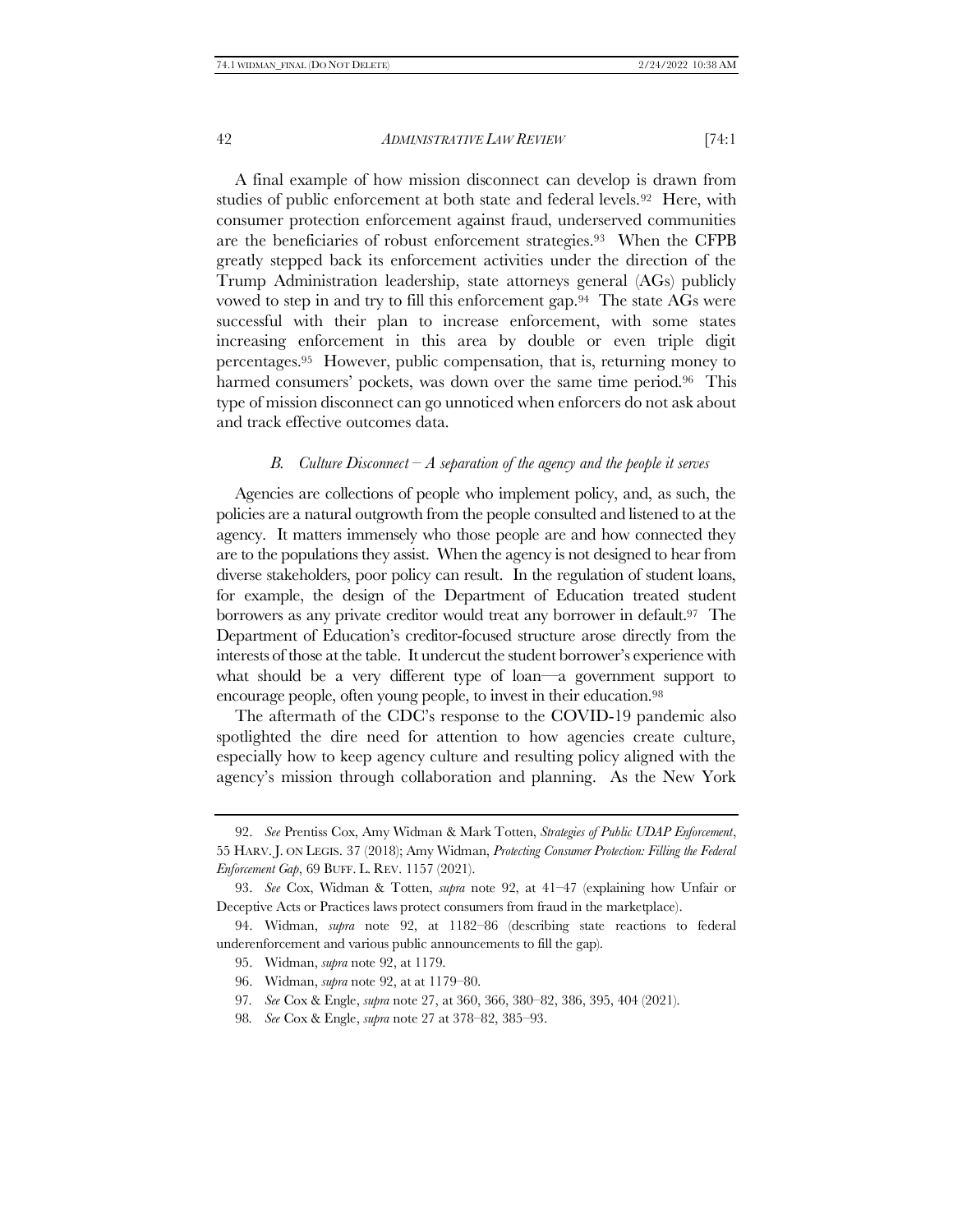2022] *INCLUSIVE AGENCY DESIGN* 43

Times pointed out, the CDC's response was too insular to see all dimensions of the pandemic, which meant the federal response was not as nimble as that of outside groups who collaborated with experts beyond public health to see the interconnectedness of policy problems.99 Speaking about how best to address infection control, the head of the independent COVID Rapid Response Working Group pointed out that "[t]his is not a public-health problem, or even a medical one ... [i]t's an issue of organizational capacity."100 The Times concluded "[t]he C.D.C. is not equipped to identify organizational issues, let alone resolve them."101 Further, according to agency staff and partners, "[s]ome of these problems come down to politics, but most are a result of flaws in the agency's very foundation."<sup>102</sup>

## *C. Trust Disconnect – A loss of faith in government*

<span id="page-20-0"></span>The public's distrust for institutions is growing. In the federal arena, this has been made explicit through the public's reaction to public health regulations meant to address COVID-19.103 The trust deficit is a natural outgrowth of repeated instances of a disconnect between the mission and the culture of a given agency. Recent findings from the Pew Research Center indicate that trust in government is low, with under a third of Americans reporting that they trust the government "to do the right thing" all or most of the time.104 Moreover, a majority of Americans (55%) say that "government should be doing more to solve [people's] problems."<sup>105</sup>

The lack of transparent and responsive data collection and dissemination is a large part of the trust disconnect. A great majority (84%) of Americans think trust can be restored and specifically point to "more disclosure of what the government is doing" as a key mechanism.106 The Trump Administration directed internal agency actions to decrease disclosure of

105*. Id.* at 16.

<sup>99</sup>*. See* Jeneen Interlandi, *Can the C.D.C. be Fixed?*, N.Y. TIMES MAG. (June 16, 2021), https://www.nytimes.com/2021/06/16/magazine/cdc-covid-response.html.

<sup>100</sup>*. Id.* at 2.

<sup>101</sup>*. Id.*

<sup>102</sup>*. Id.* at 4.

<sup>103.</sup> Marianne Udow-Phillips & Paula M. Lantz, *Trust in Public Health is Essential Amid the COVID-19 Pandemic*, 15 J. HOSP. MED. 431, 431–33 (2020).

<sup>104.</sup> CARROLL DOHERTY, JOCELYN KILEY, NIDA ASHEER & CALVIN JORDAN, PEW RSCH. CTR., AMERICANS SEE BROAD RESP. FOR GOV'T;LITTLE CHANGE SINCE 2019, 27 (2021).

<sup>106.</sup> LEE RAINIE, SCOTT KEETER & ANDREW PERRIN, PEW RSCH. CTR., TRUST AND DISTRUST IN AMERICA 11, 14 (2021) ("People's confidence in key institutions is associated with their views about how those institutions handle important information.").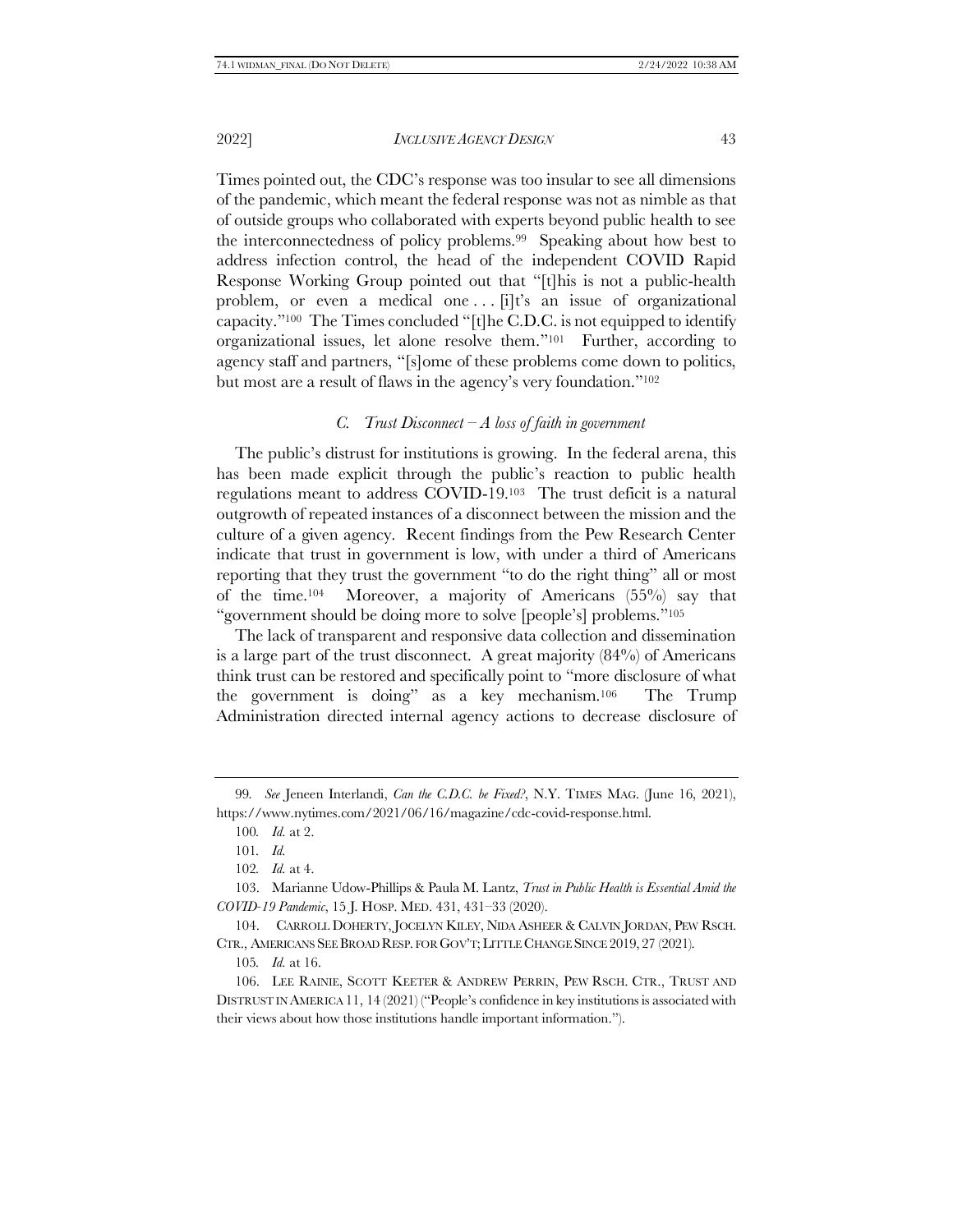government action through removal of data from public websites,<sup>107</sup> deactivating or otherwise ignoring internal offices that collect or disseminate agency data to the public,<sup>108</sup> and, most vividly, by undercutting the Inspector General system of agency oversight.109 These actions came on top of other systemic disconnects between government work and public knowledge, born from an often scattered and technical system of agency reporting.<sup>110</sup>

## <span id="page-21-2"></span><span id="page-21-1"></span><span id="page-21-0"></span>III. DESIGNING THE INFRASTRUCTURE TO MEET PEOPLE'S NEEDS: LESSONS FROM THE ACCESS TO JUSTICE MOVEMENT

The access to justice community has theorized and studied a collection of best practices as indicators of an accessible court system. Mapping and tracking design practices are a start toward building a more inclusive and responsive regulatory system. Many of these ideas about design have percolated up throughout the regulatory system, but they have not been systematically organized in the literature.<sup>111</sup> By building an administrative infrastructure for study and dialogue based on access to justice, agency and other federal leadership can better incorporate and track if and where agencies meet their access to justice goals.112 These practices can also be used prospectively to guide Congress when it approaches agency structure and design by providing a map of design tools that could better address how a given policy problem is met on the ground. In some situations, agencies can build these design practices from their current delegations. What follows is an attempt to map concrete design practices learned from the access to justice movement in light of three foundational elements of the movement in the state courts: assessment, voice, and data.

<sup>107.</sup> Louise Lief, *Universities Race to Safeguard Government Data Under Trump*, COLUM. JOURNALISM REV. (Mar. 7, 2017), https://www.cjr.org/politics/government-data-preservati on-trump.php.

<sup>108.</sup> Margo Schlanger, *Offices of Goodness: Influence Without Authority in Federal Agencies*, 36 CARDOZO L. REV. 53 (2014).

<sup>109.</sup> Freeman & Jacobs, *supra* note [77,](#page-15-0) at 588–89, 603, 619–20, 625, 654 n.391 (describing attacks on the offices of Inspector Generals as a form of structural deregulation).

<sup>110.</sup> *See FOIA: Examining Transparency Under the Trump Administration: Hearing before the H. Comm. on Oversight and Reform*, 116th Cong. (2019).

<sup>111.</sup> For example, Massachusetts has a state law that sets a baseline for access to justice for all agency adjudications. *See* 3 MASS. GEN. LAWS ch. 30A § 10–11 (1977).

<sup>112</sup>*. See* LEGAL AID INTERAGENCY ROUNDTABLE, ACCESS TO JUSTICE IN THE AGE OF COVID-19 (2021), https://www.justice.gov/ag/page/file/1445356/download (providing examples of how an improved administrative infrastructure can lead to reflection and innovation).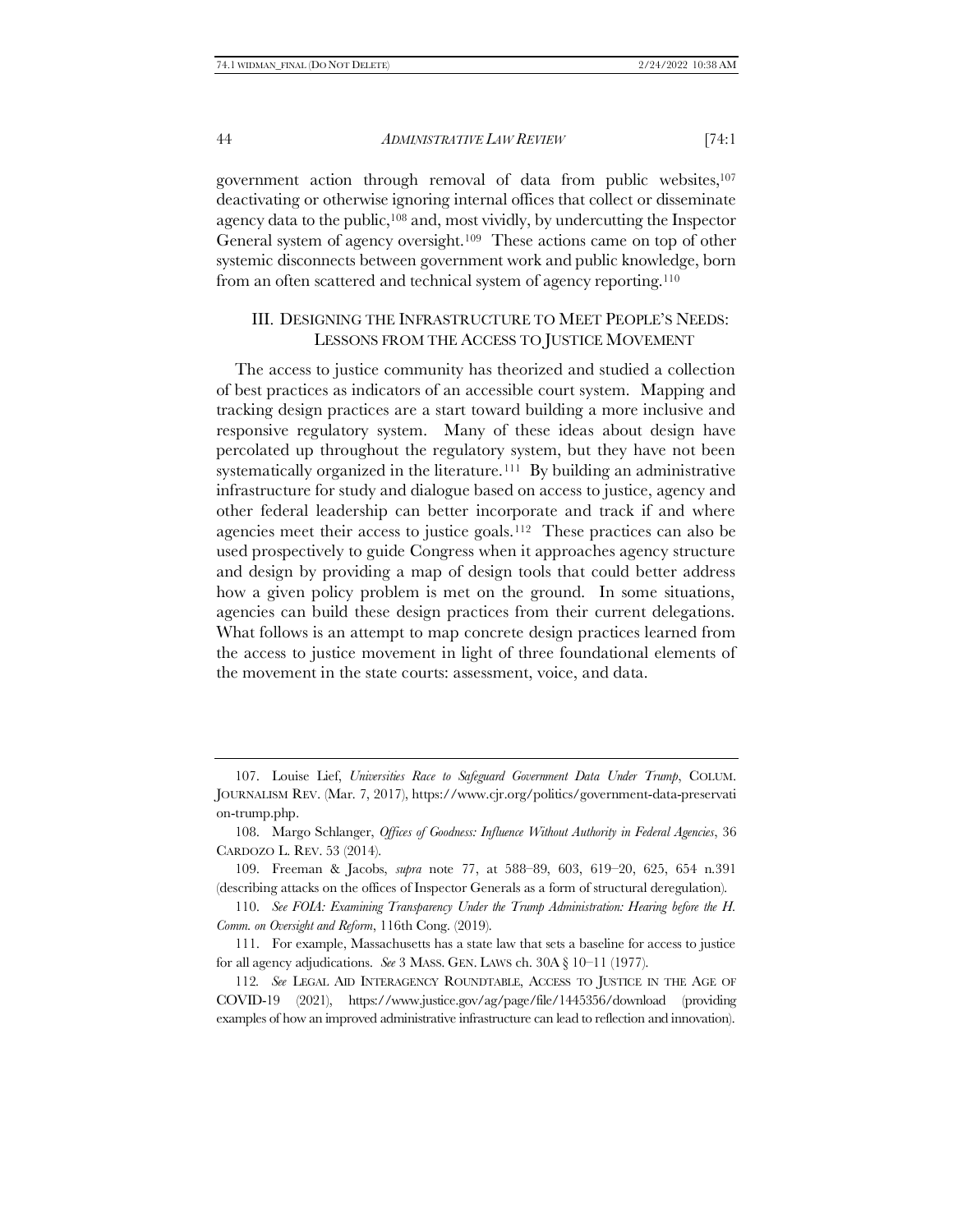## *A. Assessment: Recording the Landscape*

Good design processes are contingent on acquiring knowledge through comprehensive assessment of unmet legal needs, community resources, agency capacities, the legal environment, and more.113 The work must begin with an assessment of the institution's mission in light of barriers encountered by intended beneficiaries.114 Assessment can go further by incorporating strategic planning that draws from community needs to reflect and focus the agency's mission.

<span id="page-22-1"></span>Ongoing assessment can strengthen organizational capacity. Many access to justice best practices incorporate assessment throughout the court process. States have formed Access to Justice Commissions to lead these assessment activities.115 According to the American Bar Association, the main charge of an Access to Justice Commission is "to expand access to civil justice at all levels for low-income and disadvantaged people in the state by assessing their civil legal needs, developing strategies to meet them, and evaluating progress."<sup>116</sup>

A key component of the Commissions' work is scoping the presence and absence of laws and practices to expand and improve access to justice and tracking the need for reform. The importance of planning and assessment to enhance access to justice is also echoed in the United Nations Sustainable Development Goals Project, specifically when addressing a justice plan in relation to Sustainable Development Goal 16.117 According to this toolkit, understanding the legal framework is the first step to assessing where there are gaps in access to justice.<sup>118</sup>

<span id="page-22-0"></span>The Justice Index, a resource created by the National Center for Access to Justice at Fordham Law School, is a leading source of information about

116. Resource Center for Access to Justice Initiatives, *Definition of an Access to Justice Commission*, AM. BAR ASS'N (June 2014).

117. *See Goal 16: Promote Just, Peaceful and Inclusive Societies*, SUSTAINABLE DEV. GOALS, UNITED NATIONS, https://www.un.org/sustainabledevelopment/peace-justice/ (last visited Feb. 12, 2022); STACEY CRAM, SUMAIYA ISLAM, TEMITAYO O. PETERS, JENNIFER TSAI, & BETSY WALTERS, TRANSPARENCY, ACCOUNTABILITY & PARTICIPATION NETWORK, ADVOCACY: JUSTICE AND THE SDGS 12, 19 (Stacey Cram & Temitayo O. Peters eds., 2016).

118*.* CRAM, ISLAM, PETERS, TSAI,& WALTERS, *supra* not[e 117,](#page-22-0) at 22.

<sup>113</sup>*. See, e.g.*, Costanza-Chock, *supra* not[e 60,](#page-13-1) at 6–7.

<sup>114.</sup> For an example of a logic model applied to strengthen and align a program's goals with its outcomes, see MALORE DUSENBERY, URBAN INST., REFINING THE VICTIMCONNECT LOGIC MODEL (2020).

<sup>115.</sup> Access to Justice Commissions can be formed by state courts, state bar associations and foundations, or a hybrid of these stakeholders. *See* MARY LAVERY FLYNN, AM.BAR ASS'N, ACCESS TO JUSTICE COMMISSIONS: INCREASING EFFECTIVENESS THROUGH ADEQUATE STAFFING AND FUNDING, A REPORT COMPILED FOR THE ABA RESOURCE CENTER FOR ACCESS TO JUSTICE INITIATIVES 12 (2018).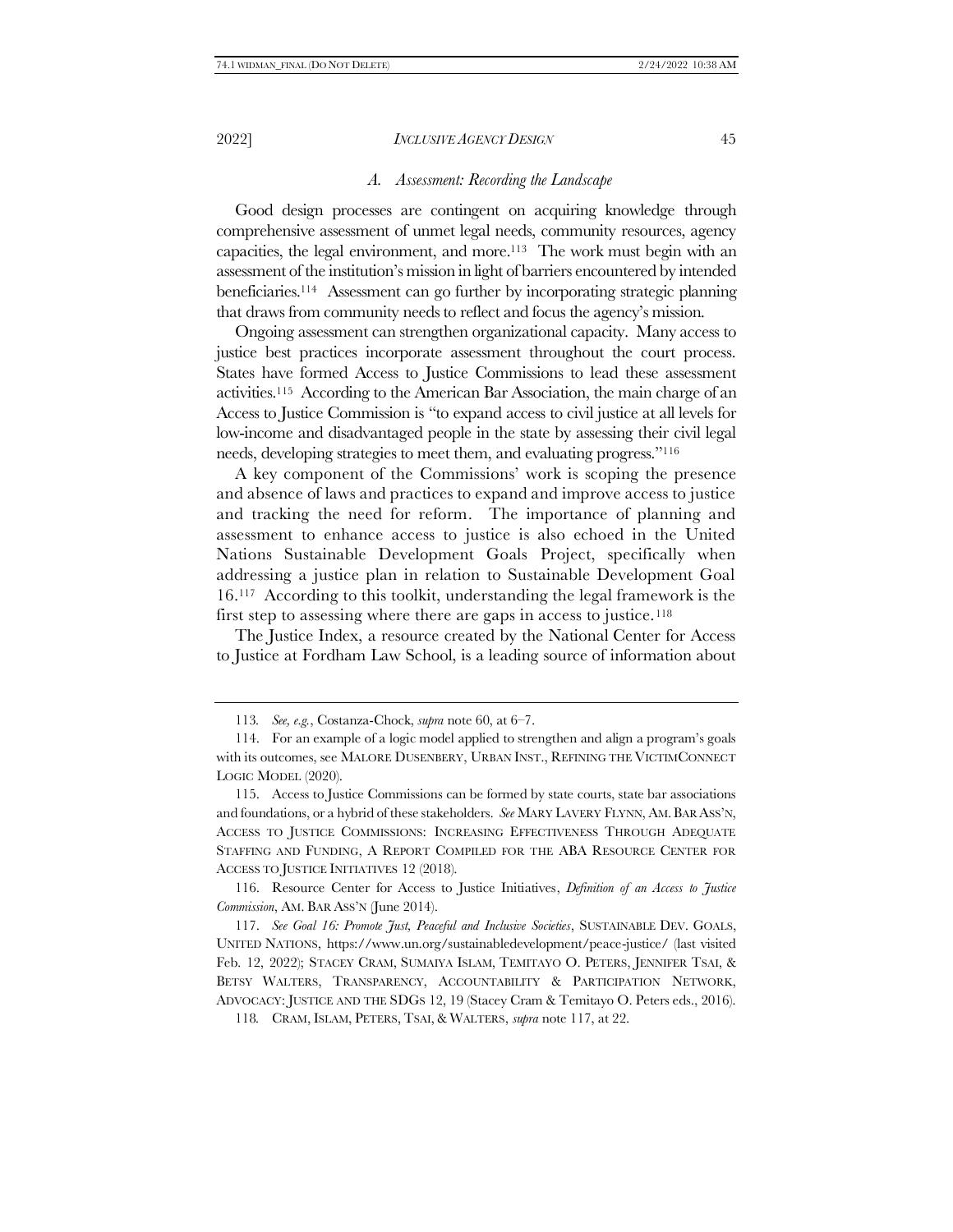policies and procedures used by state courts to increase access to justice.<sup>119</sup> The Index tracks and promotes expert-endorsed best practices across five substantive areas—attorney access, self-represented access, language access, disability access, and fines and fees—and relies on many policy benchmarks ("indicators") which underline the importance of assessment of the state's justice system landscape.120 For example, the Justice Index asks:

<span id="page-23-1"></span>Does the state:

"[f]und a full-time equivalent staff position in the court system . . . to coordinate and oversee [access to justice] programs throughout the state[?]".

"[p]ost online a strategic action plan, adopted or updated in the past five years, describing the State's plan to reach the ... goal of 100% meaningful access to justice<sup>[?]"</sup>;

"[r]eview in past 12 months, the state's progress on the strategic action plan, post the findings on-line, and update the plan in response[?]"; and

<span id="page-23-0"></span>"[p]rovide both written and on-line options for SRLs to rate the ease of use and effectiveness of court services and incorporate this information in the design and delivery of services?"<sup>121</sup>

Similar assessment indicators appear in other sections of the Justice Index, including the language access benchmark that includes "a periodic needs assessment" with ongoing monitoring and evaluation and surveys of all stakeholders; evaluation of "the effectiveness of individual interpreters"; and tracking of the "quality and availability of language services."<sup>122</sup>

In the area of disability access, the Justice Index includes multiple benchmarks that go beyond the floor of evaluation and assessment required by the Americans with Disabilities Act, such as tracking whether states "periodic[ally] update  $\dots$  the one-time self-evaluation required under the ADA[.]"<sup>123</sup>

Reviewing the Justice Index indicators and other sources of policy guidance for state courts allows us to unearth a set of elements that foster strong assessments. Key among these elements is that assessment needs to review both  $(1)$  the unmet needs of the community,<sup>124</sup> and  $(2)$  the current

<sup>119.</sup> For more information on the Justice Index, its methodology, and the rankings, see *The Justice Index*, NAT'L CTR. FOR ACCESS TO JUST., https://ncaj.org/state-rankings /2021/justice-index (last visited Feb. 12, 2022).

<sup>120</sup>*. Id.*

<sup>121</sup>*. Self-Representation*, *The Justice Index*, NAT'L CTR. FOR ACCESS TO JUST. https://ncaj.org/state-rankings/2020/self-representation (last visited Feb. 12, 2022).

<sup>122</sup>*. Language Access*, *The Justice Index*, NAT'L CTR. FOR ACCESS TO JUST., https://ncaj.org/state-rankings/2020/language-access (last visited Feb. 12, 2022).

<sup>123</sup>*. Disability Access*, *The Justice Index*, NAT'L CTR. FOR ACCESS TO JUST., https://ncaj.org/state-rankings/2020/disability-access (last visited Feb. 12, 2022).

<sup>124.</sup> Unmet needs studies are not generally linked to elements of assessment, but arguably there should be more linkage between the two. Understanding more about the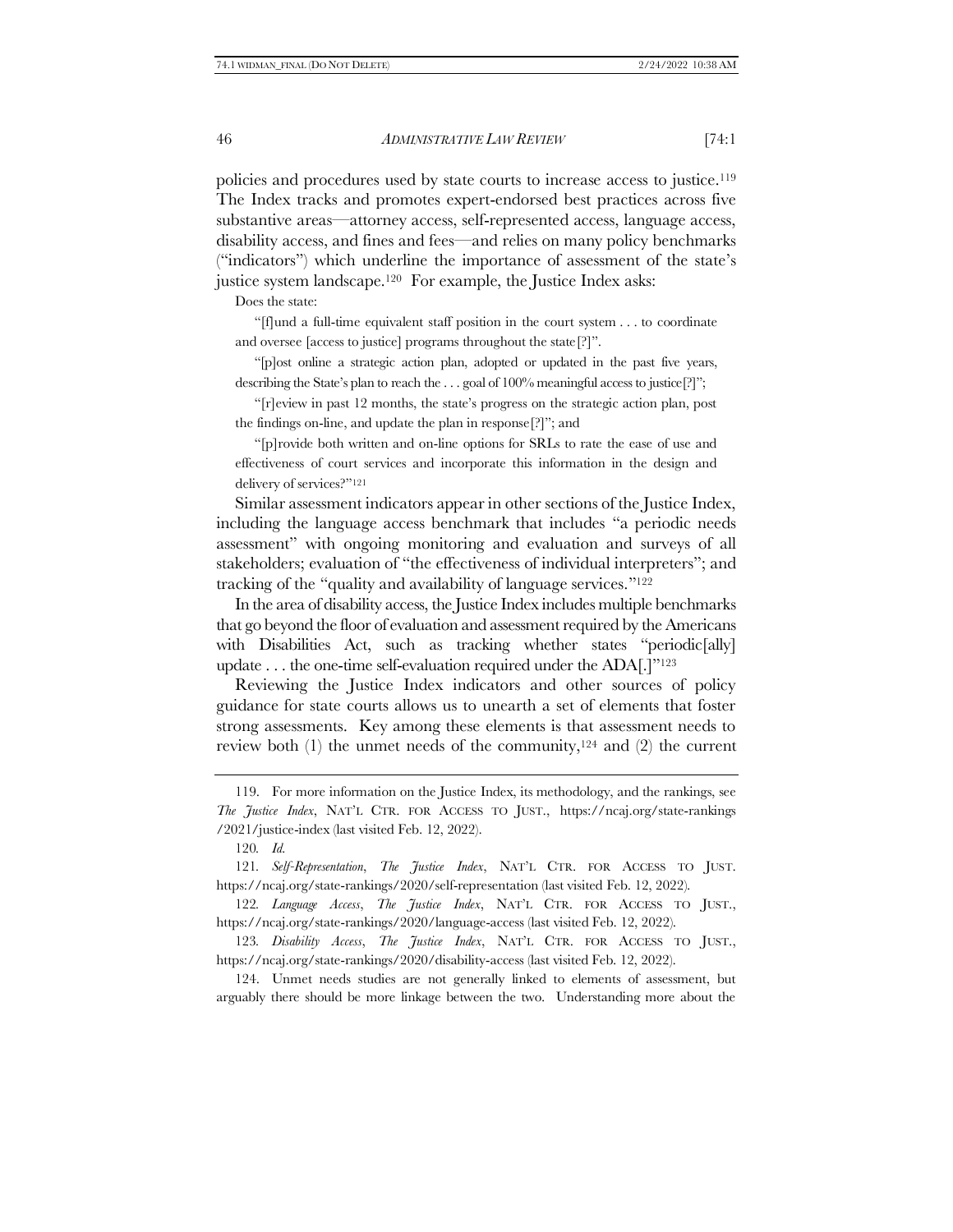practices and policies in place. Further, assessment needs to be ongoing, public, and conducted with dedicated paid staff in conjunction with community representatives. Moreover, interventions and practices need to be monitored and evaluated for effectiveness. 125

## *B. Voice: Increasing Participation in Agency Policy Formation and in Agency Legal Proceedings*

 Another lesson from access to justice work in state courts is that the general public, especially people from underserved communities, needs a voice in the ongoing regulatory work of agency assessment and agenda-setting, as well as in their own individual claims for relief to protect their interests.

Promotion of voice in assessment and agenda-setting will require the institution to build new communication pathways into communities.126 For example, the Justice Index tracks whether a state has "concluded a formal process in [the] past 12 months of consulting with key stakeholders on [access to justice] issues, including but not limited to: the judiciary, the bar, lowincome communities, civil legal aid bar, and social services providers[.]"<sup>127</sup>

This type of "best policy" should be designed into the institutions—courts and agencies—themselves. In the civil justice arena, statewide Access to Justice Commissions provide such a pathway for collaboration and voice among stakeholders of justice institutions, including members of the public.128 Some of these collaborations are particularly wide-ranging and ambitious, like the Justice For All pilot program in Suffolk County, New York. There, the New York State Permanent Commission on Access to Justice worked with local leaders and community members to fully recognize and address the range of justice gaps in this one community.129 And beyond who has a voice in problem identification and agenda-setting, the Justice For All example also highlights the physical and regional components to voice.

127*. Self-Representation*, *supra* note [121.](#page-23-0)

129. FLYNN, *supra* note [115,](#page-22-1) at 17.

justice needs and gaps that people experience will allow for deeper assessment as to whether the structures are performing as intended and which interventions are most necessary and effective. *See, e.g.*, IAALS, *supra* not[e 51,](#page-11-0) at 16, 32, 56.

<sup>125</sup>*. See* THOMAS M. CLARK & PAULA HANNAFORD-AGOR, NAT'L CTR. FOR STATE CTS., MEASURING THE IMPACT OF ACCESS TO JUSTICE PROGRAMS: AN ASSESSMENT TOOL FOR FUNDERS AND POLICYMAKERS 11–12, 16, 21–22 (2020).

<sup>126.</sup> This principle can address the "timely" factor of access to justice interventions explored in Emily Poppe's recent scholarship. *See, e.g.*, Poppe, *supra* not[e 58,](#page-13-0) at 795.

<sup>128.</sup> FLYNN, *supra* not[e 115](#page-22-1), at 13 ("Many commissions have also reached out more broadly [for membership], to the business community, law schools, civic organizations, social services, legislative and administrative branches, the faith community and client representatives.").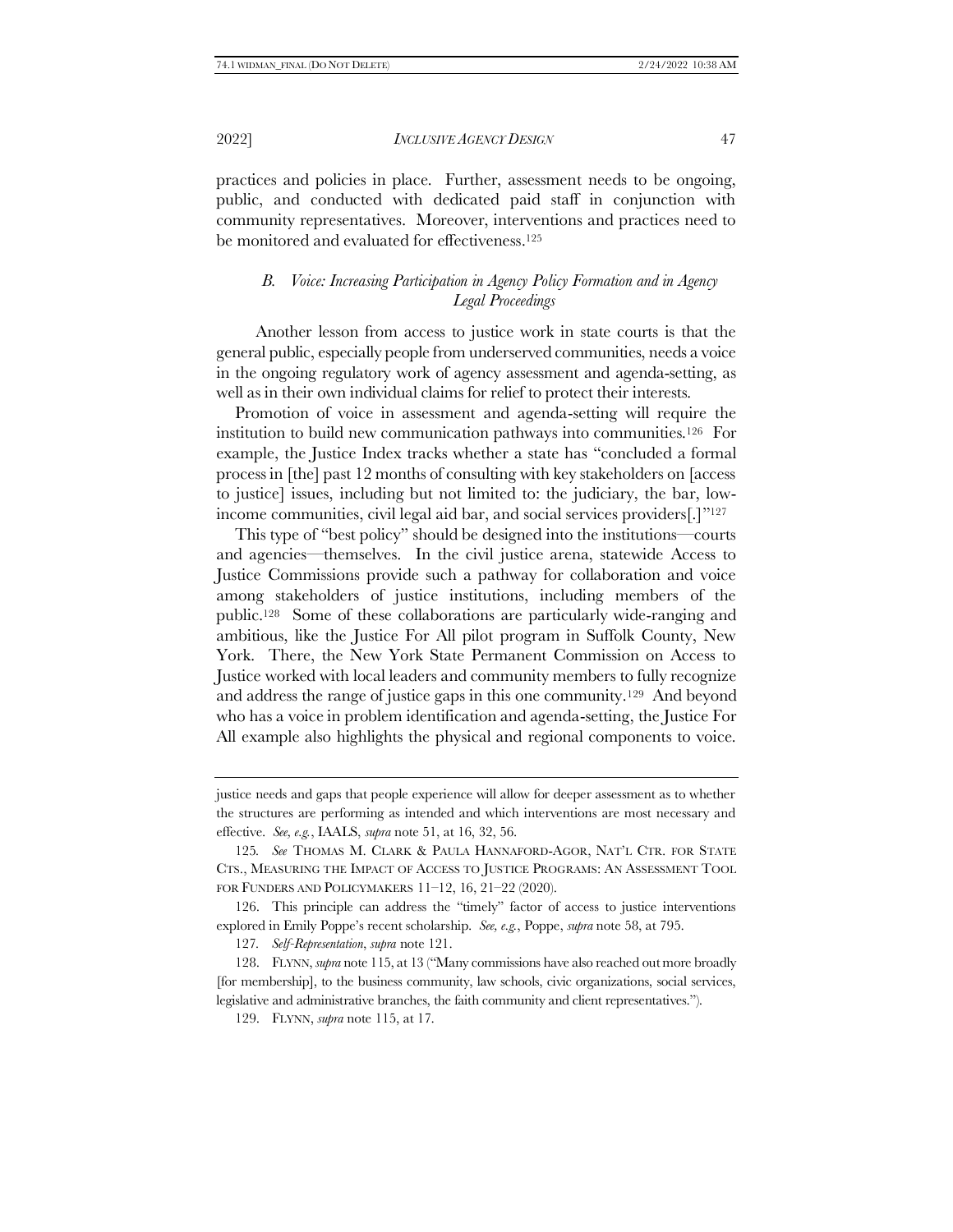The physical location of the collaborations has a direct effect on who is included. Suffolk County's Justice For All program expanded its collaboration to a local public library to maximize legal resources to all community members.130 This comprehensive recognition of the variety of non-lawyers needed to design representative institutions that solve people's justice problems, plus an understanding of the need to be proximate and available to all within the community, is a key lesson from the access to justice movement.<sup>131</sup>

Beyond the aspect of voice that involves participating in assessment and agenda-setting, using one's voice in the context of access to justice also enables one to participate in proceedings that affect one's rights and interests. Here too, there are a variety of legal assistance models, ranging from information and advice to assistance and representation. In individual proceedings, the civil right to counsel movement has been an integral part of the access to justice policy agenda in the state courts, amplifying people's voice in state court proceedings through expanding the types of matters in which a person has a dedicated right to legal representation. The right to counsel movement has had tangible successes.132 Research detailing improved outcomes for people with legal representation provides evidence of the value of this intervention.133 This evidence, in combination with other factors (organizing initiatives, a national coordinating effort, an evolving political environment that reflects increased concern about the high volume of evictions in our society, the increased needs generated by the pandemic, and the call for racial justice), has resulted in legislative expansions providing counsel for people facing eviction, debt collection, and other civil justice state law issues.134 The right to counsel movement and its successes provide an

<sup>130</sup>*.* FLYNN, *supra* not[e 115,](#page-22-1) at 17.

<sup>131</sup>*. See also* MICH. JUST. FOR ALL TASK FORCE, STRATEGIC PLAN AND INVENTORY REPORT, 3, 21 (2020) (highlighting the diverse coalition of the Justice for All Task Force and its success in building strong community relationships to develop permanent infrastructure).

<sup>132.</sup> For an overview of successes increasing access to legal representation from the work done by right to counsel advocates, see *All About the Right to Counsel for Evictions in NYC*, NAT'L COAL. FOR A CIV. RIGHT TO COUNS. (May 7, 2021), http://civilrighttocounsel.org/major\_d evelopments/894.

<sup>133.</sup> For studies showing outcomes of legal aid on housing stability, see Jessica Steinberg, *In Pursuit of Justice: Case Outcomes and the Delivery of Unbundled Legal Services*, 18 GEO. J. POVERTY L. & POL'Y 453 (2011); PUB.JUST. CTR., JUSTICE DIVERTED: HOW RENTERS ARE PROCESSED IN THE BALTIMORE CITY RENT COURT (2015); LEGAL AID SOC'Y OF CLEVELAND, RIGHT TO COUNSEL: ANNUAL REPORT TO CLEVELAND CITY COUNCIL AND COURTESY REPORT TO CLEVELAND MAYOR'S OFFICE (2021).

<sup>134.</sup> *See* NAT'L COAL. FOR A CIV. R. TO COUNS., http://civilrighttocounsel.org/ (last visited Feb. 12, 2022) (listing up-to-date statuses of state legislation providing counsel for civil justice needs).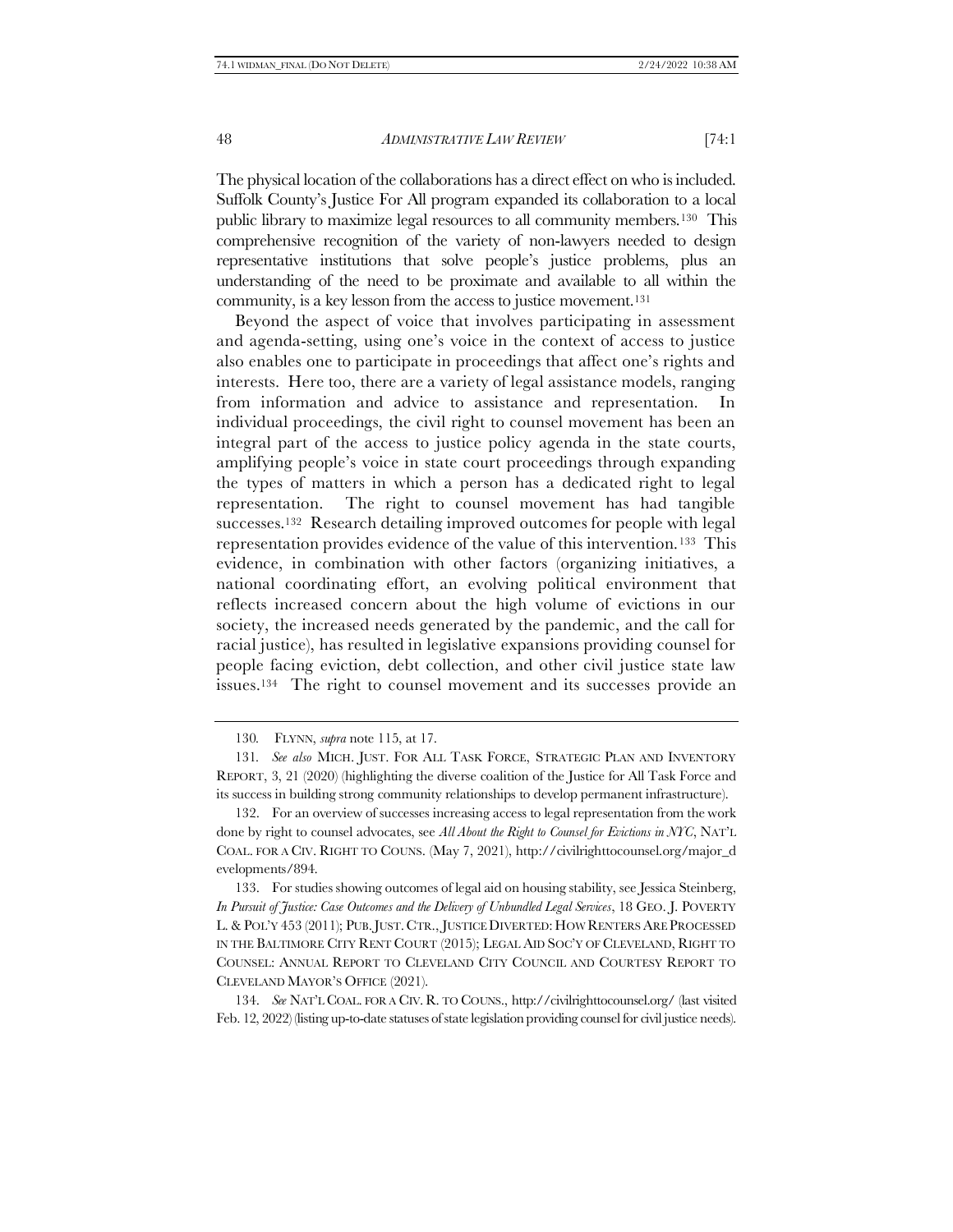example of how the access to justice advocates have increased voice in legal matters in state courts.<sup>135</sup>

As evidence of the role of legal representation as an element of access to justice, the Justice Index tracks the number of civil legal aid attorneys available to represent people living below 200% of the federal poverty line (whether funded by civil right to counsel laws or other means). Additionally, the Justice Index tracks the growth of civil right to counsel laws through various policies that authorize and track pro bono work across the bar and provision of unbundled legal services.136 Legal aid and civil right to counsel policies, in combination with improved policies for people with limited English proficiency, people with disabilities, and self-help litigants, underline that the approach to assuring voice for individuals in the state courts has been and is multi-dimensional. The administrative apparatus and its stakeholders would benefit from looking deeply at where they can build similar policy innovation and expand within those institutions.

## <span id="page-26-0"></span>*C. Data: Understanding and Communicating Outcomes*

Data collection is critically important to assuring that agencies provide access to justice. Access to justice advocates map and track institutional structure to measure need, justice system satisfaction, outcomes, and other dimensions of justice in underserved communities<sup>137</sup> and in the broader public.138 This work relies on data, and filling in data gaps remains a key challenge for access to justice advocates.139 We need to understand more about who experiences justice problems in specific areas of law and if, how, and how frequently the problems are resolved.140 Additionally, we need to

<sup>135.</sup> The recent advocacy around deregulating unauthorized practice of law presents another model to increase representation in certain types of civil justice matters. *See, e.g.*, NAT'L CTR. FOR ACCESS TO JUST., "WORKING WITH YOUR HANDS TIED BEHIND YOUR BACK": NON-LAWYER PERSPECTIVES ON LEGAL EMPOWERMENT (2021), https://ncaj.org/sites/default/files/2021-06/N CAJ%20Working%20With%20Your%20Hands%20Tied%20Behind%20Your%20Back.pdf.

<sup>136</sup>*. The Justice Index*, *supra* not[e 119.](#page-23-1) 

<sup>137</sup>*. See The Justice Index*, *supra* note [119;](#page-23-1) *see also* ALAINNA LYNCH, JEFFREY SACHS, & HELEN BOND, IN THE RED: THE US FAILURE TO DELIVER ON A PROMISE OF RACIAL EQUALITY 9 (2021).

<sup>138.</sup> WORLD JUST. PROJECT, *Atlas of Legal Needs Surveys*, https://worldjusticeproject.org/ourwork/research-and-data/atlas-legal-needs-surveys (last visited Feb. 12, 2022).

<sup>139.</sup> James Gamble & Amy Widman, *The Role of Data in Organizing an Access to Justice Movement*, 87 FORDHAM L. REV. ONLINE 196, 196–97 (2018) (discussing the specific types of data gaps and the architecture needed to address them).

<sup>140</sup>*. Id.*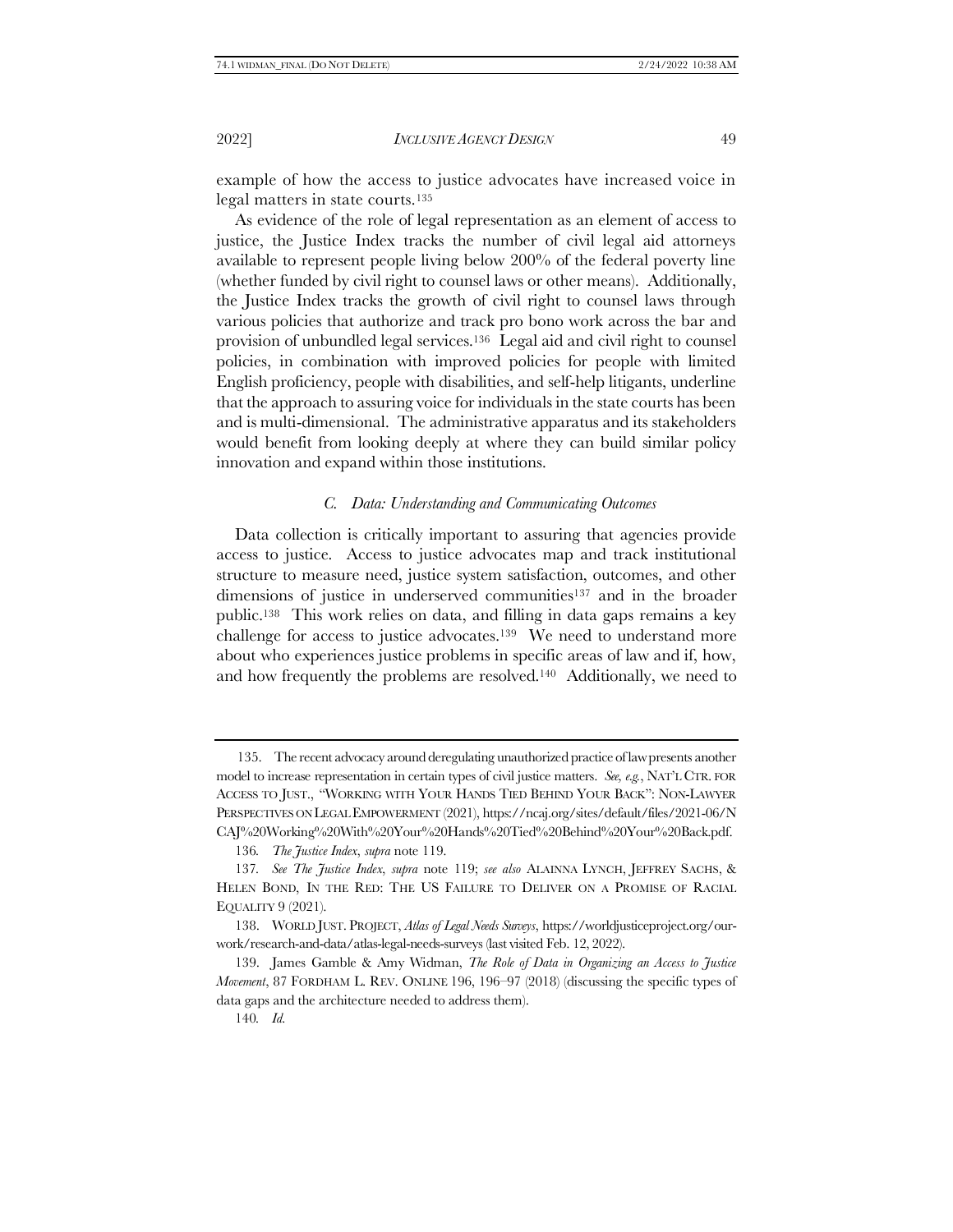standardize that data across jurisdictions.141 Furthermore, we need to understand much more about how people fare before and after their interactions with justice institutions, what leads them to these institutions, and whether these interactions result in a better quality of life or social justice—perhaps the most challenging issue.<sup>142</sup>

The access to justice movement has developed best practices around data, including developing data collection needs from the communities themselves; understanding the difference between inputs, outputs, and outcomes of civil justice interactions; developing common standards for measuring these different types of interactions; encouraging disaggregation of data to better understand how interactions and outcomes vary among different populations; and making data accessible and transparent.<sup>143</sup>

Knowledge can also be generated through trainings, education, and outreach. In each of these areas, knowledge dissemination goes both ways between the institutions and the communities. For example, the Justice Index tracks whether state courts train judges, staff, interpreters, and other justice workers on particular areas that affect access.<sup>144</sup> Law school clinics, legal aid organizations, bar associations, and others lead "know your rights" trainings and other community education programs for legal stakeholders and community members.145 Communities are empowered to lead in the access to justice movement, and the community organizations and outreach practices that fueled the civil right to counsel movements in cities like New York and San Francisco exemplify the centrality of movement-building from the ground up as a best practice in promoting access to justice.<sup>146</sup>

144*. The Justice Index*, *supra* not[e 119.](#page-23-1)

<sup>141</sup>*. See id.;* Louise Lief, *Universities Race to Safeguard Government Data Under Trump*, COLUM. JOURNALISM REV. (Mar. 7, 2017), https://www.cjr.org/politics/government-data-preservat ion-trump.php (statement of Chuck Lewis, founder of the Center for Public Integrity) ("The methodology of data gathering is key.").

<sup>142.</sup> Gamble & Widman, *supra* not[e 139.](#page-26-0)

<sup>143</sup>*. See* NAT'L CTR. FOR STATE CTS., COURT STATISTICS PROJECT, DATA GOVERNANCE POLICY GUIDE  $1-2$  (2019) (describing best practices on data governance); AM. ACAD. OF ARTS & SCI., MEASURING CIVIL JUSTICE FOR ALL: WHAT DO WE KNOW? WHAT DO WE NEED TO KNOW? HOW CAN WE KNOW IT? 12–14 (2021) (providing information on the need and structure of data).

<sup>145</sup>*. See, e.g.*, Civil Liberties Defense Center, *Know Your Rights*, https://cldc.org/knowyour-rights/ (last visited Feb. 12, 2022) ("Learn what your constitutional rights are and how they apply to protest, direct action and demonstration.").

<sup>146</sup>*. See, e.g.*, *Documentary: Our Rights! Our Power! The Right to Counsel (RTC) Campaign to Fight Evictions in NYC!*, VIMEO (Sept. 11, 2020), https://vimeo.com/457047852.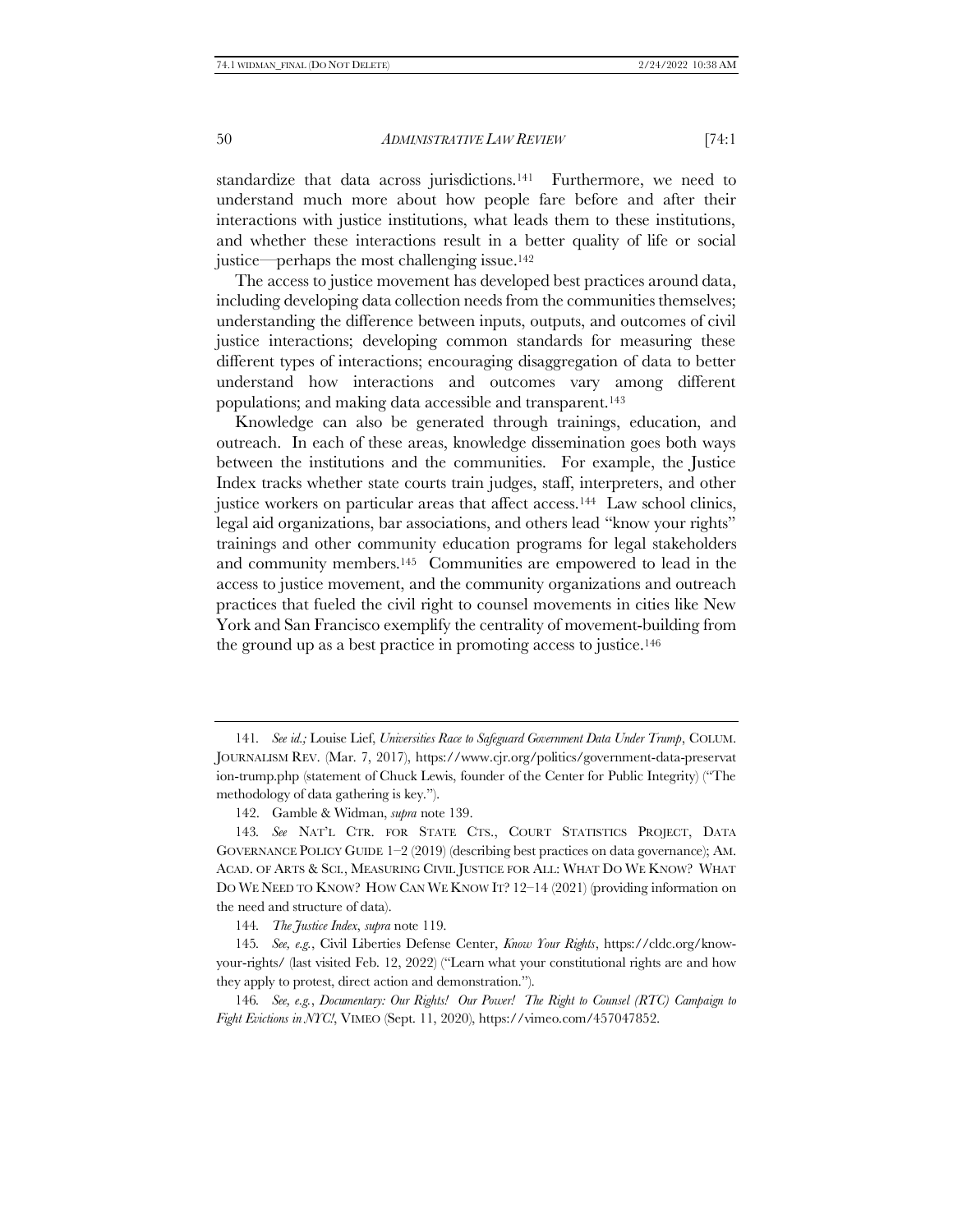## IV. CURRENT ADMINISTRATIVE LAW REFORMS

Thus far, this Article has drawn examples and principles from the access to justice movement to bring context to a typology of reform elements that can inform federal agency design. These elements stem from the view that intentional focus on how we frame and design administrative agencies could offer "inclusive regulation" that better responds to our current democracy crisis.<sup>147</sup>Inclusive regulatory innovations are currently scattered throughout the agencies and readily map to the established access to justice principles discussed above.148 Research and recommendations proposed by ACUS also contain elements of these principles.149 This section journeys through statutes, regulations, executive orders, court rules, and other recommendations, including some proposed, to highlight how these principles are currently being explored, even in smaller ways. Connecting these proposals under a theoretical umbrella of access to justice can help to guide holistic reform of the administrative state toward the goal of inclusive and accessible justice.

#### *A. Assessment Reforms Addressing Mission Disconnect*

Agencies need to do much more work to scope out where structural or procedural gaps create hurdles for people they are intending to serve. Prioritizing assessment of policy outcomes is an important place to start. There are many forms of assessment already prescribed, but this Article attempts to make the case that assessment can be better tailored to understand how underserved communities experience agency action, particularly where the agency mission is meant to benefit these communities. The Government Performance and Results Modernization Act of 2010 (GPRA Modernization Act) requires agencies to engage in strategic planning in multiple forms.150 One aspect of these plans

148*. See supra* Part I[I.C.](#page-20-0)

149*. About ACUS*, ADMIN. CONF. OF THE U.S., https://www.acus.gov/administrativeconference-united-states-acus (last visited Feb. 12, 2022).

<sup>147</sup>*. See, e.g.*, Metzger, *Administrative Constitutionalism*, *supra* note [19,](#page-6-0) at 1901–03 (discussing the various challenges confronting a constitutional interpretation of agency structures although ultimately concluding that the virtues of continuing to highlight and address the separation of powers concerns embedded in understanding agency action as a constitutional practice outweigh the challenges); *see also* Johnson, *supra* not[e 25,](#page-7-3) at 1788 (showing "the emergence of new forms of 'inclusive regulation' that rely on carrots (grant making) . . . [and] (funding termination); encourage collaborative work with regulated actors and communities; engage states, localities, and communities in developing context-specific, evolving solutions rather than mandating 'topdown' solutions; and attempt to collapse traditional boundaries between agencies").

<sup>150</sup>*. See* GPRA Modernization Act of 2010, 31 U.S.C. § 1101; U.S. EQUAL EMPL. OPPORTUNITY COMM'N, STRATEGIC PLAN FOR FISCAL YEARS 2018–2022 (2018) (providing a strong example of strategic planning).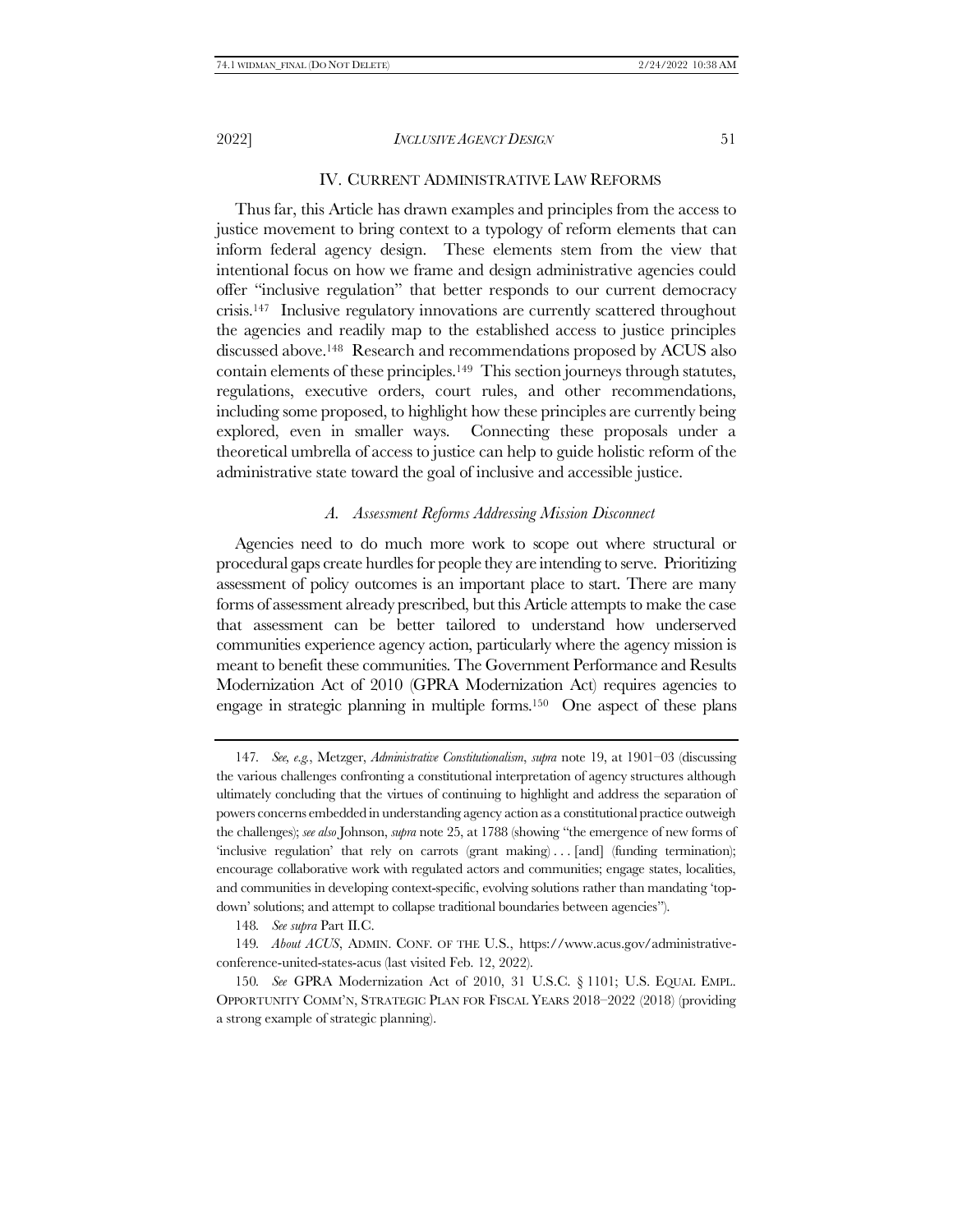<span id="page-29-0"></span>includes developing and posting performance goals and performance indicators.151 Scholars are proposing additional cross-agency assessment structures, like disparate impact assessment.152 ACUS conducts assessments of particular agency practices as well, sometimes at the request of the agency itself<sup>153</sup> and other times due to recurring issues in administrative governance.<sup>154</sup> ACUS also recommends periodic agency review of regulation.155 However, there has been little comprehensive focus on isolating examples of agency design that build meaningful assessment into the agency structure itself.156 Agencies have not accounted publicly for any inclusive regulatory practices or efforts to hold grant programs accountable for inclusive decisionmaking beyond the minimum specified in the GPRA Modernization Act.

One regulatory example that reflects how agencies can successfully use assessment to spur and evaluate inclusive action in their grant programs is HUD's 2015 regulation affirming affordable housing.157 The HUD rulemaking required program participants to evaluate and assess fair housing obstacles within their jurisdiction using the Assessment of Fair Housing procedures outlined in the regulation.158 According to the agency, the rulemaking was meant to address "lessons learned in localities across the county, and with program participants, civil rights advocates, other stakeholders, and the U.S. Government Accountability Office all commenting that the [prior] approach was not as effective as originally envisioned" at assessing program goals affirmatively furthering fair housing.<sup>159</sup> The new procedures included "input about fair housing issues, goals, priorities, and the most appropriate uses of HUD funds" from "individuals historically excluded because of characteristics protected by the Fair Housing Act" as an "integral part of the new assessment."<sup>160</sup>

154*. See, e.g.*, MICHAEL SANT'AMBROGIO & GLEN STASZEWSKI, ADMIN. CONF. OF THE U.S., PUBLIC ENGAGEMENT WITH AGENCY RULEMAKING 9–17 (2018).

155. Adoption of Recommendations, 86 Fed. Reg. 36,075 (July 8, 2021).

156. We are at the very beginning stages of a comprehensive understanding of equity assessment. *See, e.g.*, OMB REPORT, *supra* not[e 79.](#page-16-0)

157. Affirmatively Furthering Fair Housing, 80 Fed. Reg. 42,272, 42,272 (July 16, 2015).

158*. Id.* at 42,273. This rulemaking sparked criticism of administrative overreach, despite being produced through proper procedures and within statutory authority. *See* Johnson, *supra* not[e 25,](#page-7-3) at 1785–86.

159. Affirmatively Furthering Fair Housing, 80 Fed. Reg. at 42,272.

160*. Id.* at 42,273.

<sup>151.</sup> GPRA Modernization Act of 2010, 31 U.S.C. § 1115.

<sup>152.</sup> OMB REPORT, *supra* not[e 79.](#page-16-0)

<sup>153</sup>*. See, e.g.*, ADMIN. CONF. OF THE U.S., SSA DISABILITY BENEFITS ADJUDICATION PROCESS: ASSESSING THE IMPACT OF THE REGION I PILOT PROGRAM 1 (2013).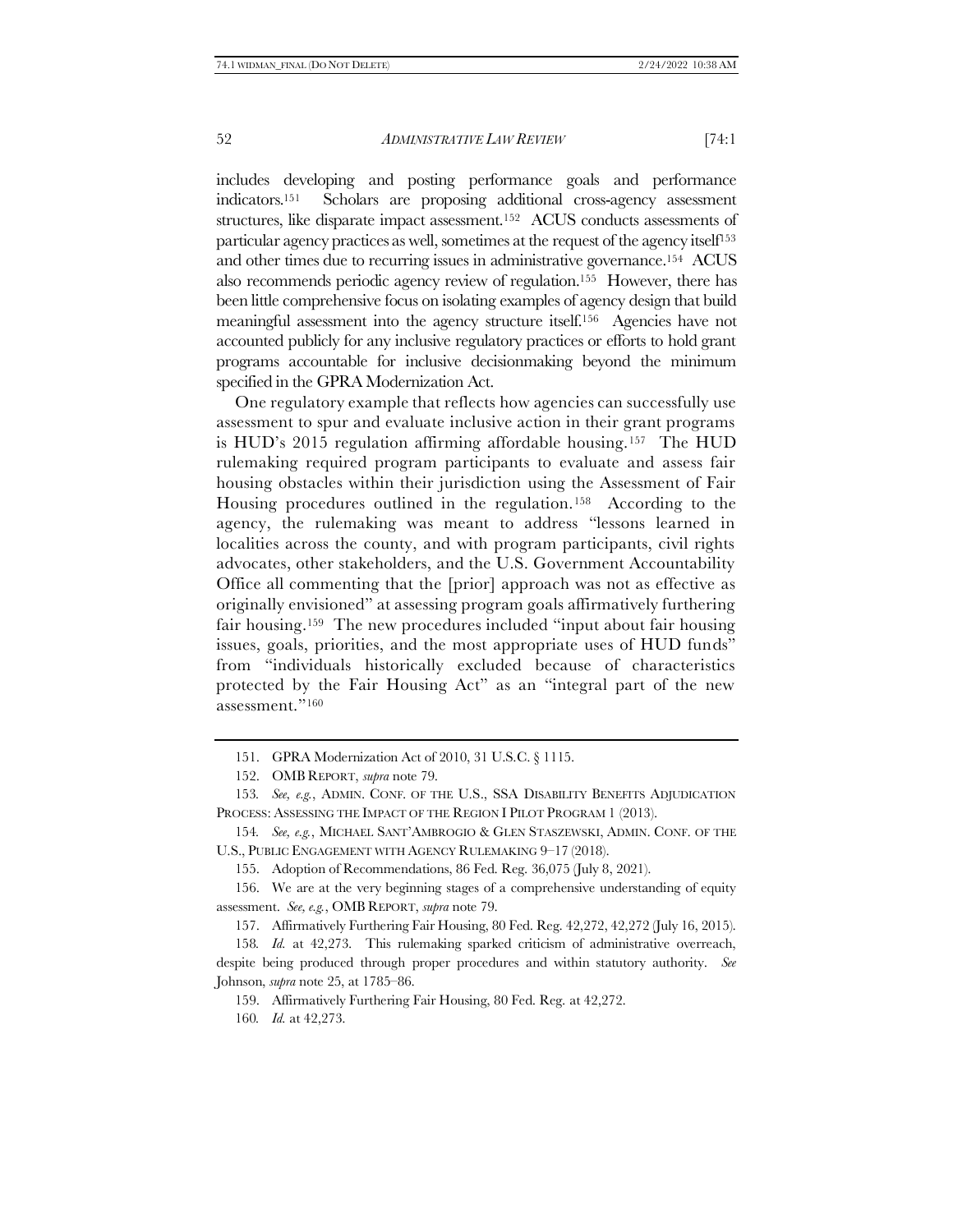The Biden Administration has called for comprehensive equity assessment throughout the federal government.161 Executive Order 13,985 calls for each agency to "assess whether underserved communities and their members face systemic barriers in accessing benefits and opportunities available pursuant to those policies and programs" and goes on to detail components of the assessment.<sup>162</sup> These details include "[p]otential barriers that underserved communities and individuals may face to enrollment in and access to benefits and services in Federal programs ... [and] taking advantage of agency procurement and contracting opportunities."163 This is important signaling of the Administration's priorities, but agencies need input from the communities themselves to realize these potential barriers. In addition to hearing from communities, agencies must then set their agendas to respond to community needs, as exemplified by another reporting requirement within the Executive Order: "[w]hether new policies, regulations, or guidance documents may be necessary to advance equity in agency actions and programs[.]"<sup>164</sup>

Beyond agenda-setting, agencies must also assess their enforcement strategies. Because many of the agencies that underserved populations interact with enforce civil rights statutes, agencies should also monitor and assess how well these civil rights goals are met.165 One type of structural design that might increase enforcement assessment is through statutory enforcement provisions that allow for other institutions to operate as a check on federal agency enforcement discretion through concurrent enforcement. <sup>166</sup> There are twenty-four federal statutes that allow for state enforcement concurrent with the federal agency enforcement.<sup>167</sup>

Another type of structural design responds to the mission disconnect example at the FTC explored in Part III.A. There, the FTC itself was attempting to keep to its mission through enforcement, including its strategic plan to combat fraud in underserved communities.168 The Judicial Branch

<sup>161.</sup> Advancing Racial Equity and Support for Underserved Communities Through the Federal Government, Exec. Order No. 13,985, 86 Fed. Reg. 7009, 7010 § 5 (Jan. 25, 2021).

<sup>162</sup>*. Id.*

<sup>163</sup>*. Id.*

<sup>164</sup>*. Id.*

<sup>165.</sup> For more on the dangers associated with unchecked administrative discretion, see Eisha Jain, *Arrests as Regulation*, 67 STAN. L. REV. 809, 857–61 (2015).

<sup>166</sup>*. See* Amy Widman & Prentiss Cox, *State Attorneys General Use of Concurrent Public Enforcement Authority in Federal Consumer Protection*, 33 CARDOZO L. REV. 53, 53–54 (2011).

<sup>167</sup>*. Id.* at 53, 64–65.

<sup>168</sup>*. See* FED. TRADE COMM'N, COMBATTING FRAUD IN AFRICAN AMERICAN AND LATINO COMMUNITIES: THE FTC'S COMPREHENSIVE STRATEGIC PLAN (2016), https://www.ftc.gov/system/files/documents/reports/combating-fraud-african-americanlatino-communities-ftcs-comprehensive-strategic-plan-federal-trade/160615fraudreport.pdf.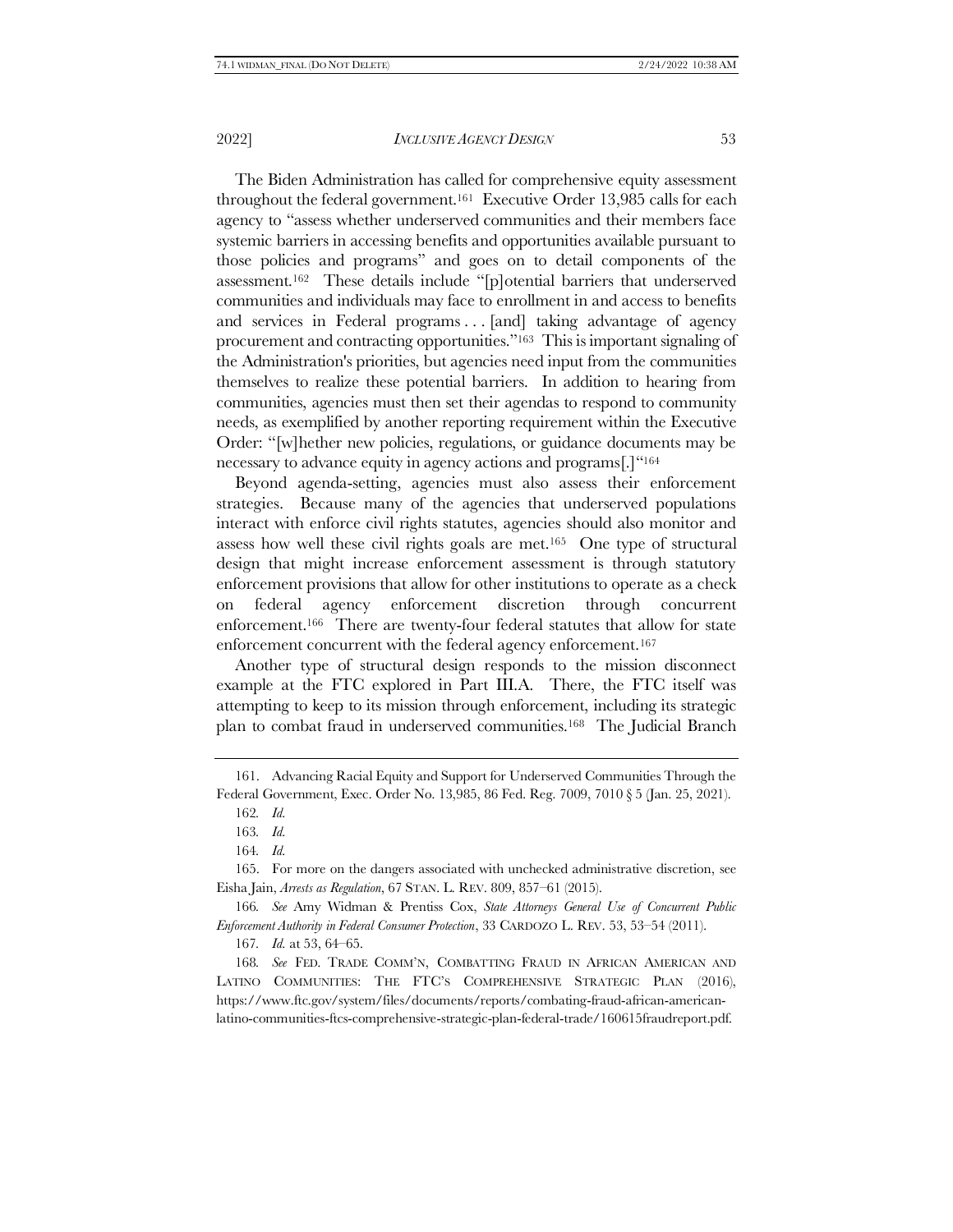spurred the conditions for the disconnect through its narrow interpretation of statutory authority in this example.169 Statutory amendments that would fill the gap created by doctrinal resistance to implied rights can shore up the connection between an agency's stated mission and the enforcement outcomes.<sup>170</sup> Assuming express statutory rights, a strong Inspector General might also capture ongoing mission disconnect, and legislative efforts are underway to strengthen this form of oversight of an agency's fulfillment of its mission.<sup>171</sup>

Building in statutory mechanisms to require ongoing assessment as to how well an agency's regulatory agenda and enforcement priorities conform to the mission of the agency mirrors the assessment process undertaken by access to justice reformers in state court systems. A complete picture of the administrative justice gap will require much more work, but it must begin with internal assessment and the Executive Order 13,985 sparks the right opening.

#### *B. Voice Reforms Addressing Culture Disconnect*

To fully understand the administrative justice gap, and to implement inclusive regulation, agencies need input from a variety of sources. Although administrative agencies traditionally include mechanisms for people to come to the agency,<sup>172</sup> they must re-orient to consider and expand ways in which the agency can go to communities. Many aspects of current agency structure and procedures privilege certain communities toward providing input to agencies, which skews the agency's ability to assess and respond to access to justice problems.173 By intentionally building pathways to communities underserved and marginalized by agency agenda-setting, agencies can expand the information upon which they rely to structure their processes, policies, and outcomes.

Engagement of underserved communities in administrative agendasetting has been a growing area of administrative scholarship.174 Agenda-

<sup>169</sup>*. See* AMG Cap. Mgmt. v. FTC, 141 S. Ct. 1341, 1352 (2021) (interpreting the words "permanent injunction" as not authorizing the FTC to obtain monetary relief).

<sup>170.</sup> For an example of such a statutory amendment, see Prentiss Cox & Christopher L. Peterson, *Public Compensation for Public Enforcement*, 39 YALE J. ON REGUL. 61, 128 (2022) (describing Congress' extension of the Security and Exchange Commission's statutory authority in response to restrictions imposed by the Court's decision in *Liu v. SEC*, 140 S. Ct. 1936 (2020)).

<sup>171</sup>*. See* Securing Inspector General Independence Act of 2021, S. 587, 117th Cong. (2021).

<sup>172</sup>*. See, e.g.*, Administrative Procedure Act, 5 U.S.C. § 553; Exec. Order 12,866, 58 Fed. Reg. 51,735 (Sept. 30, 1993).

<sup>173</sup>*. See* Feinstein, *supra* note [5,](#page-2-0) at 13 (reviewing studies showing that open access provisions tended to be used by industry and higher income individuals).

<sup>174.</sup> For more on democratizing administrative notice-and-comment, see generally *Panel 3: Barriers Preventing Underserved Communities from Participating in Regulatory Policymaking*, ADMIN. CONF.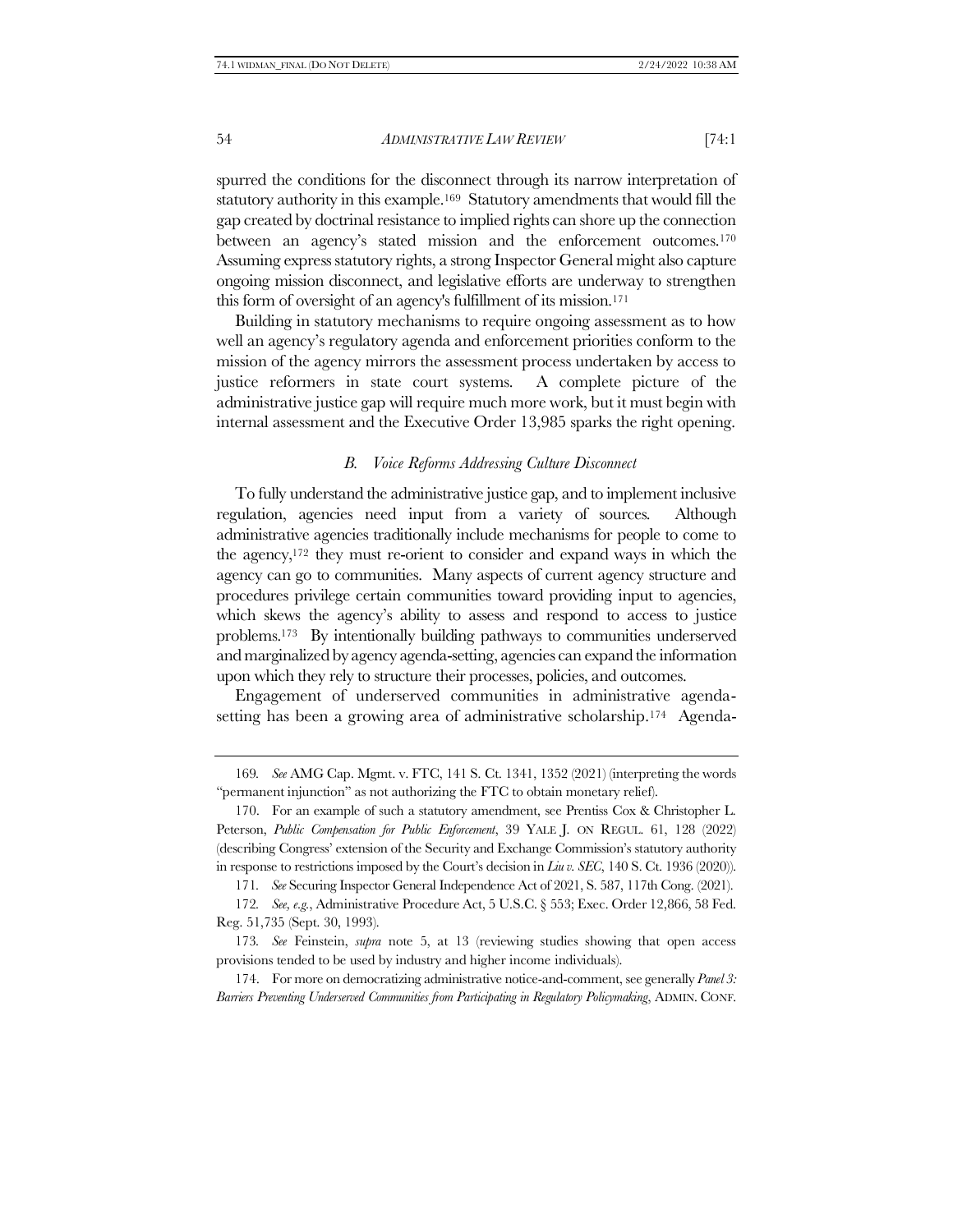setting can be expanded within communities and across agencies by adopting a broad definition that includes "all the choices and opportunities that both agency officials and other participants in the regulatory process have about what problems agencies emphasize and what alternatives they consider."<sup>175</sup> Examples include encouraging promotion and flexibility of guidance that can connect those in government with those whose lives are being affected by the governance;<sup>176</sup> expanding roles for participation in the pre-rulemaking phase;<sup>177</sup> broadening consultative requirements;<sup>178</sup> and increasing the use of technology to engage more participants online.179 The Biden Administration is acting on this goal through executive orders that mandate "increase[d] coordination, communication, and engagement with community-based organizations and civil rights organizations."180 However, these public engagement tools generally remain "unstructured and ad hoc."<sup>181</sup>

Building pathways into communities is key. Agency design elements that help to establish communication with communities include statutory mechanisms that allow for input from people who are too often left without channels to reach policymakers. Examples of statutory and regulatory designs meant to connect people to policymakers include: expanding the role of legal aid in administrative proceedings, using ombudspersons as outreach, providing accessible complaint channels that are incorporated into agency priorities, expanding reach through technology and geography, and mandating representational staffing requirements.

OF THE U.S. (Nov. 10, 2021), https://youtu.be/WkwZmbp4hsg; Matthew Cortland & Karen Tani, *Reclaiming Notice and Comment*, THE LPE PROJECT (July 31, 2019), https://lp eproject.org/blog/reclaiming-notice-and-comment/ (describing instances of grassroots engagement in the notice-and-comment process and discussing the value of such engagement).

<sup>175.</sup> Cary Coglianese & Daniel E. Walters, *Agenda-Setting in the Regulatory State: Theory and Evidence*, 68 ADMIN. L. REV. 93, 97 (2016).

<sup>176</sup>*. See* NICHOLAS R. PARRILLO, ADMIN. CONF. OF THE U.S., FEDERAL AGENCY GUIDANCE: AN INSTITUTIONAL PERSPECTIVE 15 (2017).

<sup>177</sup>*. See also* SANT'AMBROGIO &STASZEWSKI, *supra* not[e 154,](#page-29-0) at 102–03 (commenting on the innovative collaboration between the Cornell e-Rulemaking Initiative and the Consumer Financial Protection Bureau (CFPB) and Department of Transportation under the Obama Administration to create the Regulation Room, an experiment in e-rulemaking).

<sup>178</sup>*. See* Feinstein, *supra* not[e 5,](#page-2-0) at 35.

<sup>179</sup>*. See* DANIEL A. FARBER, LISA HEINZERLING &PETER M. SHANE, AM. CONST. SOC'Y, REFORMING "REGULATORY REFORM": A PROGRESSIVE FRAMEWORK FOR AGENCY RULEMAKING IN THE PUBLIC INTEREST, 3–4 (2018).

<sup>180.</sup> Advancing Racial Equity and Support for Underserved Communities Through the Federal Government, Exec. Order No. 13,985, 86 Fed. Reg. 7,009, 7,011 § 8 (Jan. 25, 2021).

<sup>181</sup>*. See* SANT'AMBROGIO & STASZEWSKI, *supra* note [154,](#page-29-0) at 7.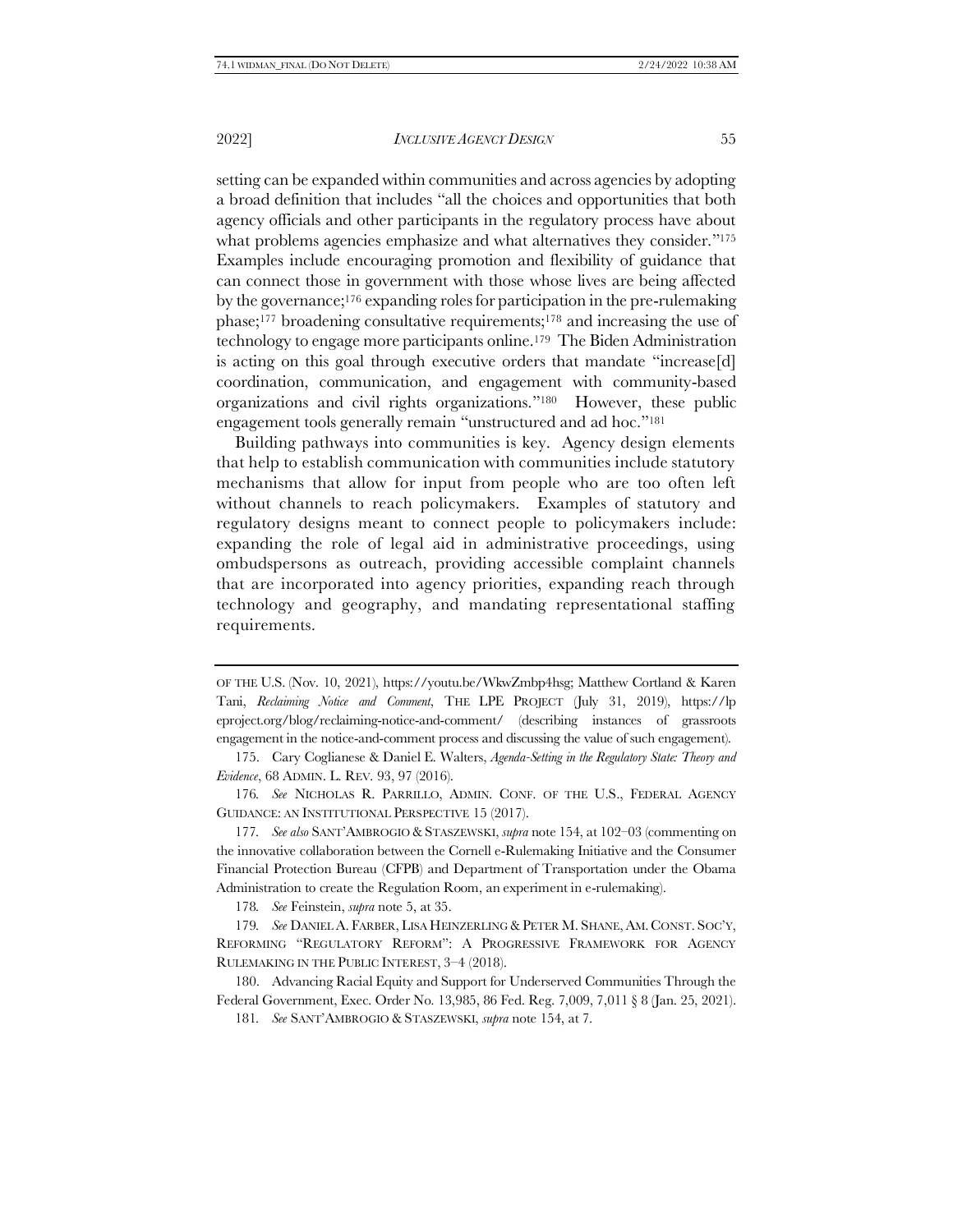In 2015, the Obama White House developed the Legal Aid Interagency Roundtable (LAIR), an interagency roundtable that brought the DOJ and other federal agency officials together to formalize a pathway for federal agencies to understand the civil justice issues faced by underserved communities and to partner with civil legal aid providers to identify areas where legal services can advance federal goals.182 By bringing the voices and perspectives of the affected communities to the federal government in a systemized way, LAIR provided guidance as to how to advance agency missions by improving agency policies that affect access to civil legal aid, and thereby also increase legitimacy among the folks struggling with housing, family, education, and economic instabilities. As structured, LAIR was led through the DOJ and reported to President Obama.183 Primary goals of LAIR were to raise awareness and improve upon collaboration between federal agencies and civil legal aid providers; "develop policy recommendations that improve access to justice in Federal, State, local, tribal, and international jurisdictions"; and assisting with "implementation of Goal 16 of the United Nation's 2030 Agenda for Sustainable Development."184 Examples of these goals are chronicled in the White House Legal Aid Interagency Roundtable (WH-LAIR) Toolkit.<sup>185</sup>

Just one example from the WH-LAIR toolkit can illustrate how collaboration between agency officials and civil legal aid attorneys builds pathways into communities that allow for necessary input into agency agenda-setting and enforcement:

While investigating mortgage loan modification companies, the FTC identified a company that appeared to target Spanish-speakers with fake mortgage assistance relief. To investigate further, the FTC needed to locate the targeted consumers. Because obtaining information from these consumers can prove difficult—some do not speak English fluently and may be reluctant to speak with federal law enforcement—the FTC contacted an attorney at Texas RioGrande Legal Aid who had filed complaints on behalf of her client, a consumer victimized by the company. The attorney helped the FTC obtain a sworn statement about how the company deceived consumers, which was critical to the FTC's law enforcement action against the mortgage company. Ultimately, a court halted the company's deceptive practices.<sup>186</sup>

<sup>182.</sup> Memorandum on Establishment of the White House Legal Aid Interagency Roundtable, 1 PUB. PAPERS 1178, 1178–79 (Sept. 24, 2015).

<sup>183.</sup> *Id.*

<sup>184</sup>*. Id.*

<sup>185</sup>*. The WH-LAIR Toolkit*, U.S. DEPT. OF JUST., www.justice.gov/atj/file/450451/dow nload (last visited Feb. 12, 2022).

<sup>186</sup>*. Id.* at 9.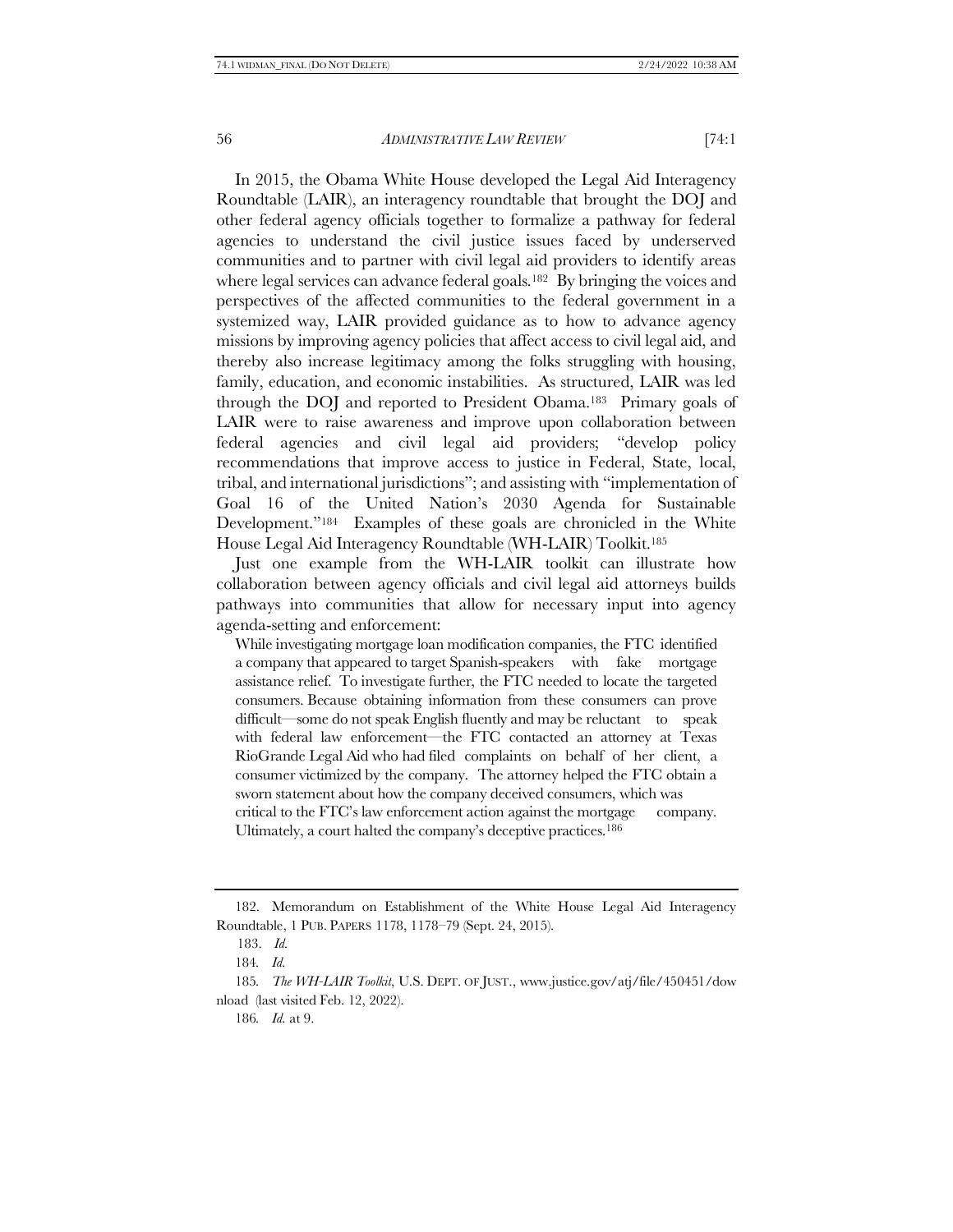The Trump White House convened the roundtable only twice.187 In May 2021, the White House issued a Memorandum reinvigorating LAIR with an immediate focus "on the impact of the COVID-19 pandemic on access to justice . . . . LAIR shall . . . address access-to-justice challenges the pandemic has raised and work towards identifying technological . . . solutions that both meet these challenges and fortify the justice system's capacity to serve the public and be inclusive of all communities."<sup>188</sup>

<span id="page-34-0"></span>There are additional ways to increase community representation in agency work. The federal agencies currently contain a variety of limited ombuds roles.189 Even in their limited setting, these roles have proven to be a method for engaging underserved communities with the work of the agency. As ACUS points out in its recent report, in which it calls for an expansion of ombuds roles, the ombuds model developed in earnest out of the civil rights era to emphasize "justice, equality, dissent, citizen rights, and 'alternatives to formal, authoritative, and bureaucratic processes.'"<sup>190</sup> These ombuds roles allow for an informal pathway toward conflict resolution between the agency and the public. Legislative best practices codify these roles;<sup>191</sup> however, many agency ombuds function as executive complaint handlers and are not legislatively designed. The federal government also employs advocate ombuds who represent specific groups in their complaints with agency action.<sup>192</sup>

An access to justice model design of an ombuds is seen with the CFPB Ombuds role created by the Dodd-Frank Act.193 This model incorporates the main pillars of a strong ombuds role: independence, confidentiality, and impartiality.194 Through choices about the reporting structure of the ombuds

187. *See Legal Aid Interagency Roundtable*, DEP'T OF JUST., https:// www.justice.gov/olp/legal-aid-interagency-roundtable (last visited Feb. 12, 2022) (noting that the Legal Aid Interagency Roundtable met on April 2, 2019 and February 21, 2020).

189. *See* CAROLE S. HOUK, MARY P. ROWE, DEBORAH A. KATZ, NEIL H. KATZ, LAUREN MARX &TIMOTHY HEDEEN, A REAPPRAISAL—THE NATURE AND VALUE OF OMBUDSMEN IN FEDERAL AGENCIES 84–163 (2016) (report to ACUS) (providing case studies of federal agency ombuds).

190*. Id.* at 13.

191. AM. BAR ASS'N, STANDARDS FOR THE ESTABLISHMENT AND OPERATION OF OMBUDS OFFICES 18–19 (2004).

192. HOUK et al., *supra* not[e 189,](#page-34-0) at 37–38.

193. Dodd-Frank Wall Street Reform and Consumer Protection Act § 1013(a)(5), 12 U.S.C.  $\S 5493(a)(5)$ .

194. Admin. Conf. of the U.S., Adoption of Recommendations, 81 Fed. Reg. 94,312, 94,317 (Dec. 23, 2016).

<sup>188</sup>*. See* Memorandum, Restoring the Department of Justice's Access-to-Justice Function and Reinvigorating the White House Legal Aid Interagency Roundtable, 86 Fed. Reg. 27,793, 27,795 (May 18, 2021); *see also* LEGAL AID INTERAGENCY ROUNDTABLE, *supra* not[e 112.](#page-21-1)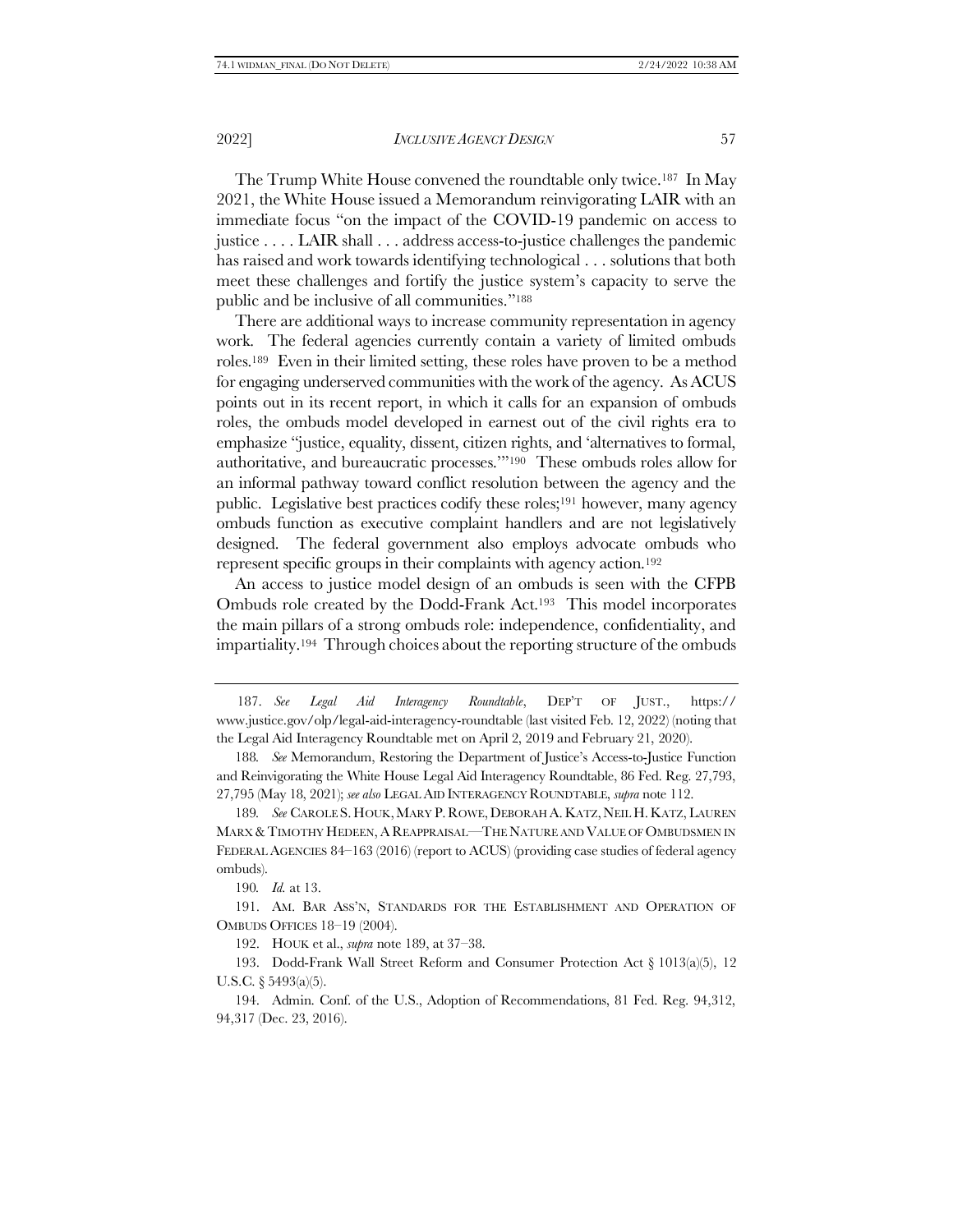office, a culture and practice of "not tak[ing] sides," and confidentiality safeguards including white noise machines, locked offices, and procedures for handling records, the CFPB serves as a strong example of an agency ombuds office that reflects the access to justice goal of increasing representation and voice in the administrative process.195 As discussed in a report from ACUS, the CFPB ombuds office has generated tangible results highlighting systemic issues and promoting access to agency processes for all.<sup>196</sup>

Beyond the ombuds role, other robust complaint mechanisms can provide a pathway for the concerns of underserved communities to infuse agendasetting, especially if the complaints are communicated to enforcers and used to guide their strategies.197 In structuring complaint mechanisms in agencies, lawmakers and bureaucrats must center accountability and transparency to avoid complaints being slow-walked or set aside until limitations periods run. The CFPB's collection of personal stories by consumers dealing with credit, debt collection, student loans, and other financial matters is a particularly effective use of complaint processes and education.198 These stories are published online and used to guide data collection and enforcement priorities at the agency.<sup>199</sup>The complaint architecture is designed well from an access to justice perspective, but, as with all agency structure, its effectiveness depends on leadership and culture at the agency to learn from it.<sup>200</sup>

197. The CFPB acknowledges the role of complaints in agenda-setting but notes that the information gathered from complaints is incomplete. *See* CONSUMER FIN. PROT. BUREAU, SMALL BUSINESS REVIEW PANEL FOR DEBT COLLECTOR AND DEBT BUYER RULEMAKING app. B (2016) ("Data from consumer complaints regarding debt collection . . . inform the Bureau's work, but these data sources may provide an incomplete view of consumers' debt collection experiences. Consumer complaint data . . . reflect only the experiences of those consumers who contacted the Bureau . . . and therefore may not be representative of consumers' experiences generally."). To address this issue, the CFPB research staff survey consumers on their experiences with financial issues. *Id.* 

198*. See Everyone Has a Story*, CONSUMER FIN. PROT. BUREAU, https://www.consumerfin ance.gov/consumer-tools/everyone-has-a-story/ (last visited Feb. 12, 2022); SANT'AMBROGIO &STASZEWSKI, *supra* not[e 154,](#page-29-0) at 57–58 (describing the CFPB's use of complaint hotlines).

199*. See* Thompson, *supra* note [28,](#page-7-1) at 363 (stating how "[e]ach of the offices . . . is expected to develop and communicate expertise on the experiences and views of the communities . . . [E]ach office . . . is positioned to build relationships with advocates and organizations interested in the needs of the community . . . and to serve as a conduit between those communities and the CFPB . . . .").

200. Under Director Kraninger's leadership, more could have been done to harness the community information gathered from the complaint mechanisms in place at the CFPB. *See*

<sup>195.</sup> HOUK et al., *supra* not[e 189,](#page-34-0) at 89–90.

<sup>196</sup>*.* HOUK et al., *supra* note [189,](#page-34-0) at 97–99, 103, 105.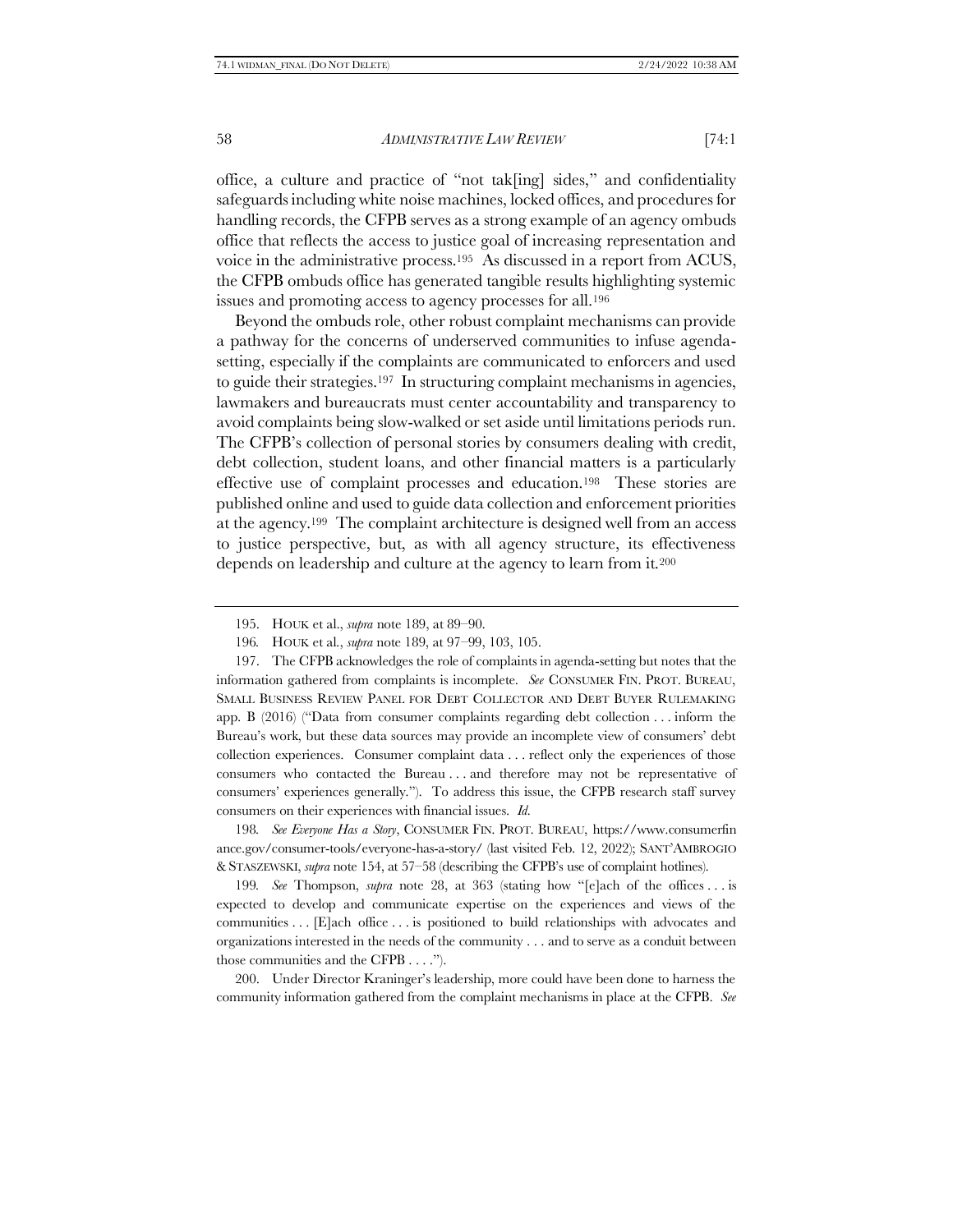<span id="page-36-0"></span>Developing accessible technological pathways between underserved communities and federal programs will also increase the federal government's ability to provide equitable opportunities for communities to play an active role in agency action, from policymaking to adjudication to benefits. However, access to technology remains a hurdle, as does designing the technology to allow those most in need to access its potential.201 Access to justice criteria that allow state courts to function more inclusively provide insights that also apply to administrative adjudication, especially as agencies confront the new challenges and opportunities presented by technology.202 Some of these include: increasing available locations for people to access the Internet while maintaining privacy required for adjudication or other legal matters; making sure participants are clearly notified of the various hearing options available with clear processes to elect hearing format; publishing a short, easy to read guide for hearing participants to consult before and during the hearing; dedicating agency staff toward tech support and training, both for the adjudicators and the hearing participants; and surveying participants and keeping data as to the user experience and the decisional outcome.<sup>203</sup>

RICHARD CORDRAY, DIANE E. THOMPSON & CHRISTOPHER PETERSON, WHITE PAPER ON IMMEDIATE ACTIONS THE CFPB CAN TAKE TO ADDRESS THE COVID-19 CRISIS 1–2 (2020), https://www.crreaproject.org/wp-content/uploads/2020/04/Cordray-et-al-White-Paperon-CFPB-Response-to-COVID-19-Crisis-FINAL.pdf ("[T]he CFPB has a first-class consumer complaint response system that provides real-time information from consumers all over the country on what is happening in their lives. The CFPB should use it to learn from consumers what exactly is happening and make the answers publicly available.").

201. See REBECCA SANDEFUR, LEGAL TECH FOR NON-LAWYERS: REPORT OF THE SURVEY OF US LEGAL TECHNOLOGIES (2019) (examining the variety of technologies available to people with access to justice problems and delineating some of the problems with these tools, including mismatched needs and tool services, issues stemming from tools that require large data capabilities, language and reading comprehension barriers, and Internet capability barriers).

202. Development of guidelines for agencies on these issues is currently underway. *See* FREDRIC I. LEDERER & CTR. FOR LEGAL & CT.TECH.,DRAFT REPORT TO THE ADMIN. CONF. OF THE U.S., VIRTUAL HEARINGS IN AGENCY ADJUDICATION (2021). A complication is that many people, especially those in already underserved communities, lack access to the Internet. *See* Lisa Rein, *Fired and Defiant, Former Social Security Chief is Cut Off From Agency Computers*, WASH. POST (July 12, 2021, 8:32 PM), https://www.washingtonpost.com/politics/biden-social-security-fired/2021/07/12/b1837ec0 -e324-11eb-b722-89ea0dde7771\_story.html?case=fms ("The agency has been under pressure for months from lawmakers in both parties to return to serving the public in person after complaints from constituents who do not have access to the Internet."); *see also* Mike Jordan, *Black US Farmers Dismayed as White Farmers' Lawsuit Halts Relief Payments*, GUARDIAN (June 22, 2021, 3:15 PM), https://www.thegua rdian.com/us-news/2021/jun/22/black-farmers-loan-payments ("USDA is increasing its reliance on using [Internet] as a way to push out information, forgetting that a lot of people just don't have access.").

203. ACUS recently developed best practices for remote adjudications that include many of these practices as well. *See* Adoption of Recommendations, 86 Fed. Reg. 36,075, 36,084–85 (July 8, 2021).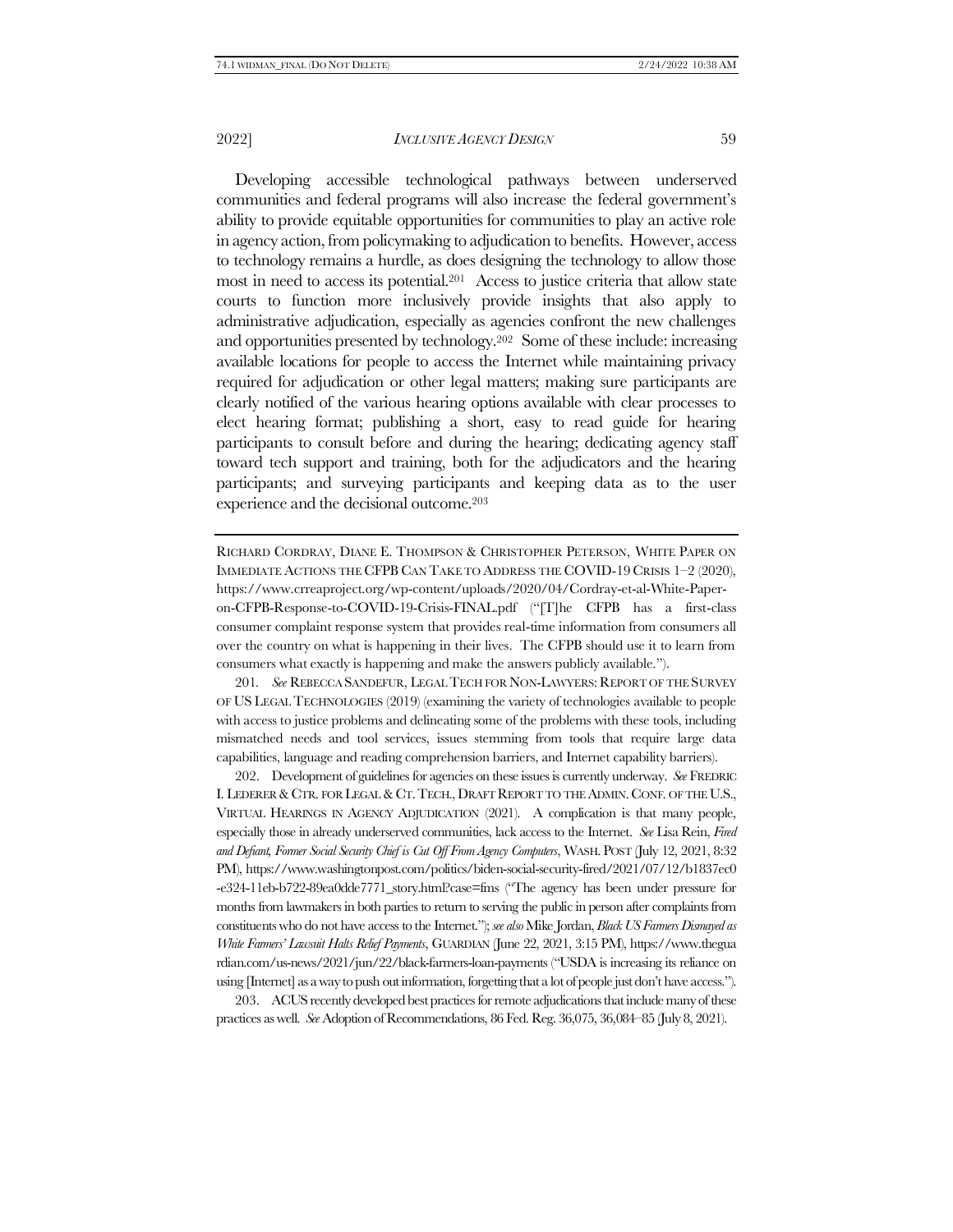Beyond the above design elements, statutory requirements that mandate representation can integrate underserved voices into all aspects of agency action: agenda-setting, rulemaking, adjudication, data collection, education, and grant-making.204 Examples of such statutory mandates include the recently proposed Anti-Racism in Public Health Act, which would establish a National Center on Antiracism and Health and mandates that the person appointed as Director have "experience living in and working with racial and ethnic communities."205 The Dodd-Frank Act similarly empowered a "Consumer Advisory Board" comprised of "experts in consumer protection, financial services, community development, fair lending and civil rights, and consumer financial products or services and representatives of depository institutions that primarily serve underserved communities and representatives of communities that have been significantly impacted by higher-priced mortgage loans" to advise and consult on the activities of the CFPB.<sup>206</sup>

Moreover, expanding and building pathways between federal agencies and communities requires considering geography and regionality.207 As Brian Feinstein points out, there are a small number of geographic diversity mandates in federal agency design.208 This dimension is reflected in proposed legislation. For example, the National Center on Antiracism and Health, first proposed in the Anti-Racism in Public Health Act of 2020, will "[e]stablish . . . at least 3 regional centers of excellence, located in racial and ethnic minority communities."<sup>209</sup>

<sup>204.</sup> Recent debates over whether Congress can structure independent agencies with single heads that span administrations are related but separate from this discussion. *See, e.g.*, Seila Law LLC v. CFPB, 140 S. Ct. 2183, 2193, 2204, 2207 (2020) (Trump Administration firing of Obama-appointed head of the CFPB); Rein, *supra* note [202](#page-36-0) (discussing how *Seila Law* precedent paved the way for the Biden Administration to fire the Trump-appointed heads of the Federal Housing Financial Agency and the Social Security Administration). Here, the focus is instead on Congress mandating representation of certain communities, regardless of term length.

<sup>205.</sup> Anti-Racism in Public Health Act of 2020, S. 4533, 116th Cong. § 320B(a)(1) (2020). 206. Dodd-Frank Wall Street Reform and Consumer Protection Act, 12 U.S.C.  $§ 5494(a)–(b).$ 

<sup>207.</sup> See Jessica Bulman-Pozen, Our Regionalism, 166 U. PA. L. REV. 377, 394 (2018); Dave Owen, Regional Federal Administration, 63 UCLA L. REV. 58 (2016).

<sup>208.</sup> Feinstein, *supra* note [5](#page-2-0), at 26 n.127 ("Four entities have geographic diversity mandates. *See* 12 U.S.C. § 244 (Board of Governors of the Federal Reserve System); 12 U.S.C. § 1427(b)(1) (Federal Home Loan Bank boards); 15 U.S.C. § 78cc (Securities Investor Protection Corporation); 47 U.S.C. § 396 (Corporation for Public Broadcasting).").

<sup>209.</sup> Anti-Racism in Public Health Act of 2020, § 320B(a)(2)(C).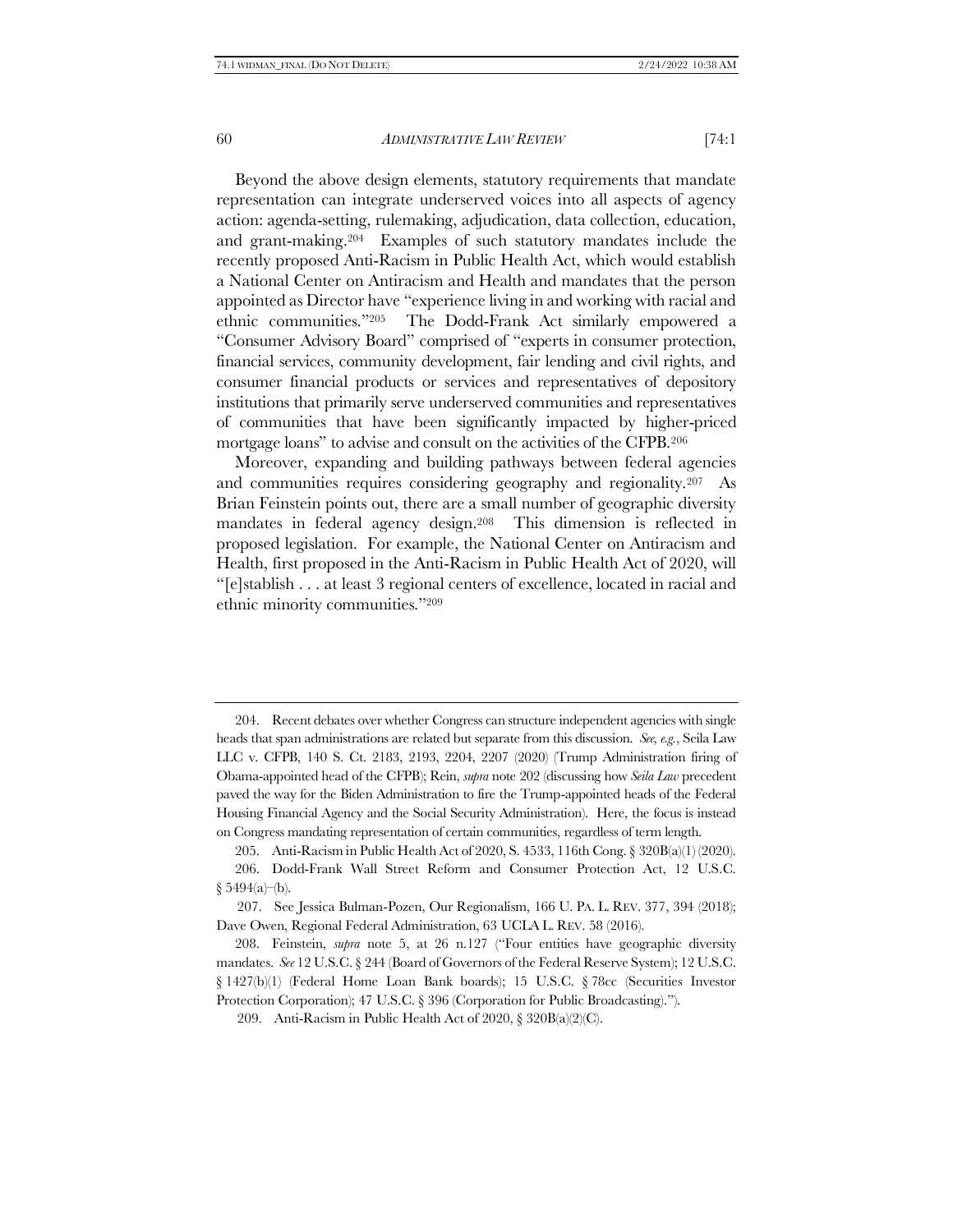## *C. Data Reforms*

The assessment and representation reforms discussed above are integrally connected to the need for uniform best practices in the collection and dissemination of data. Researchers commonly use administrative data, but the usefulness of this data can be limited. <sup>210</sup> While statutory authority often includes some aspect of mandated data-collection and reporting to Congress, statutory design can also strengthen how the type of data is noted in the dataset, how the data is collected, and how the data is reported. The Evidence-Based Policymaking Commission Act of 2016 is an important milestone in ongoing data collection reform efforts. With this legislation, Congress created the Commission on Evidence-Based Policymaking to "conduct a comprehensive study of the data inventory."211 Results of the Commission's work led to the passage of the Foundations for Evidence-Based Policymaking Act of 2018,<sup>212</sup> which promotes many of the same data design and data practices seen with the access to justice data advocacy, including using data to support program evaluation<sup>213</sup> and facilitating pathways for people to provide input on how data is used and disseminated.<sup>214</sup>

Shoring up these principles through the lens of improving access to justice requires focusing on data that captures the extent of the administrative justice gap. This type of outcomes data is hard to gather and requires intentional collaboration with communities. The more the agency misses the mark with enforcement strategy or policy design, the more people lose trust in the government's ability or willingness to solve the problems it sets out to solve, the less likely people are to engage with research and assessment to understand the effectiveness or ineffectiveness of the agency interventions, the more ineffective data becomes, which all leads back to an inability to develop effective policy.

The Dodd-Frank Act exemplifies one best practice to disrupt this cyclical problem: placing research as a primary agency function and further specifying that the agency research and report on "experiences of

<sup>210.</sup> NAT'L ACAD. OF SCIS., ENG'R, & MED., INNOVATIONS IN FEDERAL STATISTICS: PANEL ON IMPROVING FEDERAL STATISTICS FOR POLICY AND SOCIAL SCIENCE RESEARCH USING MULTIPLE DATA SOURCES AND STATE-OF-THE-ART ESTIMATION METHODS 31, 38, 40, 42, 44, 46, 48 (Robert M. Groves & Brian A. Harris-Kojetin eds., 2017).

<sup>211.</sup> OFF. OF MGMT. & BUDGET, COMPREHENSIVE DATA INVENTORY (2016), https://obamawhitehouse.archives.gov/sites/default/files/omb/mgmt-gpra/comprehensiv e\_data\_inventory.pdf (last visited Feb. 12, 2022).

<sup>212.</sup> Foundations for Evidence-Based Policymaking Act of 2018, Pub. L. 115-435, 132 Stat. 5529 (codified in scattered sections of 5 U.S.C. and 44 U.S.C.).

<sup>213.</sup> 5 U.S.C. § 312.

<sup>214.</sup> Open Government Data Act, 44 U.S.C. § 101 (2019).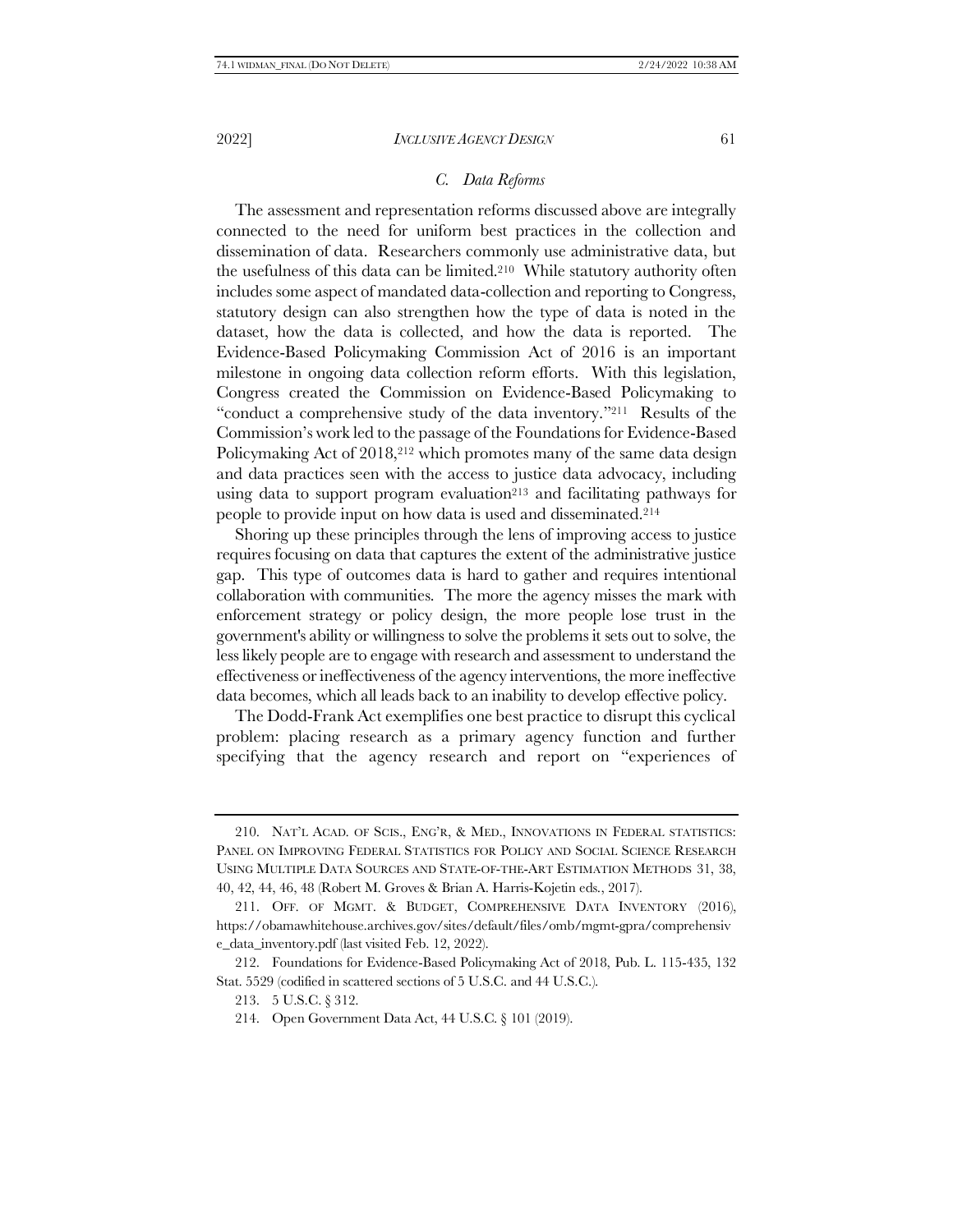traditionally underserved consumers."215 We need to know more about how people's lives are affected by federal agency involvement to assess whether the policy interventions are successful. Ideally, a federally funded research and development center, perhaps at the National Science Foundation, should house this data.<sup>216</sup>

To center access to justice principles, agencies need leadership to prioritize and communicate these practices to incorporate underserved communities throughout the data design and collection process.217 LAIR is set up to do much of this work. Identifying the outcomes mandated by congressional authority as connected to agency mission and transparently measuring and tracking these outcomes over time aligns with the United Nations Sustainable Development Goals and LAIR's work.218 Moreover, agencies need to be held publicly accountable to those outcomes. Ongoing and transparent measurement of the agency's progress can and should be intentionally built into each agency's design.

Defining outcomes will involve humanizing costs. Ongoing racial impact statements, as used in state policymaking, can emphasize and reaffirm that costs borne by underserved communities need to be considered when setting policy agenda and tracking outcomes.219 To do this, we must disaggregate

217. To this end, the Biden White House recently directed the Office of Management and Budget to "propose procedures that take into account the distributional consequences of regulations, including as part of any quantitative or qualitative analysis of the costs and benefits of regulations, to ensure that regulatory initiatives appropriately benefit and do not inappropriately burden disadvantaged, vulnerable, or marginalized communities." Presidential Memorandum, Modernizing Regulatory Review, 86 Fed. Reg. 7223 § 2(b)(i)–(ii) (Jan. 20, 2021) (explaining how and why the costs of administrative data should not outweigh the benefits and should not harm underserved communities).

218*. See Goal 16: Promote Just, Peaceful and Inclusive Societies*, SUSTAINABLE DEV. GOALS, UNITED NATIONS, https://www.un.org/sustainabledevelopment/peace-justice/ (last visited Feb. 12, 2022).

219*. See* Ceballos, Engstrom & Ho, *supra* note [26,](#page-7-0) at 60–62; *see also* William Kennedy, Gillian Sonnad & Sharon Hing, *Putting Race Back on the Table: Racial Impact Statements*, 47 J. POVERTY L. & POL'Y 154, 154, 156–58 (2013) (racial impact statements inform officials on

<sup>215.</sup> Dodd-Frank Wall Street Reform and Consumer Protection Act, 12 U.S.C.  $§ 5493(b)(1)(F).$ 

<sup>216.</sup> Nick Hart & Nancy Potok, *Modernizing U.S. Data Infrastructure: Design Considerations for Implementing a National Secure Data Service to Improve Statistics and Evidence Building*, DATA FOUND., https://www.datafoundation.org/modernizing-us-data-infrastructure-2020 (Jul. 2020). ("[T]he goal of aligning the data needs of potential users and decision-makers with timely ... capacity and resources is attainable .... [R]esearchers and government staff have ... produce[d] ... evidence that informed major policy actions ... [resulting in] improvements in economic mobility, public health, food safety, environmental quality, child welfare protections, and homelessness policy.").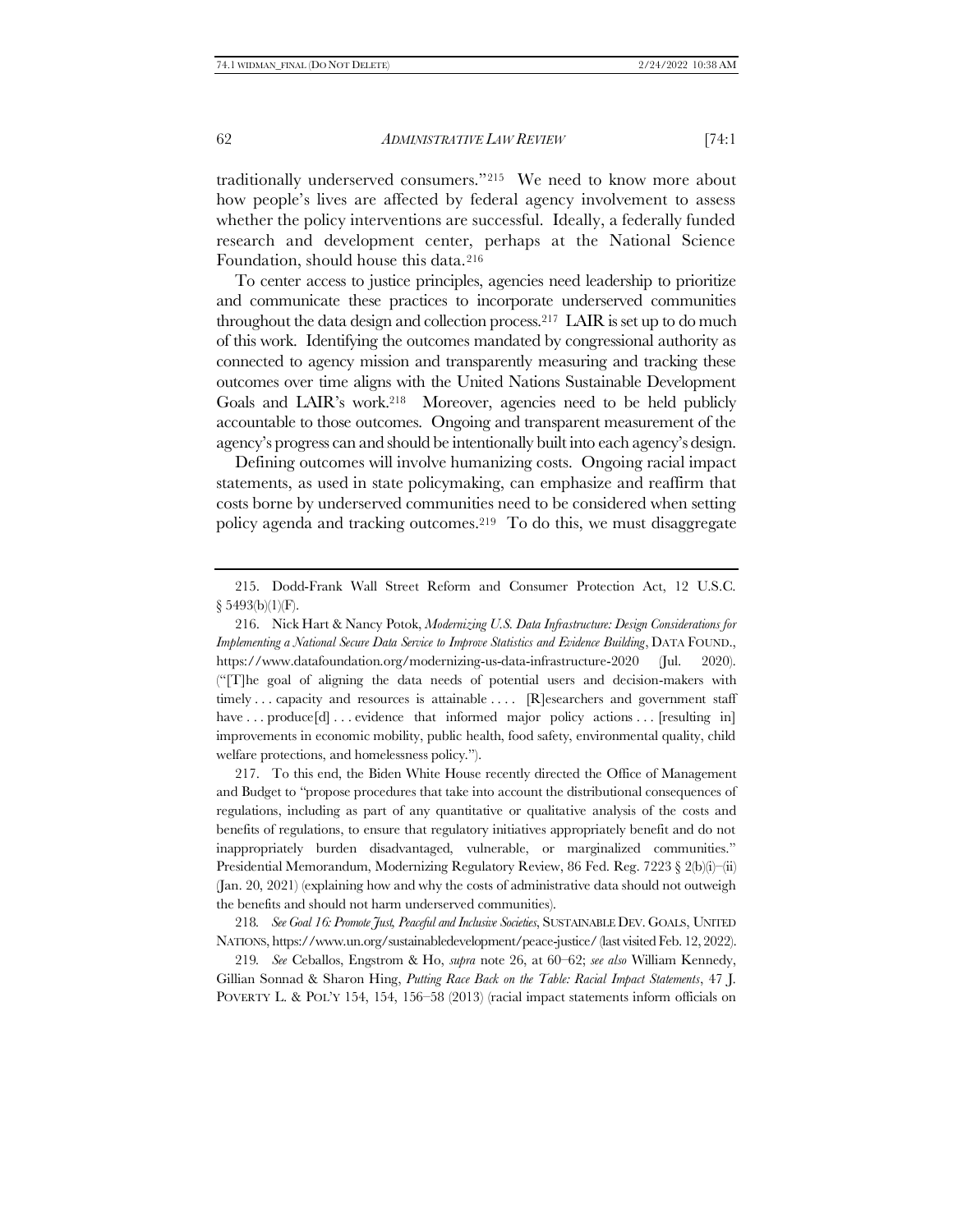data.220 The Biden Administration is taking steps to strengthen data equity through a recent executive order proposing a racial equity interagency working group. The group will be designed to coordinate best data collection practices, including the disaggregation of data, to capture the outcomes of agency policies and programs across the diverse communities that the agency intends to benefit.221 This is a vital first step.

The Anti-Racism in Public Health Act of 2020 also focuses on how we collect data with provisions that propose specific inclusive data collection procedures, including codified disaggregated data collection, reporting mandates,<sup>222</sup> and developed pathways for community voices in all aspects of data collection.<sup>223</sup>

Understanding enforcement strategies is yet another step toward measuring and tracking these strategies and their outcomes across communities.224 Transparent complaint systems and open access to enforcement documents allow people to better understand how an enforcement agency is setting its enforcement priorities. The CFPB models this best practice through its online database of enforcement documents.<sup>225</sup> Adding disaggregated data to these repositories would increase representation and accountability even further.

220. VICTOR RUBIN, DANIELLE NGO, ANGEL ROSS, DALILA BUTLER & NISHA BALARAM, POLICYLINK, COUNTING A DIVERSE NATION: DISAGGREGATING DATA ON RACE AND ETHNICITY TO ADVANCE A CULTURE OF HEALTH, 5–6, 34 (2018).

221. Advancing Racial Equity and Support for Underserved Communities Through the Federal Government, Exec. Order No. 13,985, 86 Fed. Reg. 7009, 7010 (Jan. 25, 2021).

222*. See, e.g.*, Anti-Racism in Public Health Act of 2020, S. 4533, 116th Cong.  $\S$  320B(a)(2)(A)(i)-(iv); *id.*  $\S$  320B(a)(2)(D)(i)-(iv) ("Such data shall—(i) be comprehensive and disaggregated, to the extent practicable, by including racial, ethnic, primary language, sex, gender identity, sexual orientation, age, socioeconomic status, and disability disparities.").

223*. See, e.g.*, *id.* § 320B(a)(2)(C); *id.* § 320B(a)(2)(F)(i) ("[P]utting measures of racism in population-based surveys"); *id.* § 320B(a)(2)(G) ("Coordinate with the Indian Health Service and with the Centers for Disease Control and Prevention's Tribal Advisory Committee to ensure meaningful Tribal consultation, the gathering of information from Tribal authorities, and respect for Tribal data sovereignty.").

224. *See* Cox, Widman & Totten, *supra* not[e 92.](#page-19-0)

225. The CFPB website has a searchable database of all enforcement actions and their relevant documents. *See Enforcement Actions*, CONSUMER FIN. PROT. BUREAU, https://www.co nsumerfinance.gov/enforcement/actions/ (last visited Feb. 12, 2022).

what is needed, and officials and researchers can use that information for better policymaking); Andre M. Perry & Darrick Hamilton, *Just as We Score Policies' Budget Impact, We Should Score for Racial Equity as Well*, BROOKINGS INST. (Jan. 25, 2021), https://www.brookings.edu/blog/t he-avenue/2021/01/25/just-as-we-score-policies-budget-impact-we-should-score-for-racialequity-as-well/.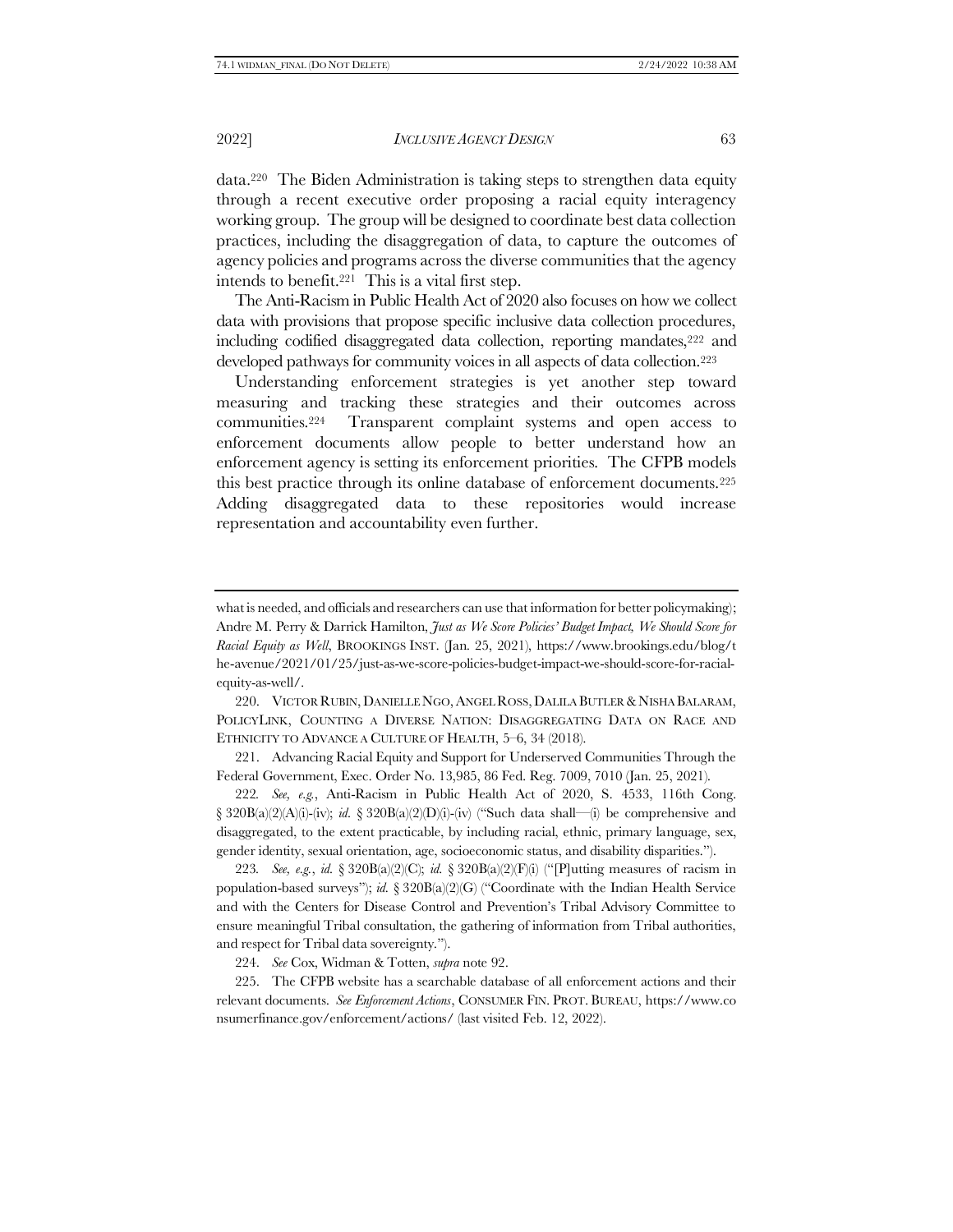## *D. A Note About Permanence*

The above examples are inspiring, but there is a cautionary tale here as well. The Obama Administration made commitments to improving the federal government's role in access to justice with its creation of an Office of Access to Justice in the DOJ and its subsequent creation of the White House Legal Aid Interagency Roundtable. While these initiatives made a lot of real progress in a short time, the Trump Administration dismantled the Office of Access to Justice<sup>226</sup> and rarely convened the Roundtable, grinding Obama-era efforts to a halt.

Now the Biden Administration is re-animating and building upon the Obamaera commitments,<sup>227</sup> yet the design tools explored above need permanence to have the intended effect of creating an inclusive and responsive administrative apparatus for federal policy. While permanence seems antithetical to the administrative state, since one of its main purposes is to be nimble and flexible, the structure of agencies is a different matter. There, permanence is necessary and legitimate. Congress must be involved too, both in shoring up existing agencies and creating new agencies. Recently proposed legislation to revive the Office of Access to Justice in the DOJ could provide this institutional stability.<sup>228</sup> The DOJ and LAIR could then convene the agencies for the purpose of prioritizing and instituting these changes within their statutory authority.

Here is where the constitutional accountability debate returns at full speed.229 While the current Biden Administration is supportive of playing an active role in implementing inclusive assessment, representation, and data practices, such design tools should not be entirely subject to executive prerogative. Congress would be a natural instigator of inclusive agency design through passing and amending agency enabling statutes. However, as Jody Freeman and Sharon Jacobs point out, the Supreme Court has recently been a strong proponent of presidential control of agencies, which could chill possible legislative action, too.230 The Government

229. However, "agencies' lack of electoral accountability may be an advantage rather than a defect if we conceive of democratic accountability more broadly than merely standing for periodic elections." *See* SANT'AMBROGIO & STASZEWSKI, *supra* not[e 154,](#page-29-0) at 14.

230*. See* Seila Law LLC v. CFPB, 140 S. Ct. 2183 (2020); Freeman & Jacobs, *supra* note [77,](#page-15-0) at 633.

<sup>226.</sup> Katie Benner, *Justice Department Office to Make Legal Aid More Accessible is Quietly Closed*, N.Y. TIMES (Feb. 1, 2018), https://www.nytimes.com/2018/02/01/us/politics/office-ofaccess-to-justice-department-closed.html.

<sup>227.</sup> Memorandum from the Att'y Gen. on Access to Just. to the Deputy Att'y Gen. (May 18, 2021), https://www.justice.gov/ag/page/file/1395271/download; *see also* Poppe, *supra* note [58,](#page-13-0) at 801 (proposing a revamped and broader Office for Access to Justice within the Department of Justice).

<sup>228.</sup> Office for Access to Justice Establishment Act of 2020, H.R. 9018, 116th Cong. (2020).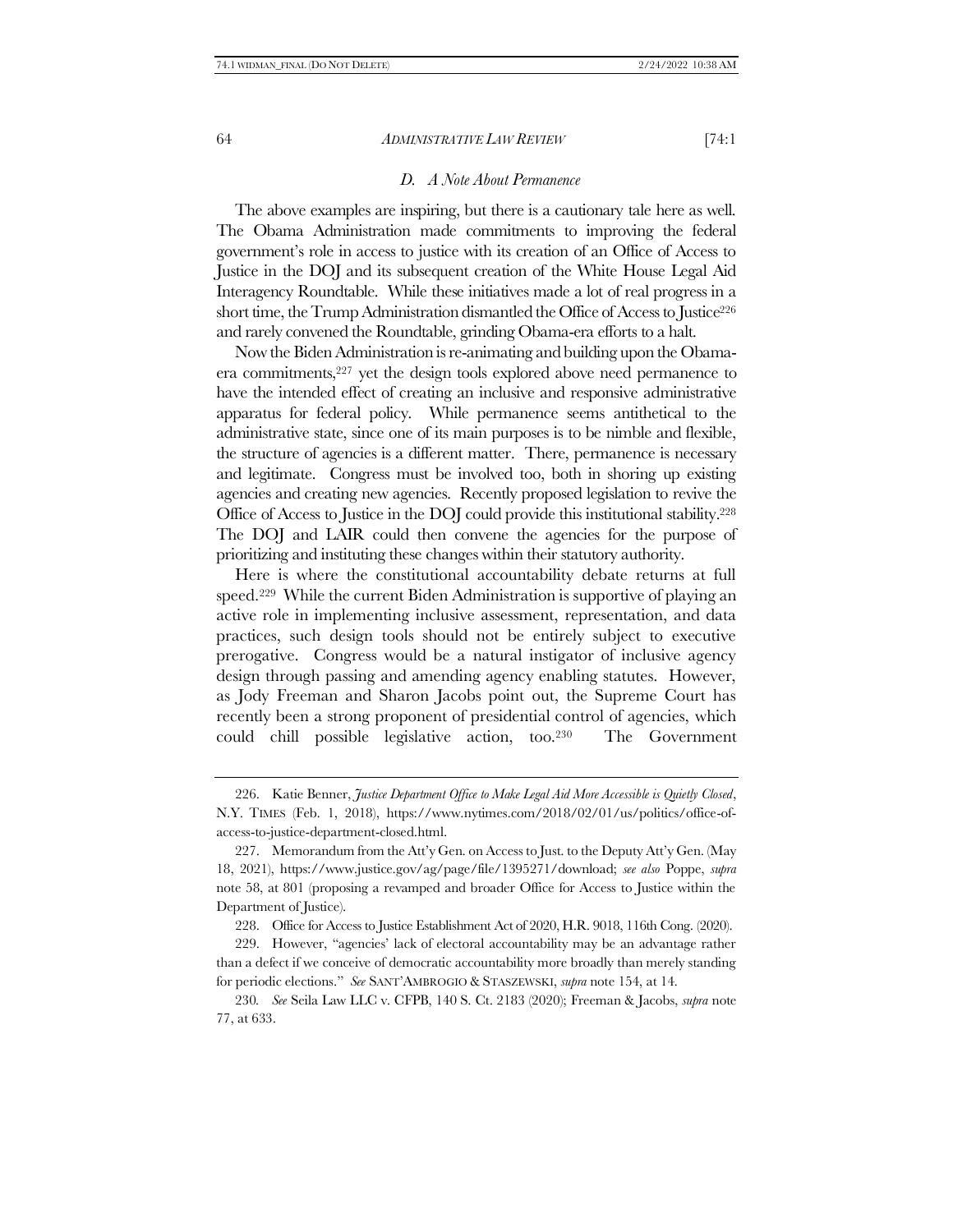Accountability Office already plays a role in oversight of federal agencies on some of these metrics.231 This could be expanded to include a comprehensive repository of inclusive design structures, where they are, where they are needed, and whether they are successful.

ACUS is another place to ground this work while shielding it from extreme partisan shifts. ACUS could act as a consultancy for public engagement in administrative agenda-setting; <sup>232</sup> this role could be expanded to promote the adjacent principles of assessment and promotion of inclusive data practices. Housing an access to justice review at ACUS would also provide some protection from aggressive deregulatory administration shifts.

An under-explored aspect of permanence lies in the culture of the agency itself.233 Statutory architecture and agency design can only mandate so much, and internal signaling about importance may, in the end, carry substantial weight in moving agencies toward realizing any inclusive potential envisioned by these current examples. More detailed case studies are needed to better understand if and how agency culture frustrates even the best design practices.

## **CONCLUSION**

The main goal of this project is to map out a series of elements that define the state court access to justice movement and show how these elements would substantially increase fairness and inclusivity in the American administrative state if comprehensively embraced by the federal agencies. This is a rather coarse sweep through a variety of promising innovations. Of course, this is not to suggest a seamless overlap between the calls for access to justice in the state and in the federal agencies; in fact, federal administrative agencies contend with political and constitutional limitations that do not restrict state courts in the same ways. The hope, however, is that principles of access and justice that have been increasingly adopted in the state courts will be considered by the DOJ and the federal agencies themselves as a guide for their own internal structure and design.

One limitation of this project is that much of administrative practice is outside of traditional sources of codified law: constitution, statutes, regulations, and guidance. Any typology drawing from codified institutional design found in sources of laws can only capture a small view of how the

<sup>231</sup>*. See* U.S. GOV'T ACCOUNTABILITY OFF., GAO-19-539, AGRICULTURAL LENDING: INFORMATION ON CREDIT AND OUTREACH TO SOCIALLY DISADVANTAGED FARMERS AND RANCHERS IS LIMITED (2019).

<sup>232.</sup> SANT'AMBROGIO & STASZEWSKI, *supra* not[e 154,](#page-29-0) at 9–17.

<sup>233</sup>*. See* Schlanger, *supra* note [108;](#page-21-2) Thompson, *supra* note , at 372 (describing how some research arms were housed separate from policymaking, and cross-pollination between the divisions was up to the particular director).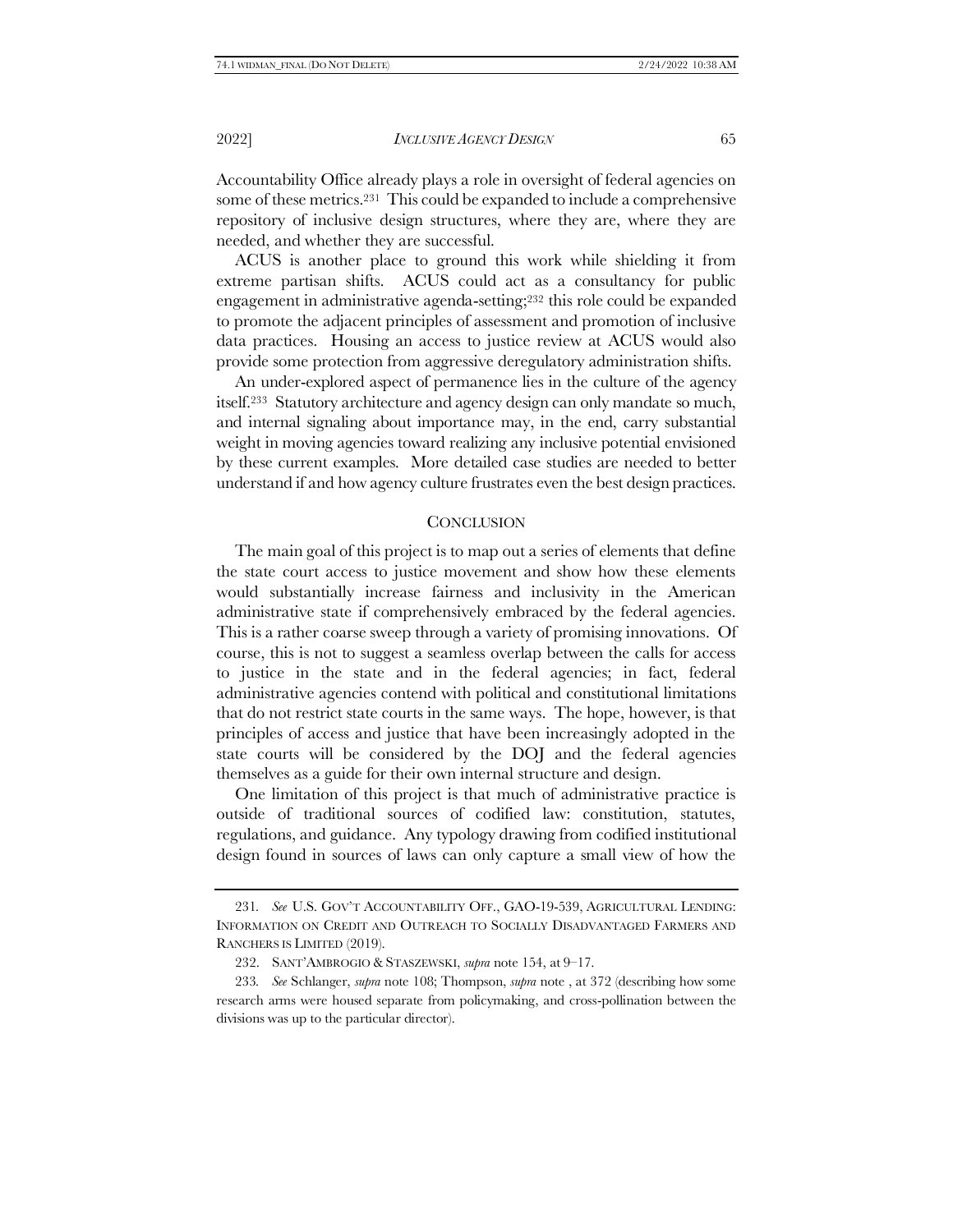general public experiences administrative law. More work is needed to surface these experiences and develop best practices to respond to gaps in the architecture supporting agency action.

Political and bureaucratic challenges abound as well. Drawing again from lessons learned by the access to justice movement, there can be a sense of territoriality that results in pushback from gatekeepers who stand to lose a sense of power when specialized processes are made accessible to laypeople.234 There are also jurisdictional issues, and the federal government can lead the way here. Through its granting programs, the federal agencies can model and incentivize best practices for its state and local partners.<sup>235</sup> Taking an intentional access to justice view of agency design will better prepare federal agencies to have the architecture needed to respond to crisis through their state and local partners in an effective manner.

Finally, partisan and racialized politics haunt any discussion of reform of administrative agencies. Reforming the administrative state to solve people's everyday problems, and specifically focusing on those who have been underserved by our government for so long, is not simply a design challenge.<sup>236</sup> But the current Administration appears receptive to re-thinking how we design our federal administrative institutions. Given this timing, developing a systematic view of best practices creates knowledge and surfaces priorities for future evolution of a representative and more just administrative state.<sup>237</sup>

235. For example, the COVID rental assistance granted by the U.S. Department of Treasury Emergency Rental Assistance program struggled to reach its full impact as state and local partners were confronted with design challenges to distribute this money effectively. Case studies based on interviews with state and local administrators reveal access to justice design problems including difficulties "targeting vulnerable communities; engaging landlords; boosting program efficiency; and partnering with nonprofits." *See* CLAUDIA AIKEN, VINCENT REINA,JULIA VERBRUGGE, ANDREW AURAND, REBECCA YAE,INGRID GOULD ELLEN, ET AL., LEARNING FROM EMERGENCY RENTAL ASSISTANCE PROGRAMS, HOUS. CRISIS RSCH. COLLABORATIVE 6–7, 16, 18 (2021). In addition to these issues with community engagement, the studies also revealed that vague and shifting guidelines made the program ineffective.

236*. See* Otalunde Johnson, *An Opening: Advocating for Equity in a Polarized America*, POVERTY & RACE RSCH. J., Nov.-Dec. 2020, at 1, 1. This challenge is exemplified in pending litigation in Wisconsin and Tennessee on racism in United States Department of Agriculture subsidies. *See* Jordan, *supra* not[e 202;](#page-36-0) *see also* American Rescue Plan Act of 2021 § 1005, 7 U.S.C. § 1921.

237*. See* Rhode, *supra* not[e 41](#page-10-0), at 1257 ("The challenge remaining is to learn more about what strategies work best, and to make them a public and a professional priority. If our nation is truly committed to equal justice under law, we must do more to translate that rhetorical aspiration into daily reality.").

<sup>234</sup>*. See*Rhode, *supra* not[e 41,](#page-10-0) at 1239 (describing the resistance of lawyers and the organized bar to proposals to unbundle legal services or otherwise expand legal services providers beyond lawyers).